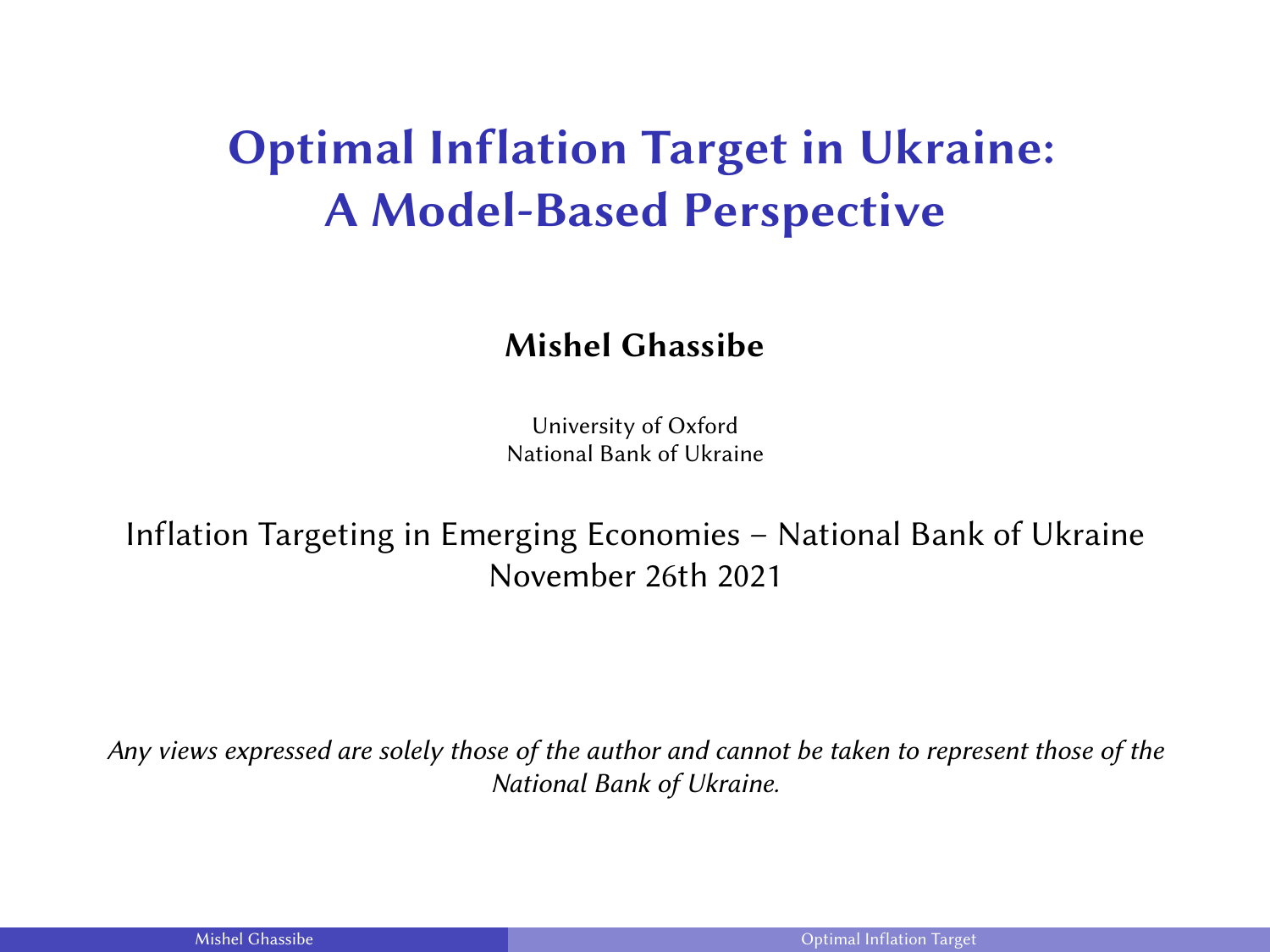# Inflation Targeting across Countries



Source: Horváth and Mateju (2011).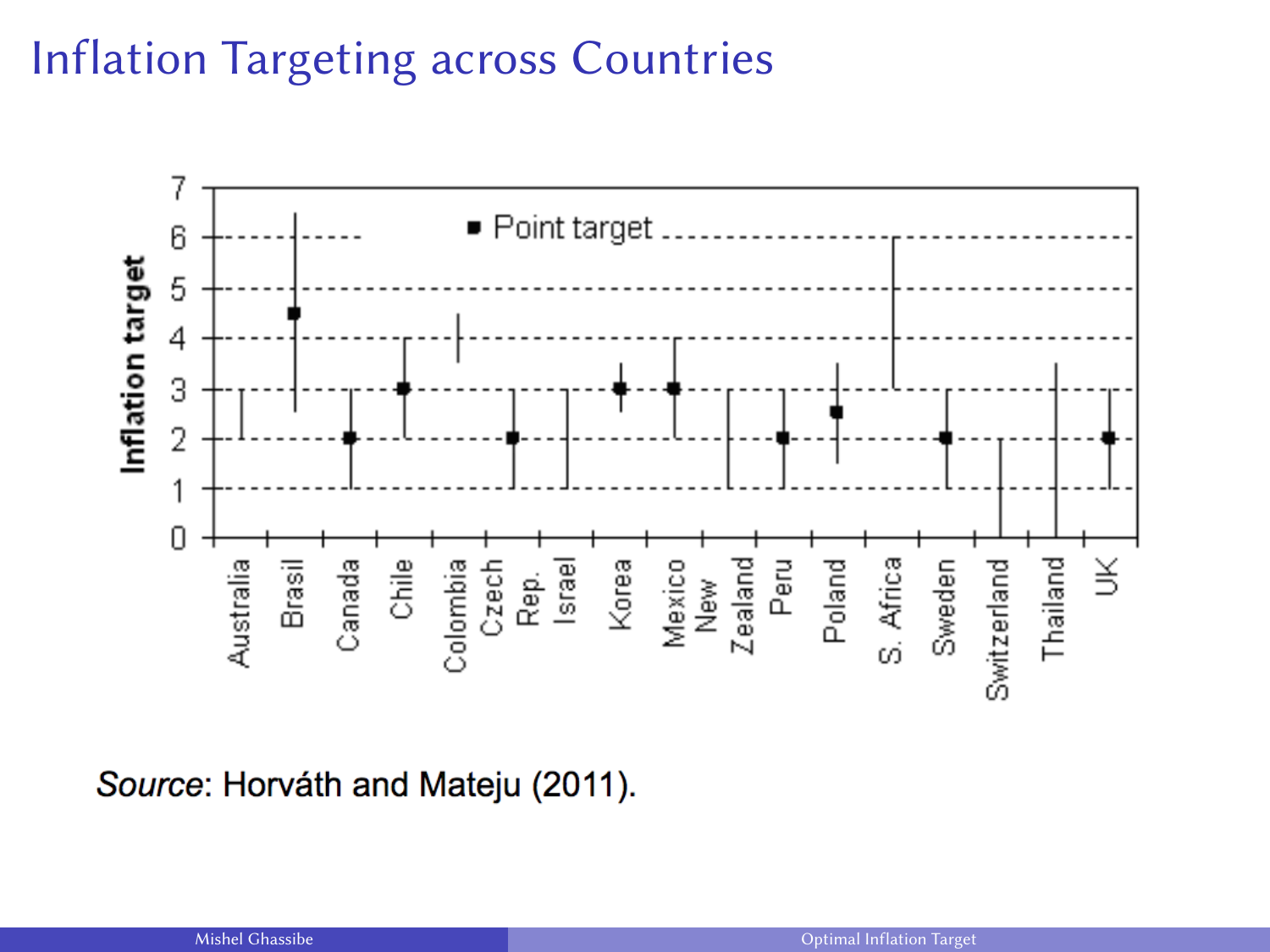• Sticky prices, unconstrained central bank rate: optimal target is zero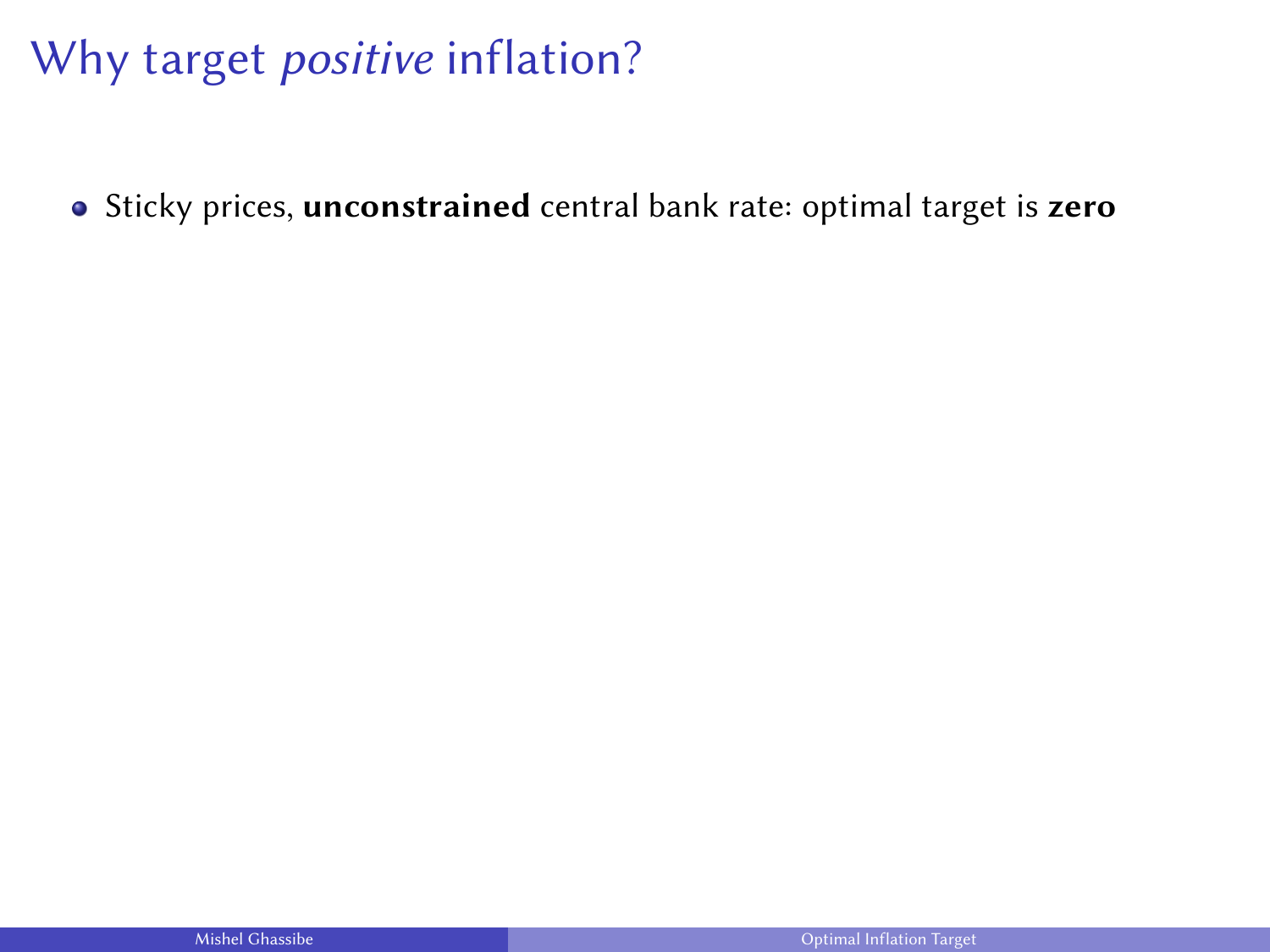- Sticky prices, unconstrained central bank rate: optimal target is zero
- Sticky prices, central bank rate constrained by lower bound, positive target comes from trade-off:
	- **F** The productive distortions caused by sticky prices and their dispersion ( $\uparrow$  with  $\pi$ )
	- **►** The probability of the nominal interest rate reaching the lower bound ( $\downarrow$  with  $\pi$ )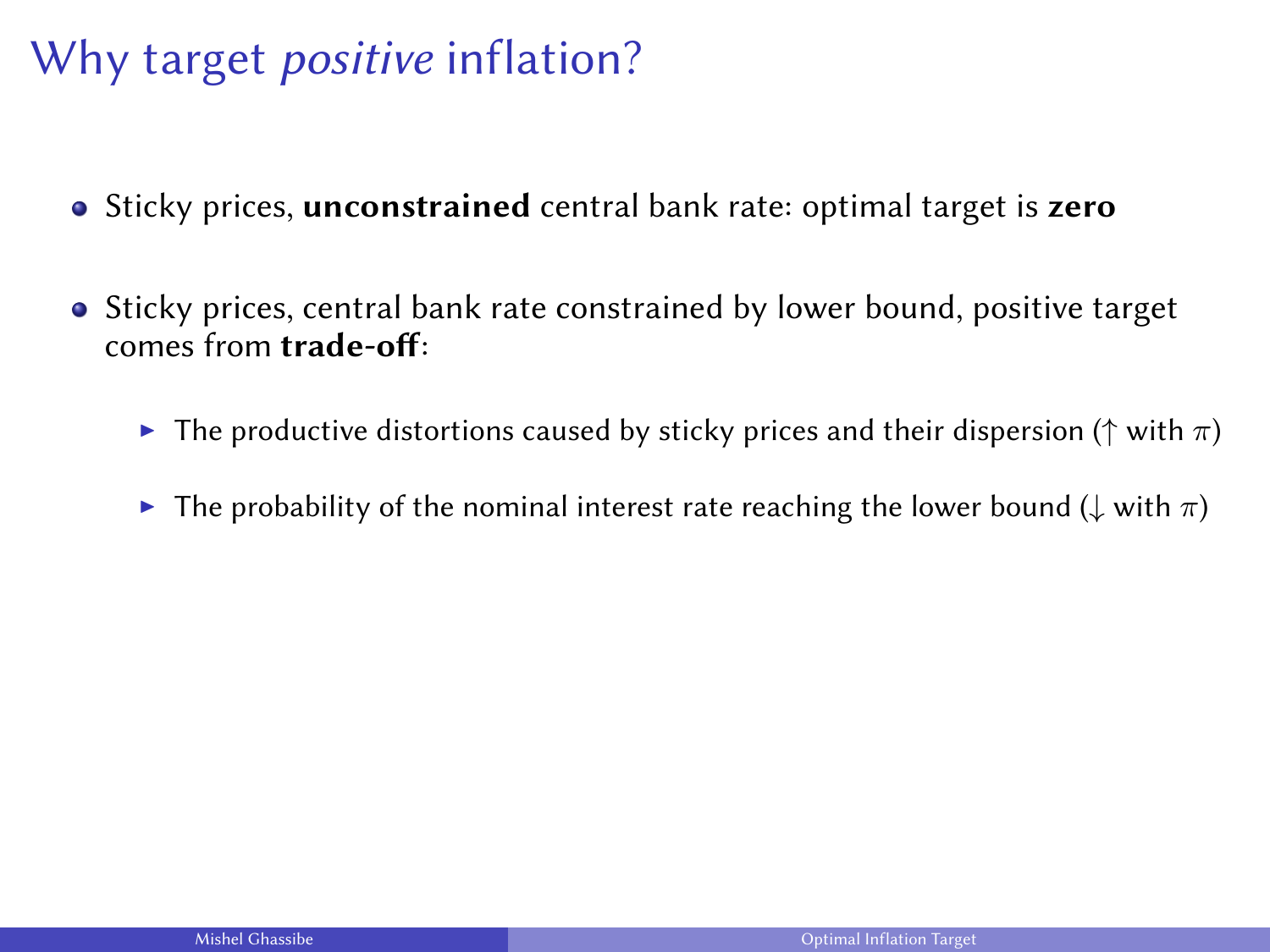- Sticky prices, unconstrained central bank rate: optimal target is zero
- Sticky prices, central bank rate constrained by lower bound, positive target comes from trade-off:
	- **F** The productive distortions caused by sticky prices and their dispersion ( $\uparrow$  with  $\pi$ )
	- $\blacktriangleright$  The probability of the nominal interest rate reaching the lower bound ( $\downarrow$  with π)
- Many developed countries target inflation (just below)  $2\%$  is this consistent with the trade-off?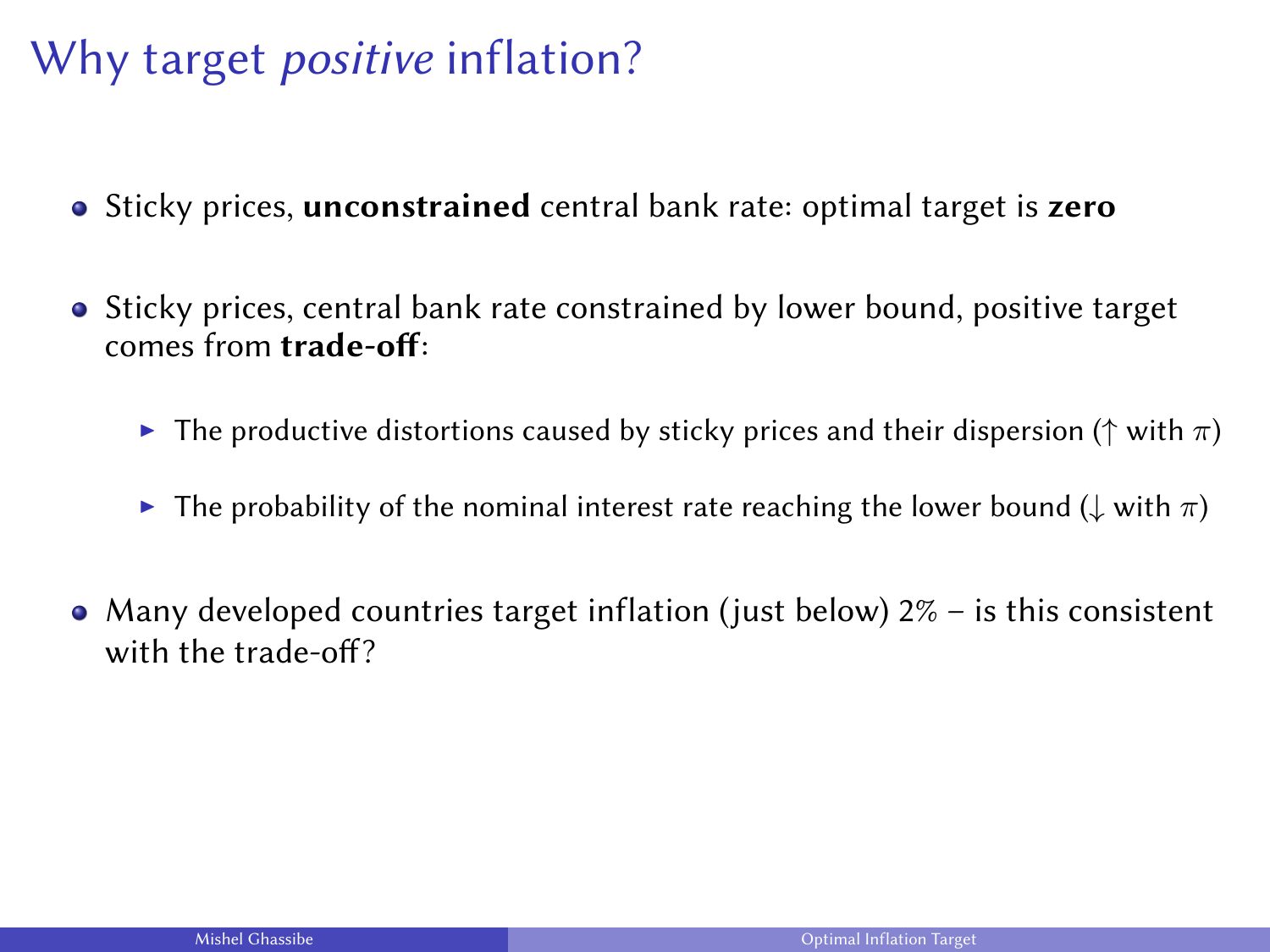- Sticky prices, unconstrained central bank rate: optimal target is zero
- Sticky prices, central bank rate constrained by lower bound, positive target comes from trade-off:
	- **►** The productive distortions caused by sticky prices and their dispersion ( $\uparrow$  with  $\pi$ )
	- $\blacktriangleright$  The probability of the nominal interest rate reaching the lower bound ( $\downarrow$  with π)
- Many developed countries target inflation (just below)  $2\%$  is this consistent with the trade-off?
- For the US, models say yes! (Coibion, Gorodnichenko and Wieland, 2012)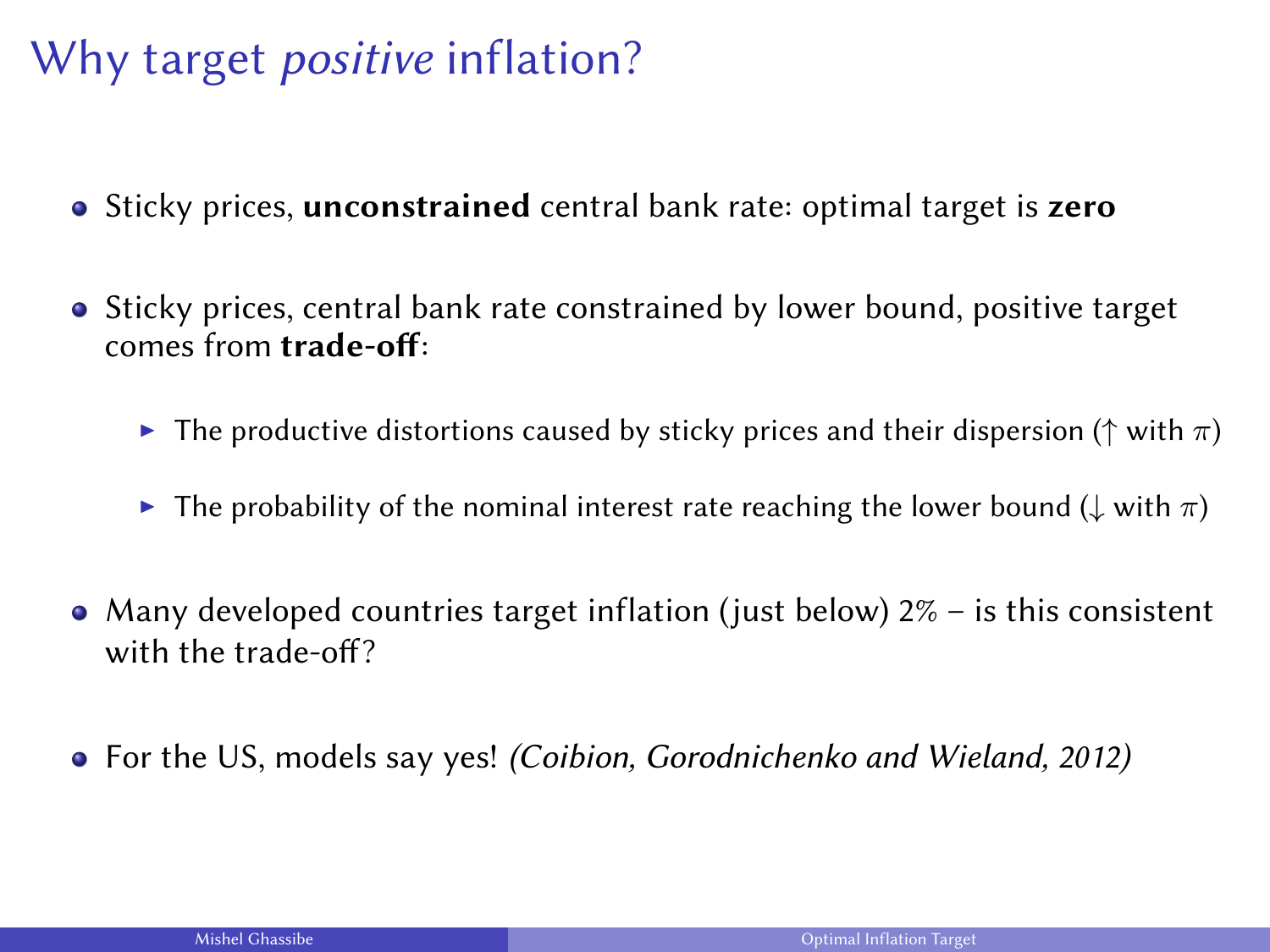# What about optimal target for Ukraine?

- $\bullet$  Probability of hitting the lower bound is crucially influenced by:
	- $\triangleright$  Type and volatility of shocks driving the economy
	- $\blacktriangleright$  Type of interest rate rule followed by the central bank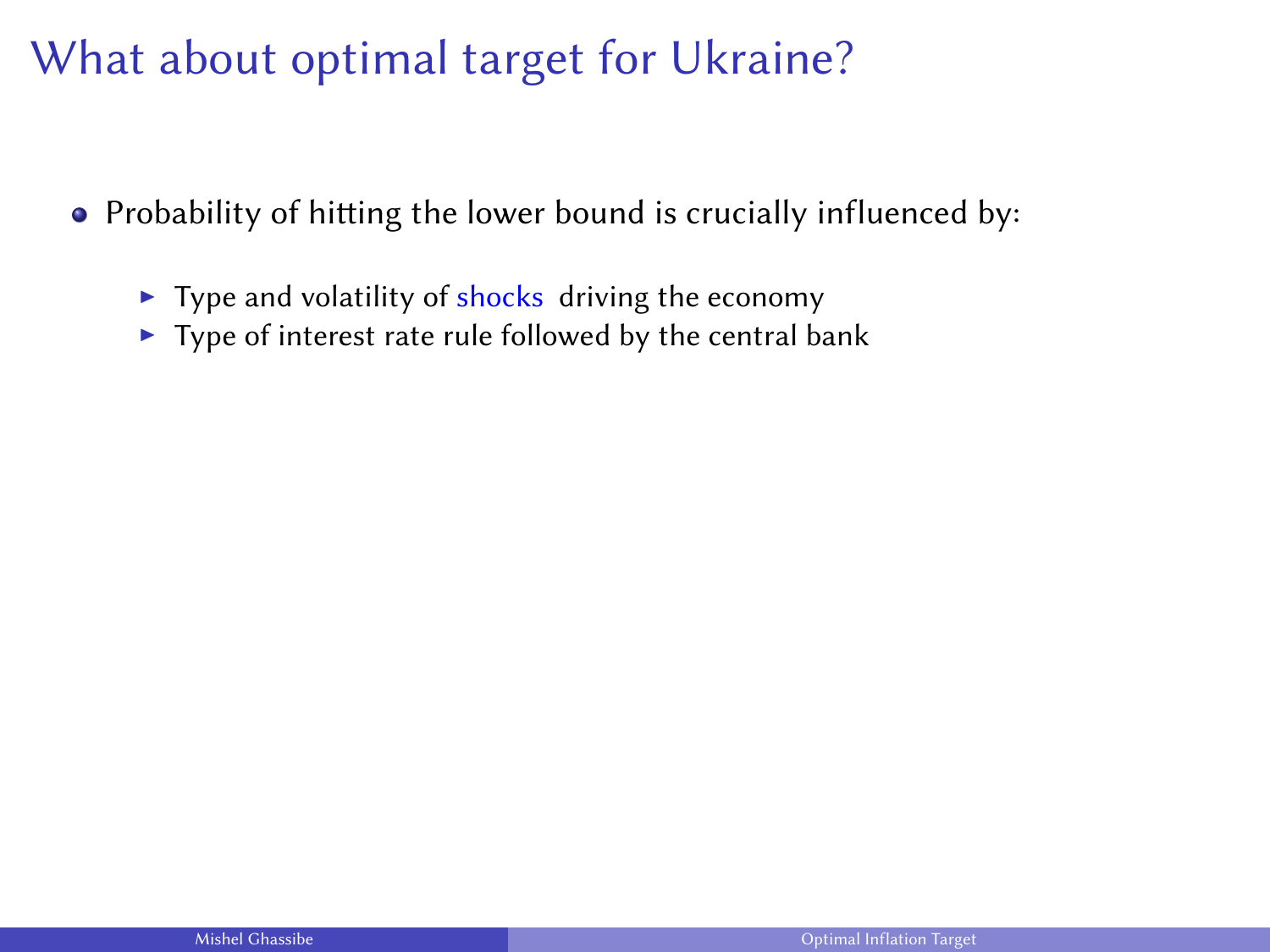# What about optimal target for Ukraine?

- Probability of hitting the lower bound is crucially influenced by:
	- $\blacktriangleright$  Type and volatility of shocks driving the economy
	- $\blacktriangleright$  Type of interest rate rule followed by the central bank
- For the US, Coibion et al. (2012) show that salient features of the US economy are well captured by
	- $\triangleright$  Shocks to technology, risk premium, government spending and markups
	- $\triangleright$  An inertial interest rate rule over inflation and output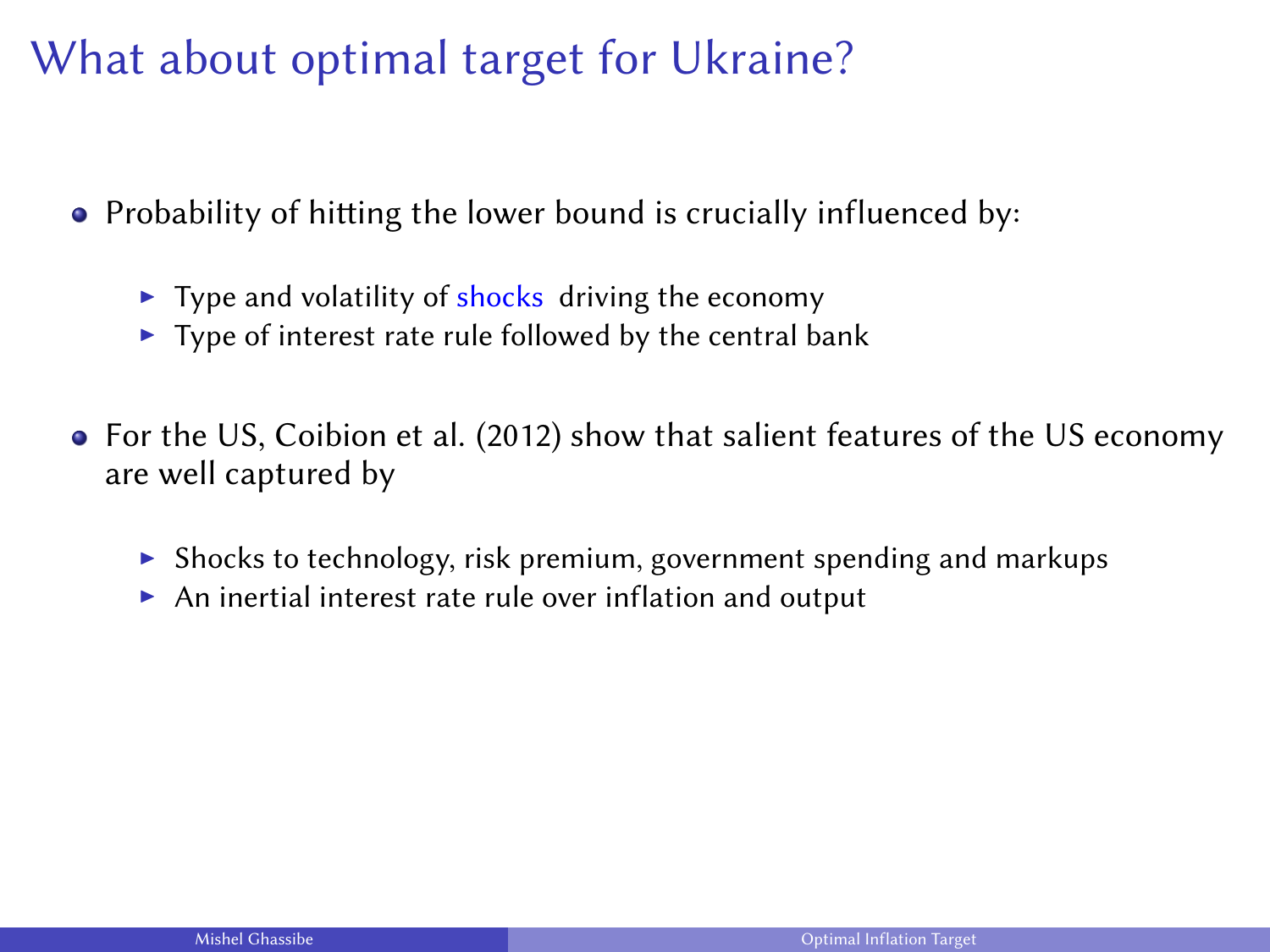# What about optimal target for Ukraine?

- Probability of hitting the lower bound is crucially influenced by:
	- $\blacktriangleright$  Type and volatility of shocks driving the economy
	- $\blacktriangleright$  Type of interest rate rule followed by the central bank
- For the US, Coibion et al. (2012) show that salient features of the US economy are well captured by
	- $\triangleright$  Shocks to technology, risk premium, government spending and markups
	- $\triangleright$  An inertial interest rate rule over inflation and output
- What about Ukraine? Given the high degree of openness, foreign shocks are likely to be important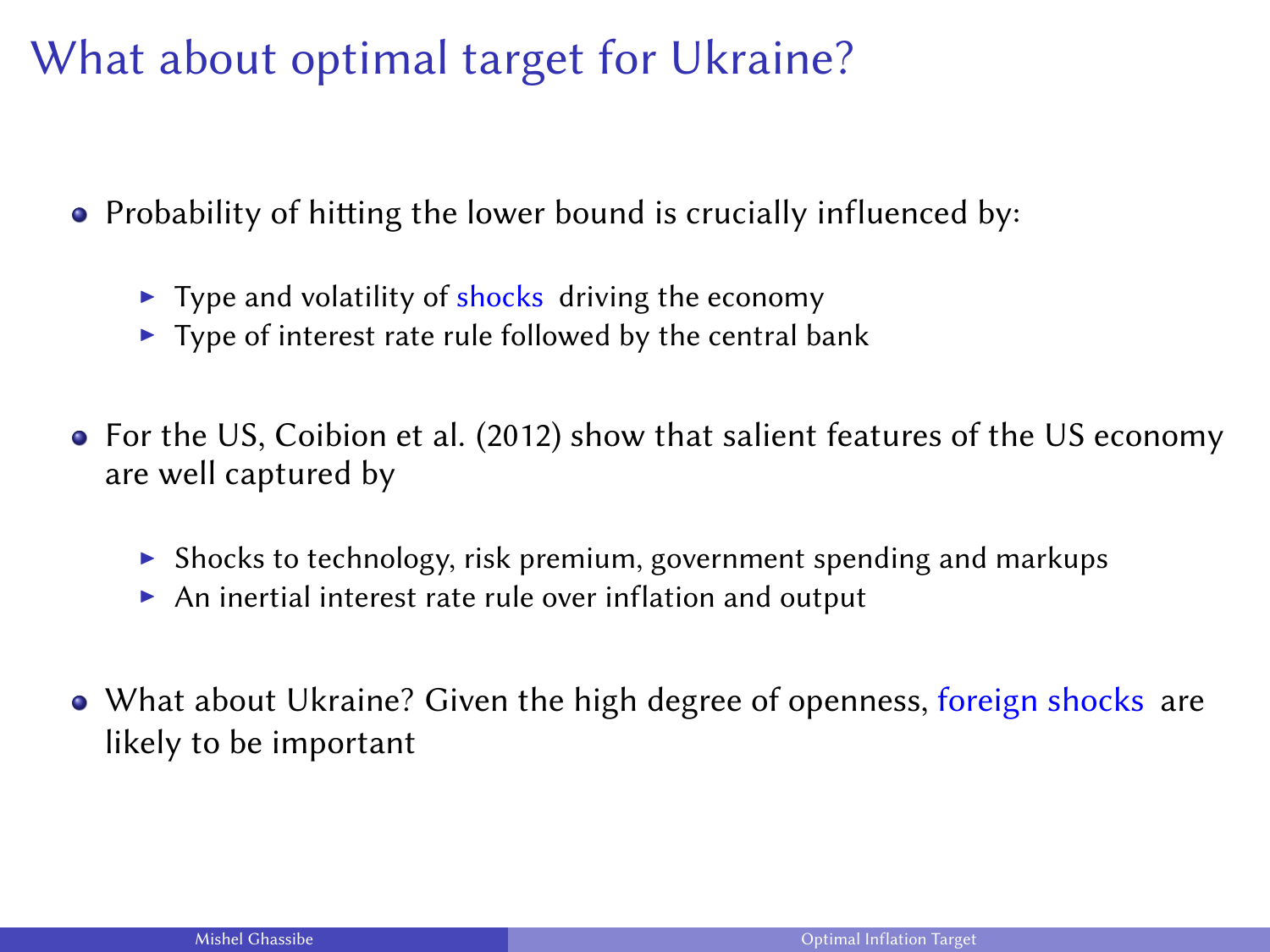#### A Small Open Economy NK Model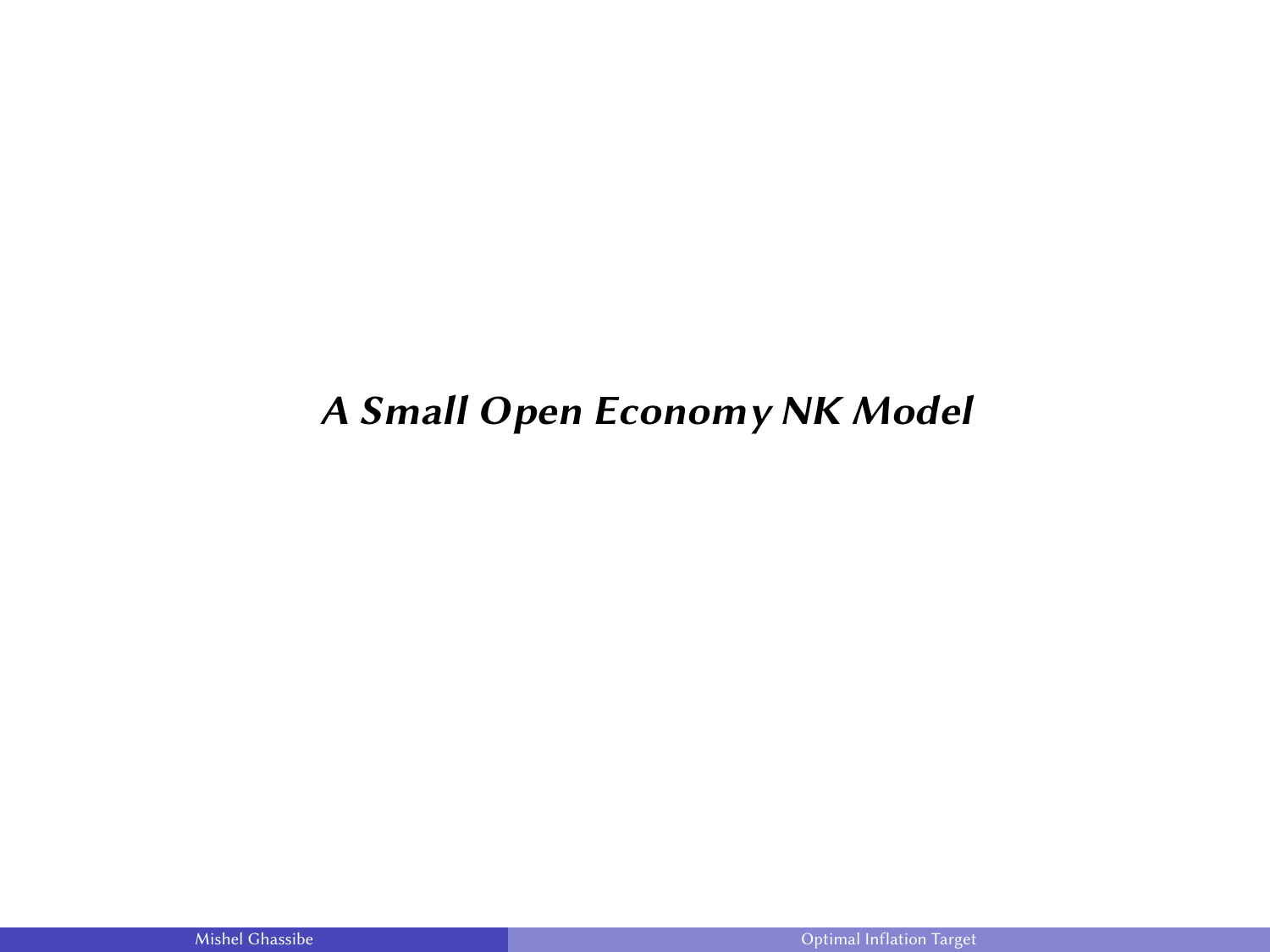Maximize  $\mathbb{E}_0\sum_{t=0}^{\infty}\beta^t\left[\ln C_t-\frac{N_t^{1+\varphi}}{1+\varphi}\right]$  subject to the budget constraint:

 $P_t C_t + D_t + \varepsilon_t D_t^* \leq W_t N_t + D_{t-1} (1 + i_{t-1}) q_{t-1} + \varepsilon_t D_{t-1}^* (1 + i_{t-1}^*) + \Pi_t - T_t$  $\forall t$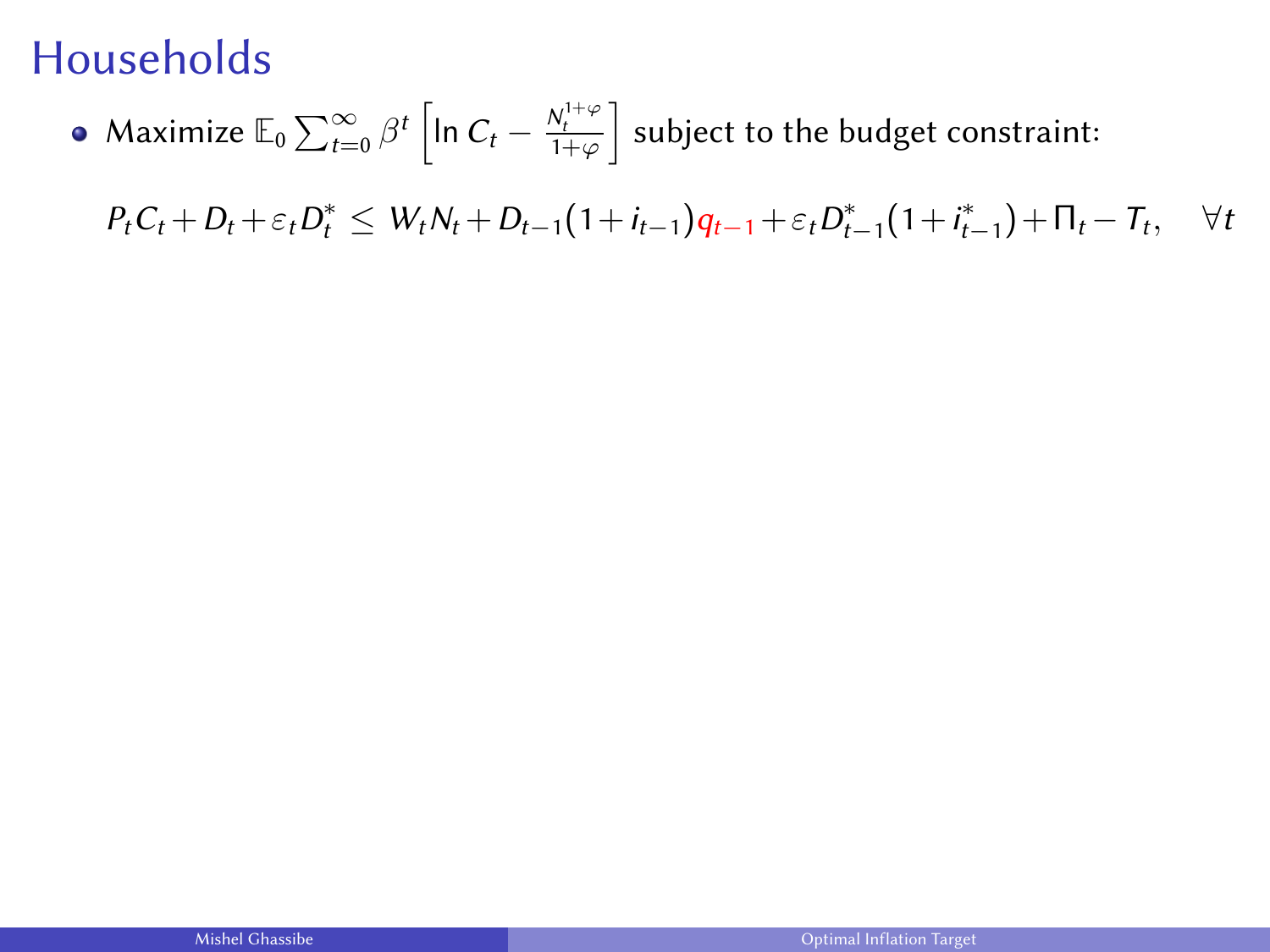Maximize  $\mathbb{E}_0\sum_{t=0}^{\infty}\beta^t\left[\ln C_t-\frac{N_t^{1+\varphi}}{1+\varphi}\right]$  subject to the budget constraint:

 $P_t C_t + D_t + \varepsilon_t D_t^* \leq W_t N_t + D_{t-1} (1 + i_{t-1}) q_{t-1} + \varepsilon_t D_{t-1}^* (1 + i_{t-1}^*) + \Pi_t - T_t$  $\forall t$ 

where ln  $q_t = \rho_q \ln q_{t-1} + \epsilon_t^q$  is exogenously given *risk premium*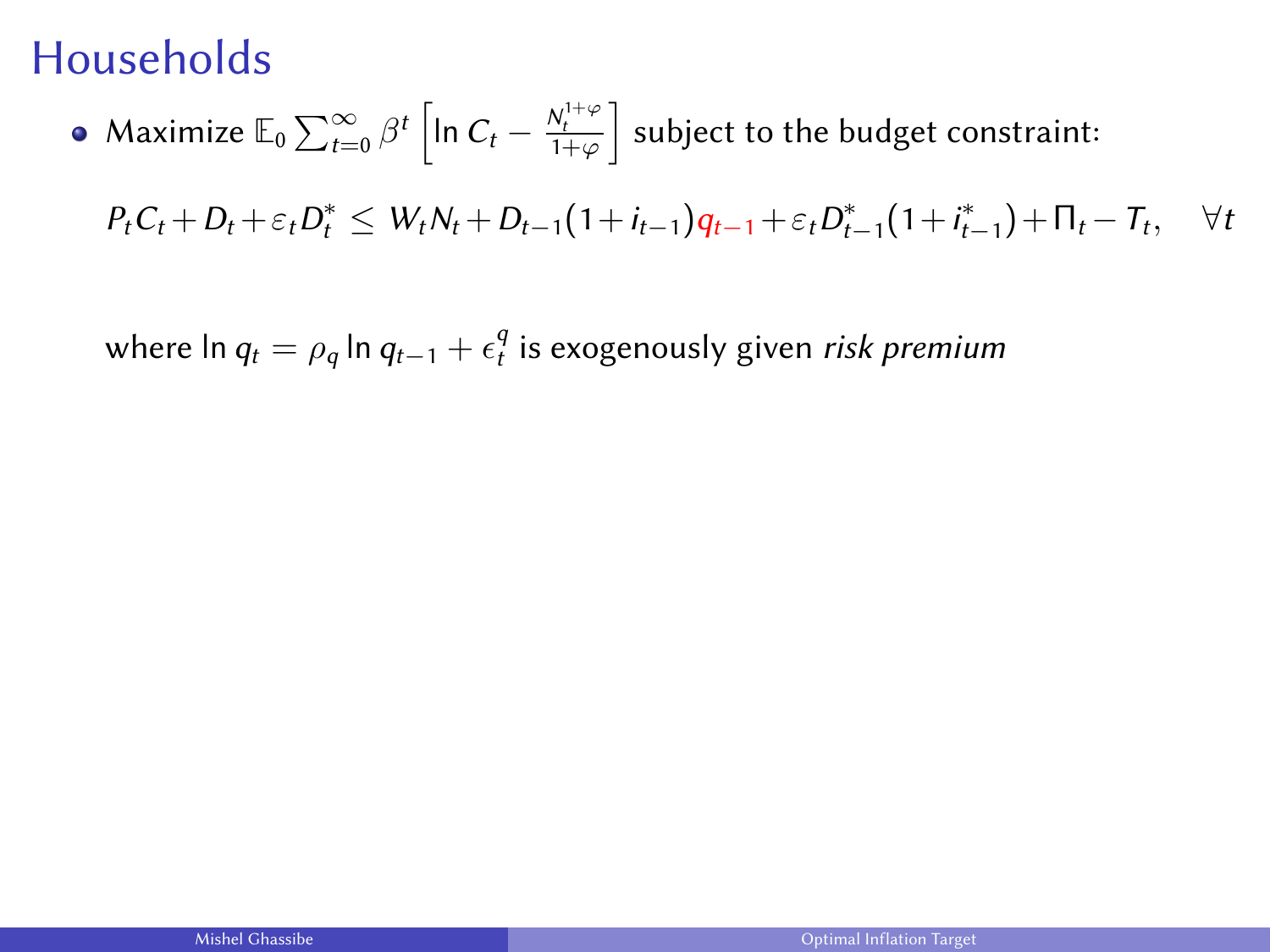Maximize  $\mathbb{E}_0\sum_{t=0}^{\infty}\beta^t\left[\ln C_t-\frac{N_t^{1+\varphi}}{1+\varphi}\right]$  subject to the budget constraint:

 $P_t C_t + D_t + \varepsilon_t D_t^* \leq W_t N_t + D_{t-1} (1 + i_{t-1}) q_{t-1} + \varepsilon_t D_{t-1}^* (1 + i_{t-1}^*) + \Pi_t - T_t$  $\forall t$ 

where ln  $q_t = \rho_q \ln q_{t-1} + \epsilon_t^q$  is exogenously given *risk premium* 

Aggregate household consumption contains both domestically produced and imported goods:

$$
C_t = \left[ (1 - \alpha)^{1/\eta} C_{H,t}^{\frac{\eta - 1}{\eta}} + \alpha^{1/\eta} C_{F,t}^{\frac{\eta - 1}{\eta}} \right]^{\frac{\eta}{\eta - 1}}
$$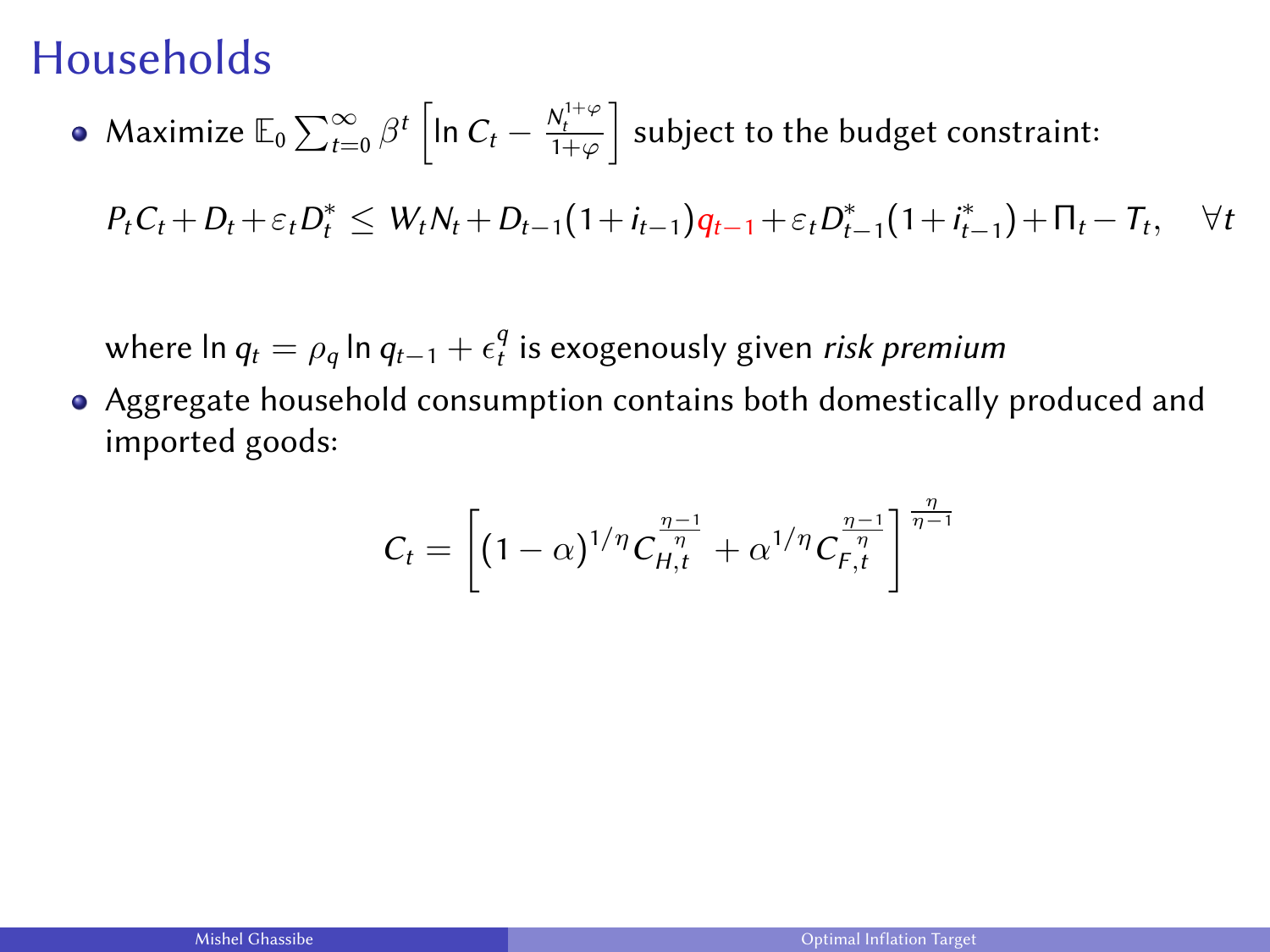Maximize  $\mathbb{E}_0\sum_{t=0}^{\infty}\beta^t\left[\ln C_t-\frac{N_t^{1+\varphi}}{1+\varphi}\right]$  subject to the budget constraint:

 $P_t C_t + D_t + \varepsilon_t D_t^* \leq W_t N_t + D_{t-1} (1 + i_{t-1}) q_{t-1} + \varepsilon_t D_{t-1}^* (1 + i_{t-1}^*) + \Pi_t - T_t$  $\forall t$ 

where ln  $q_t = \rho_q \ln q_{t-1} + \epsilon_t^q$  is exogenously given *risk premium* 

Aggregate household consumption contains both domestically produced and imported goods:

$$
C_t = \left[ (1 - \alpha)^{1/\eta} C_{H,t}^{\frac{\eta - 1}{\eta}} + \alpha^{1/\eta} C_{F,t}^{\frac{\eta - 1}{\eta}} \right]^{\frac{\eta}{\eta - 1}}
$$

• Delivers the following demand and pricing conditions:

$$
C_{H,t} = (1 - \alpha) \left(\frac{P_{H,t}}{P_t}\right)^{-\eta} C_t, \qquad C_{F,t} = \alpha \left(\frac{P_{F,t}}{P_t}\right)^{-\eta} C_t
$$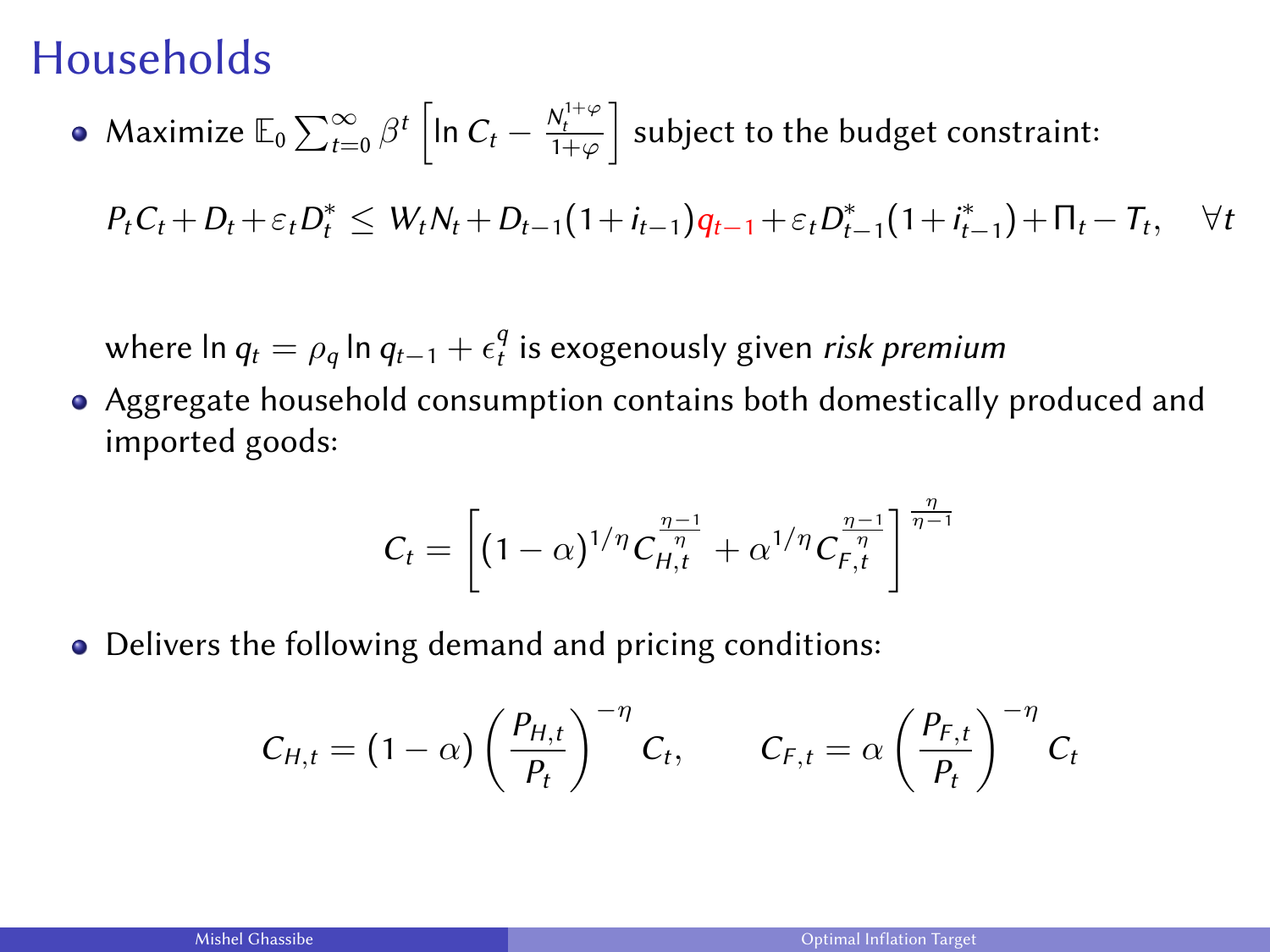Maximize  $\mathbb{E}_0\sum_{t=0}^{\infty}\beta^t\left[\ln C_t-\frac{N_t^{1+\varphi}}{1+\varphi}\right]$  subject to the budget constraint:

 $P_t C_t + D_t + \varepsilon_t D_t^* \leq W_t N_t + D_{t-1} (1 + i_{t-1}) q_{t-1} + \varepsilon_t D_{t-1}^* (1 + i_{t-1}^*) + \Pi_t - T_t$  $\forall t$ 

where ln  $q_t = \rho_q \ln q_{t-1} + \epsilon_t^q$  is exogenously given *risk premium* 

Aggregate household consumption contains both domestically produced and imported goods:

$$
C_t = \left[ (1 - \alpha)^{1/\eta} C_{H,t}^{\frac{\eta - 1}{\eta}} + \alpha^{1/\eta} C_{F,t}^{\frac{\eta - 1}{\eta}} \right]^{\frac{\eta}{\eta - 1}}
$$

• Delivers the following demand and pricing conditions:

$$
C_{H,t} = (1 - \alpha) \left(\frac{P_{H,t}}{P_t}\right)^{-\eta} C_t, \qquad C_{F,t} = \alpha \left(\frac{P_{F,t}}{P_t}\right)^{-\eta} C_t
$$

• **CPI:** 
$$
P_t = [(1 - \alpha)P_{H,t}^{1-\eta} + \alpha P_{F,t}^{1-\eta}]^{\frac{1}{1-\eta}}
$$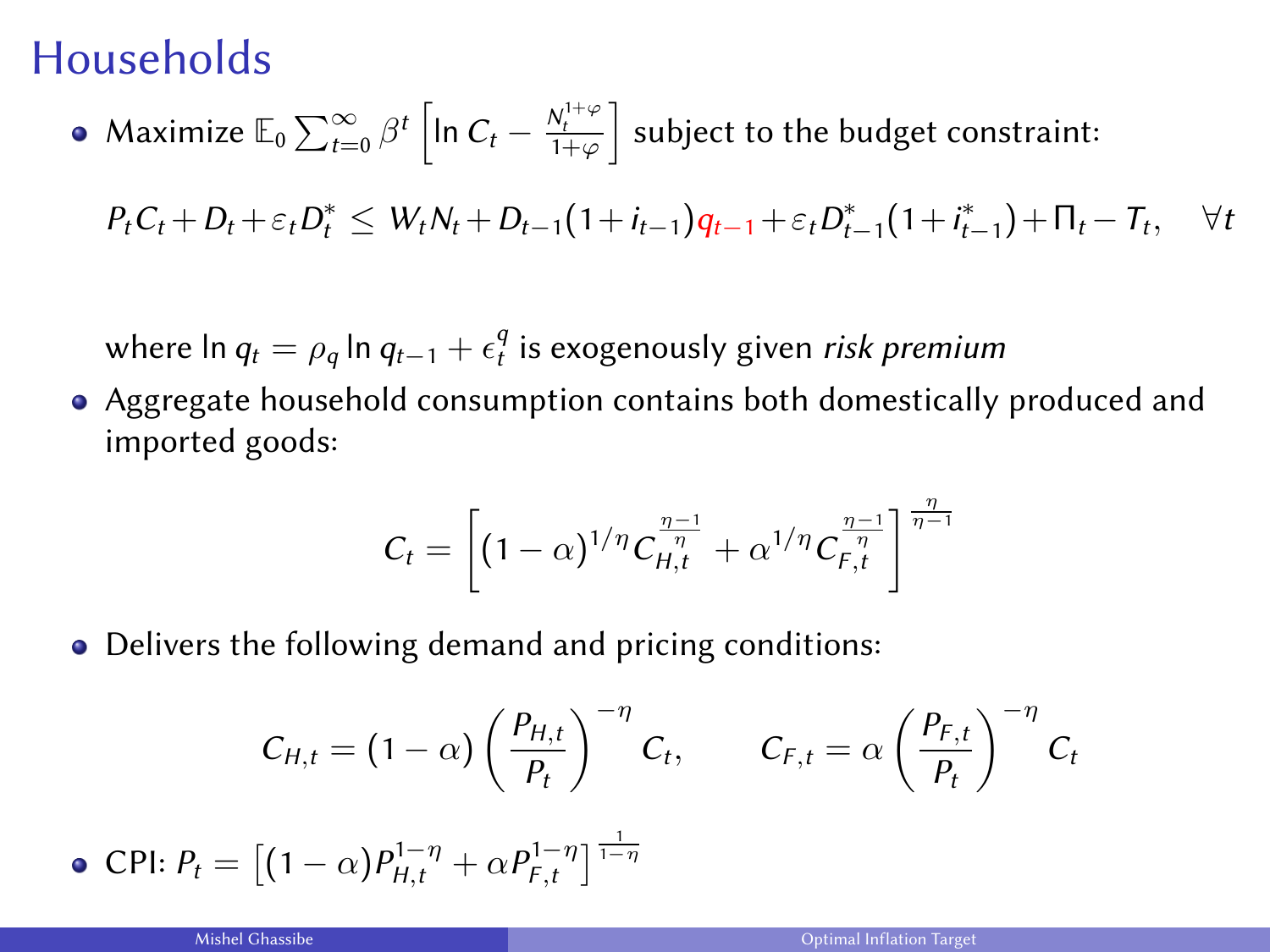Two types of firms: producers and importers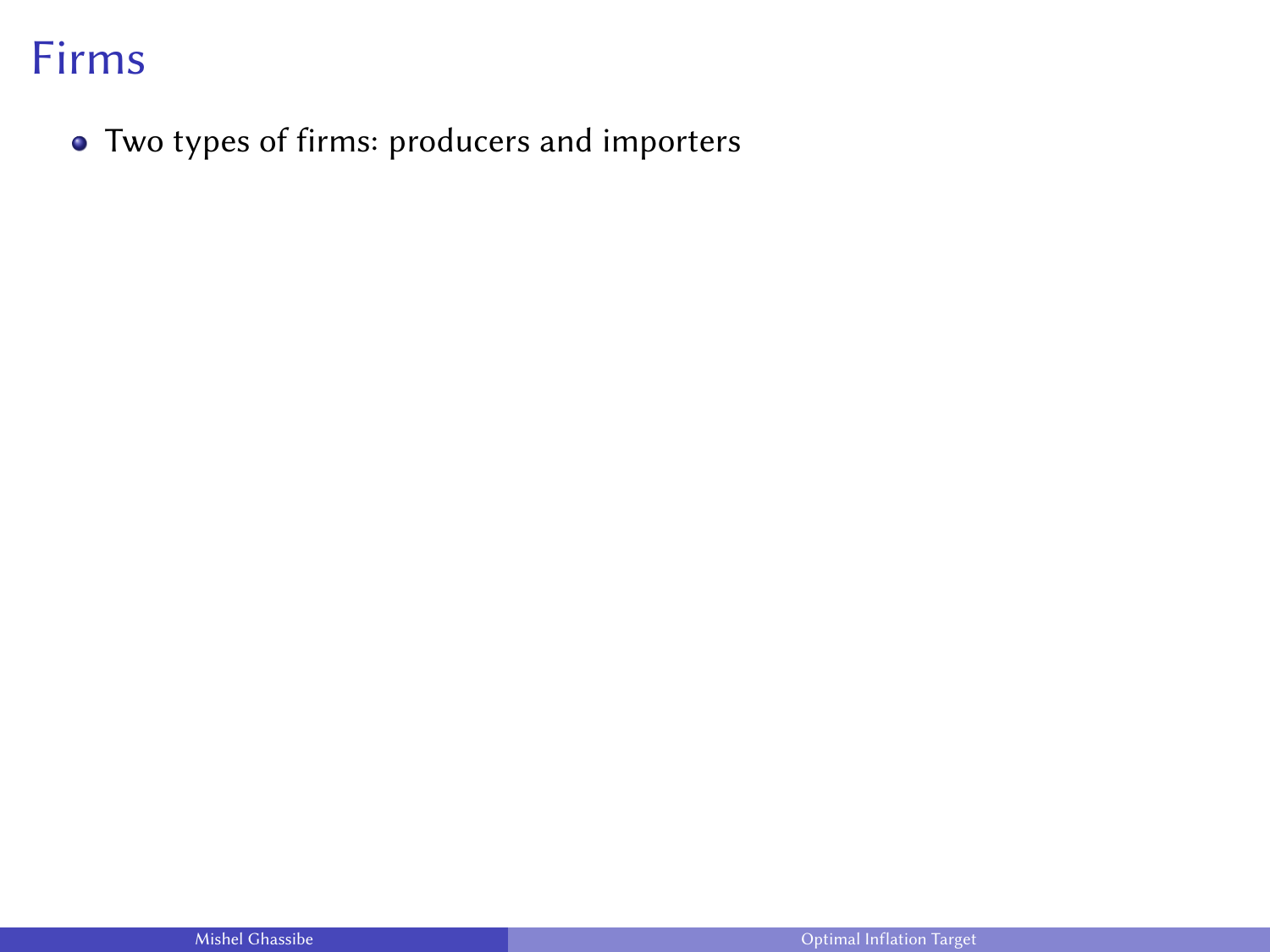- Two types of firms: producers and importers
- Producers: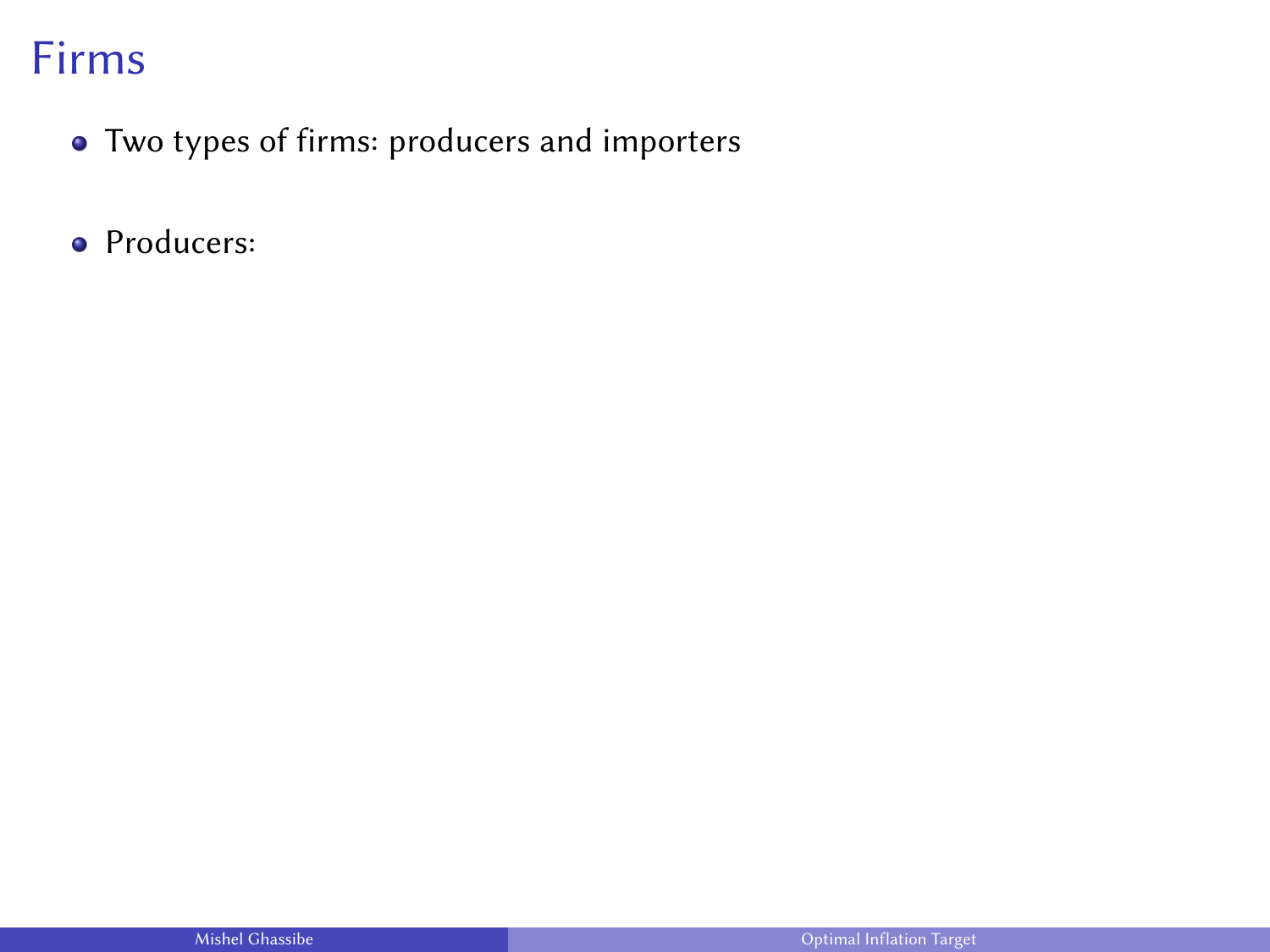- Two types of firms: producers and importers
- **•** Producers:
	- ►  $Y_t(i) = A_t N_t(i)$ , where  $\ln A_t = \rho_A \ln A_{t-1} + \epsilon_t^A$  is exogenously given technology process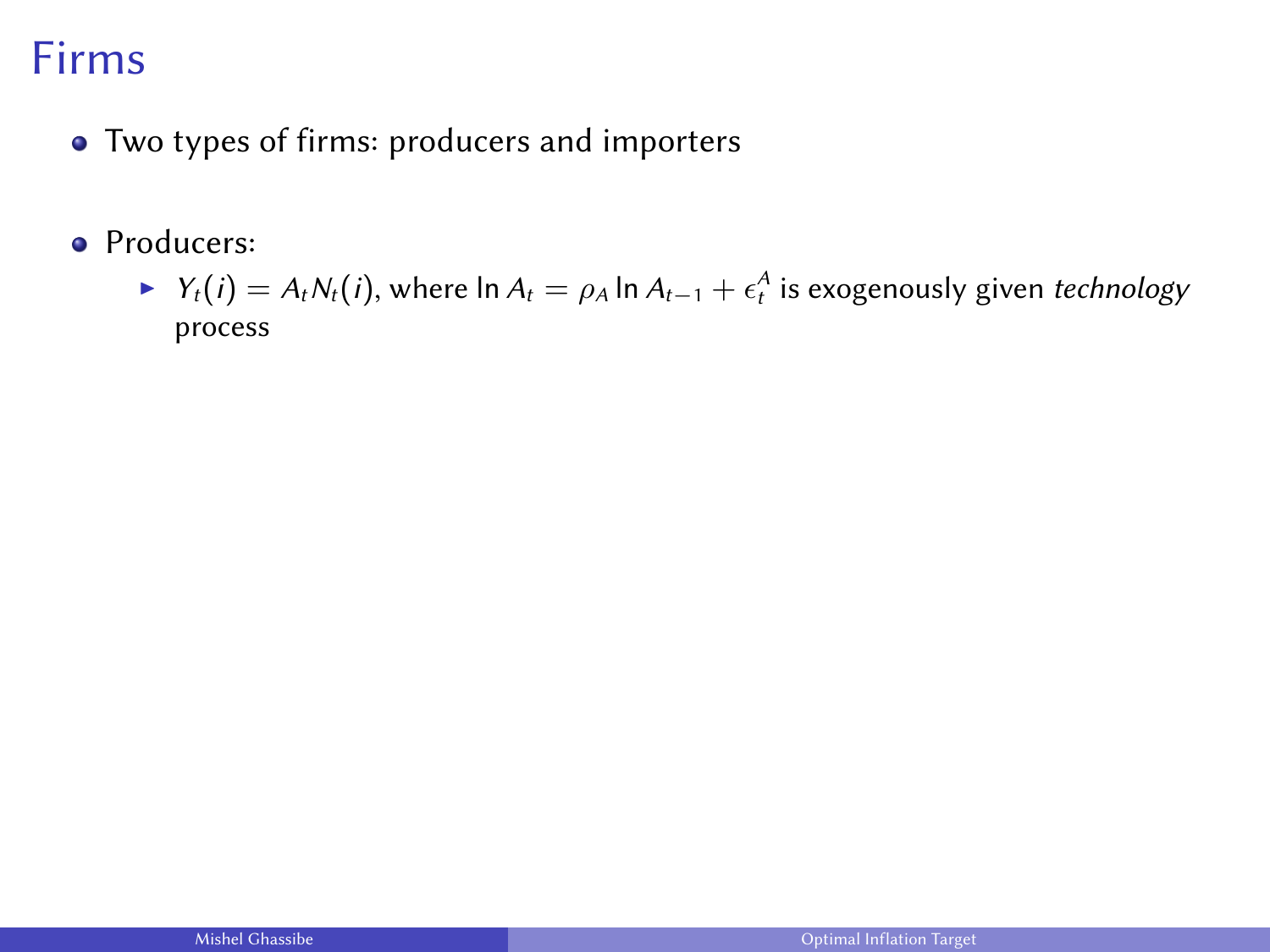- Two types of firms: producers and importers
- **•** Producers:
	- ►  $Y_t(i) = A_t N_t(i)$ , where  $\ln A_t = \rho_A \ln A_{t-1} + \epsilon_t^A$  is exogenously given technology process
	- **Common marginal cost function for every firm:**  $MC_t = \frac{W_t}{A_t} \tau_t$ , where  $\ln \tau_t = \rho_A \ln \tau_{t-1} + \epsilon_t^\tau$  is exogenously given *cost shock* process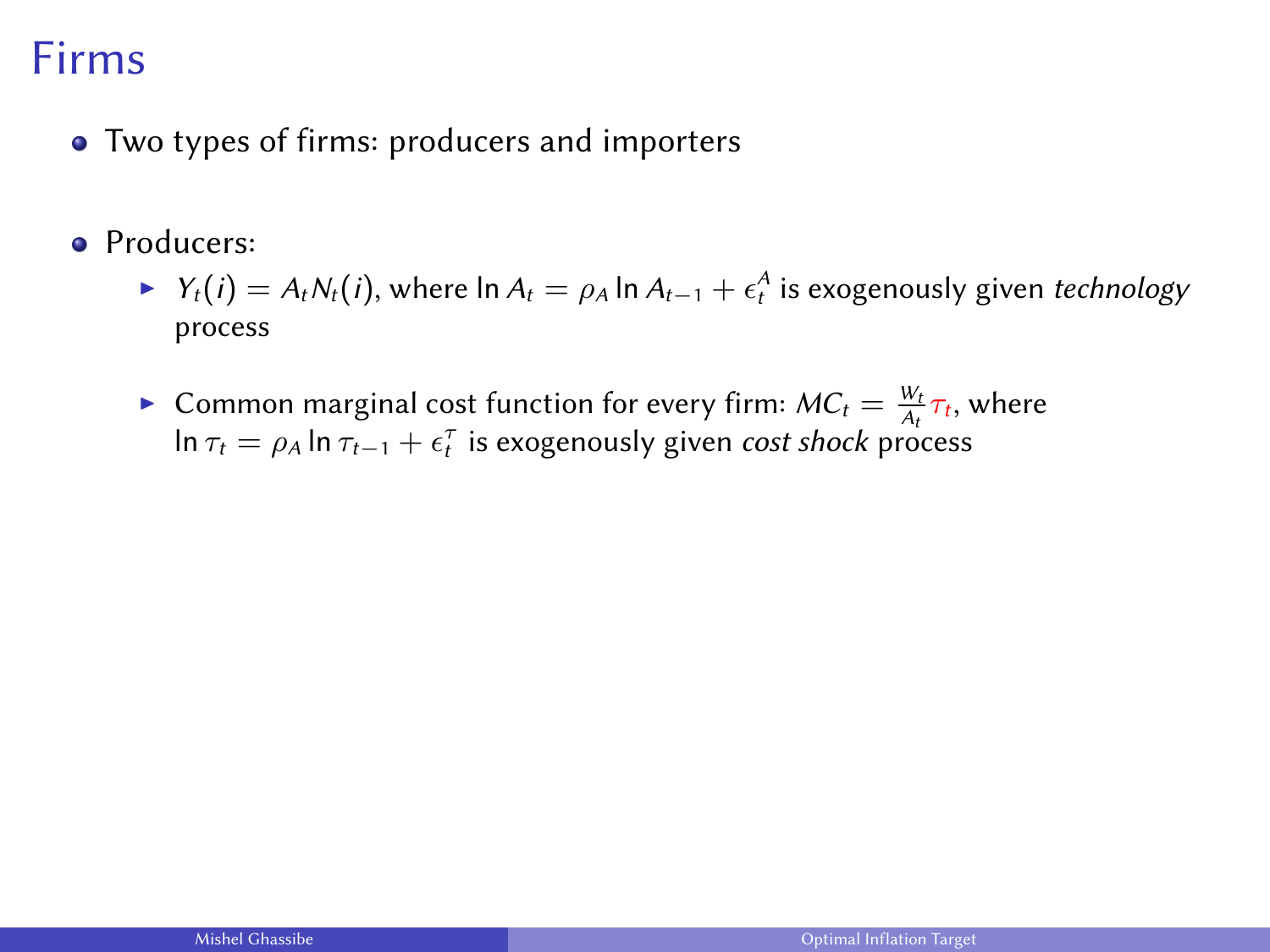- Two types of firms: producers and importers
- **•** Producers:
	- ►  $Y_t(i) = A_t N_t(i)$ , where  $\ln A_t = \rho_A \ln A_{t-1} + \epsilon_t^A$  is exogenously given technology process
	- **Common marginal cost function for every firm:**  $MC_t = \frac{W_t}{A_t} \tau_t$ , where  $\ln \tau_t = \rho_A \ln \tau_{t-1} + \epsilon_t^\tau$  is exogenously given *cost shock* process
	- Standard Calvo (1983) pricing (probability of non-adjustment  $\theta$ )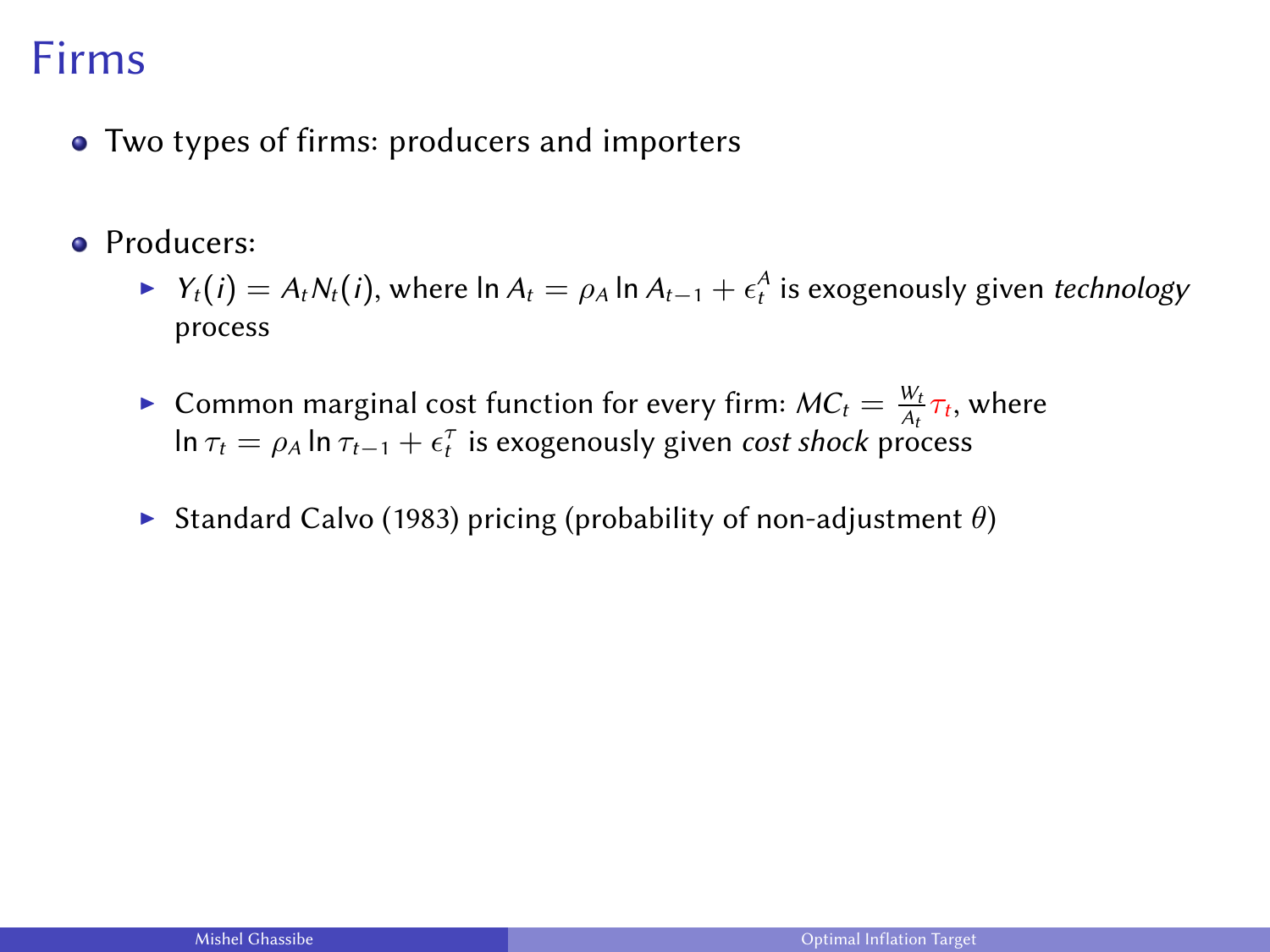- Two types of firms: producers and importers
- **•** Producers:
	- ►  $Y_t(i) = A_t N_t(i)$ , where  $\ln A_t = \rho_A \ln A_{t-1} + \epsilon_t^A$  is exogenously given technology process
	- ► Common marginal cost function for every firm:  $MC_t = \frac{W_t}{A_t} \tau_t$ , where Let  $\lim_{t \to \infty} \lim_{t \to \infty} \frac{1}{t}$  is exogenously given cost shock process
	- Standard Calvo (1983) pricing (probability of non-adjustment  $\theta$ )
- Importers: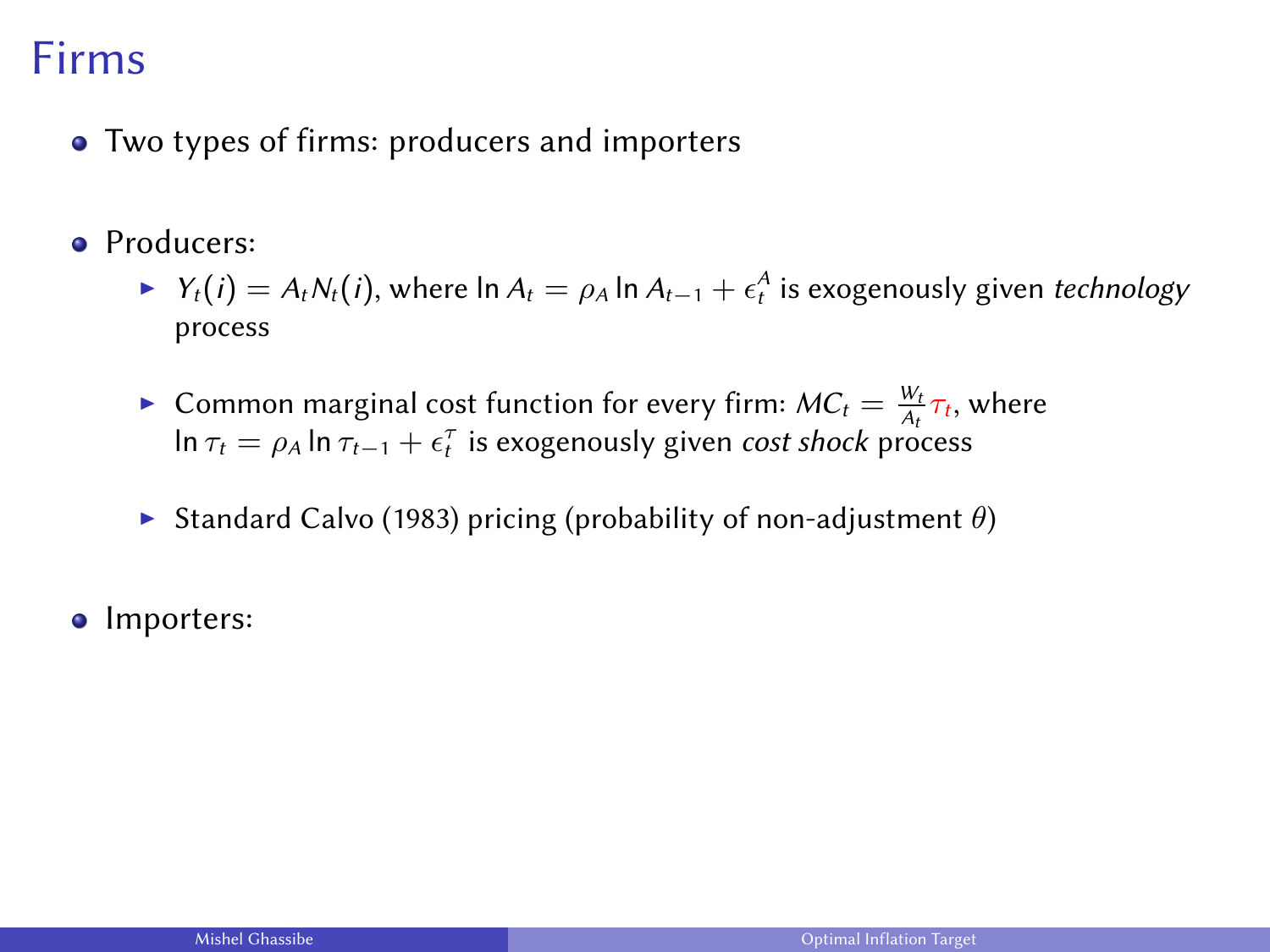- Two types of firms: producers and importers
- **•** Producers:
	- ►  $Y_t(i) = A_t N_t(i)$ , where  $\ln A_t = \rho_A \ln A_{t-1} + \epsilon_t^A$  is exogenously given technology process
	- **Common marginal cost function for every firm:**  $MC_t = \frac{W_t}{A_t} \tau_t$ , where  $\ln \tau_t = \rho_A \ln \tau_{t-1} + \epsilon_t^\tau$  is exogenously given *cost shock* process
	- Standard Calvo (1983) pricing (probability of non-adjustment  $\theta$ )
- Importers:
	- ► Buy imported goods at  $\varepsilon_t P_{F,t}^*$ , sell them to households at price  $P_{F,t}$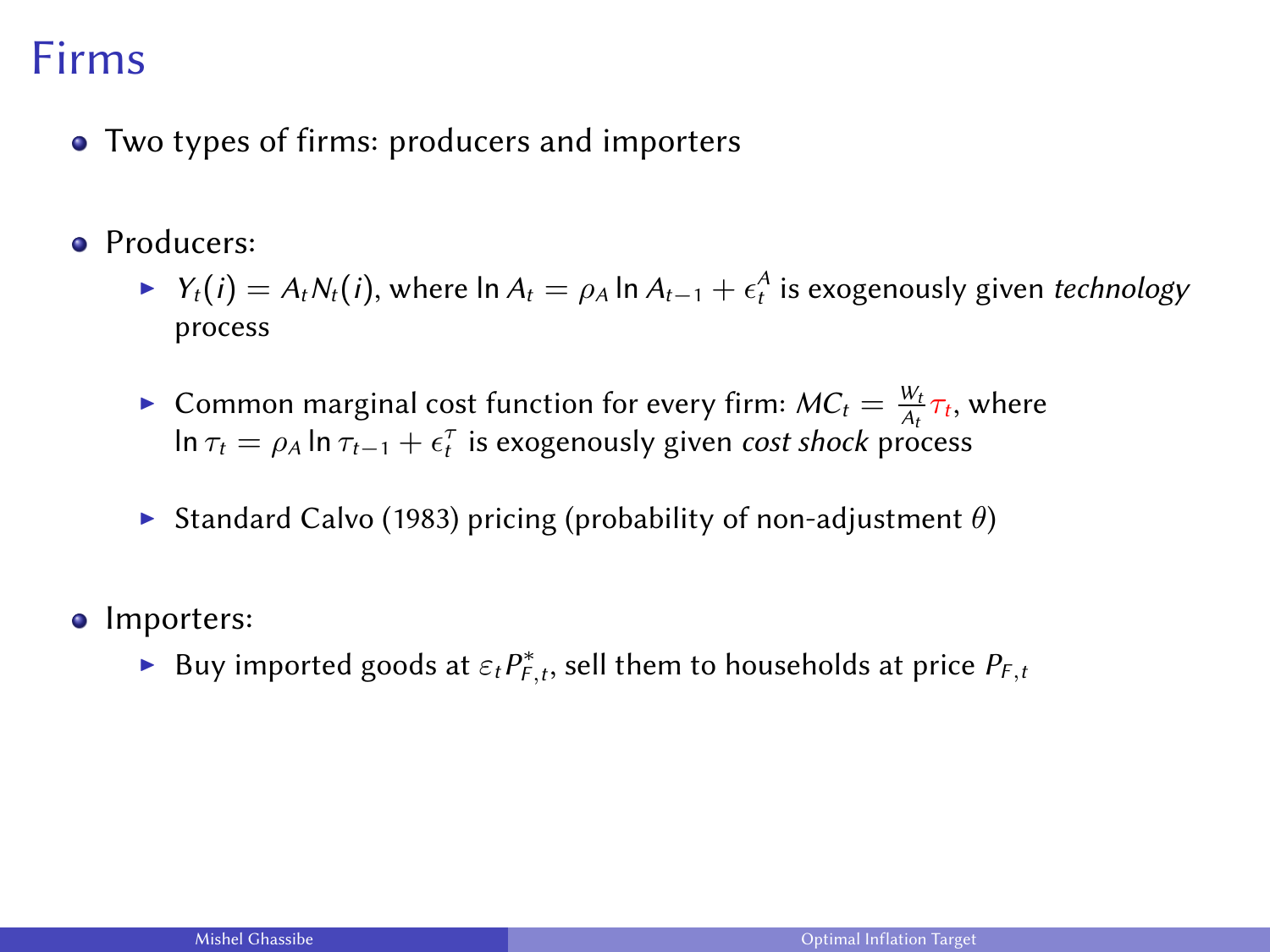- Two types of firms: producers and importers
- **•** Producers:
	- ►  $Y_t(i) = A_t N_t(i)$ , where  $\ln A_t = \rho_A \ln A_{t-1} + \epsilon_t^A$  is exogenously given technology process
	- **Common marginal cost function for every firm:**  $MC_t = \frac{W_t}{A_t} \tau_t$ , where  $\ln \tau_t = \rho_A \ln \tau_{t-1} + \epsilon_t^\tau$  is exogenously given *cost shock* process
	- Standard Calvo (1983) pricing (probability of non-adjustment  $\theta$ )
- Importers:
	- ► Buy imported goods at  $\varepsilon_t P_{F,t}^*$ , sell them to households at price  $P_{F,t}$
	- If importers perfectly competitive, law of one price holds:  $P_{F,t} = \varepsilon_t P_{F,t}^*$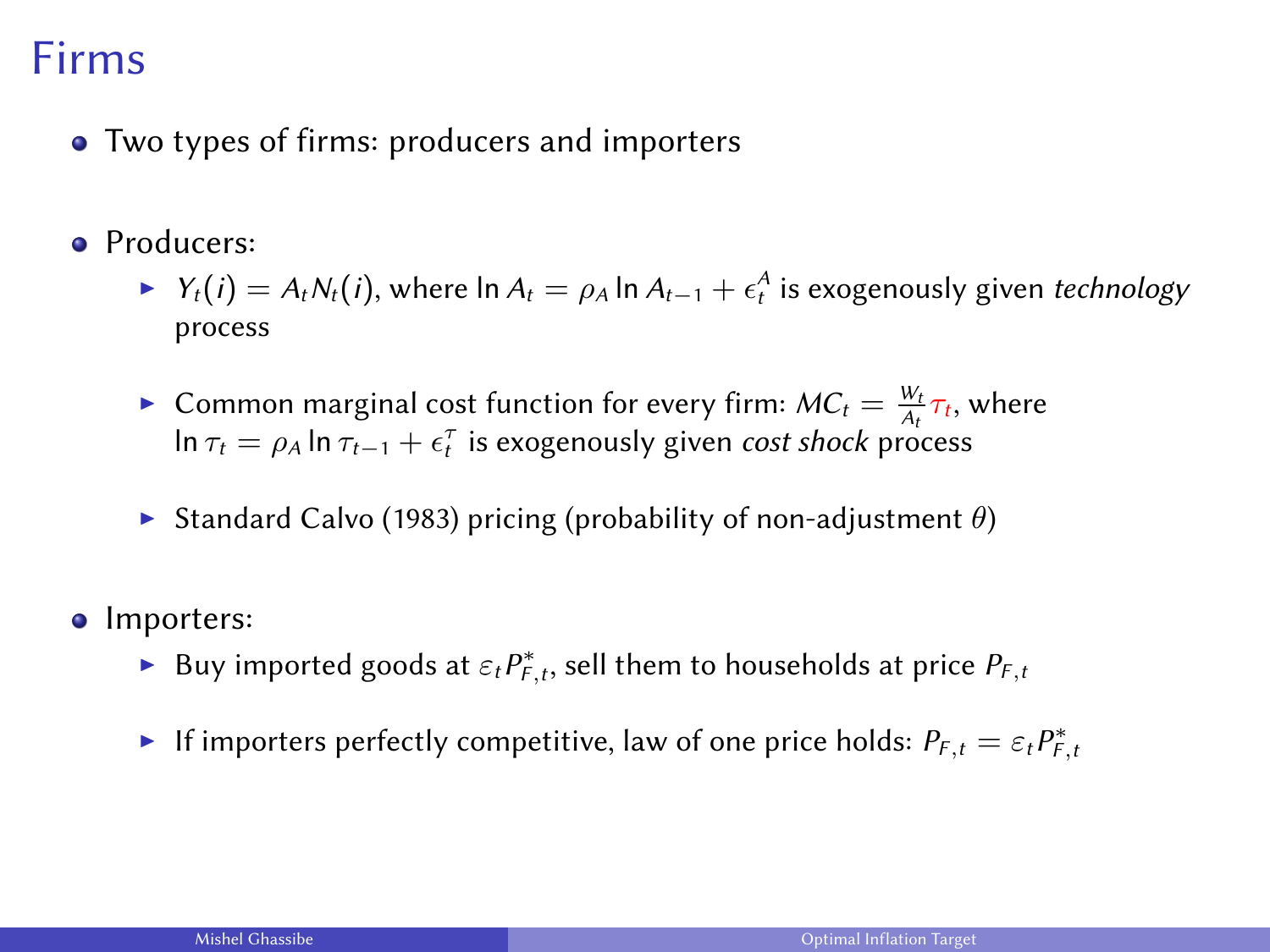- Two types of firms: producers and importers
- **•** Producers:
	- ►  $Y_t(i) = A_t N_t(i)$ , where  $\ln A_t = \rho_A \ln A_{t-1} + \epsilon_t^A$  is exogenously given technology process
	- **Common marginal cost function for every firm:**  $MC_t = \frac{W_t}{A_t} \tau_t$ , where  $\ln \tau_t = \rho_A \ln \tau_{t-1} + \epsilon_t^\tau$  is exogenously given *cost shock* process
	- Standard Calvo (1983) pricing (probability of non-adjustment  $\theta$ )
- Importers:
	- ► Buy imported goods at  $\varepsilon_t P_{F,t}^*$ , sell them to households at price  $P_{F,t}$
	- If importers perfectly competitive, law of one price holds:  $P_{F,t} = \varepsilon_t P_{F,t}^*$
	- If importers monopolistically competitive, face a Calvo lottery, which can be calibrated to match the empirical degree of exchange rate pass-through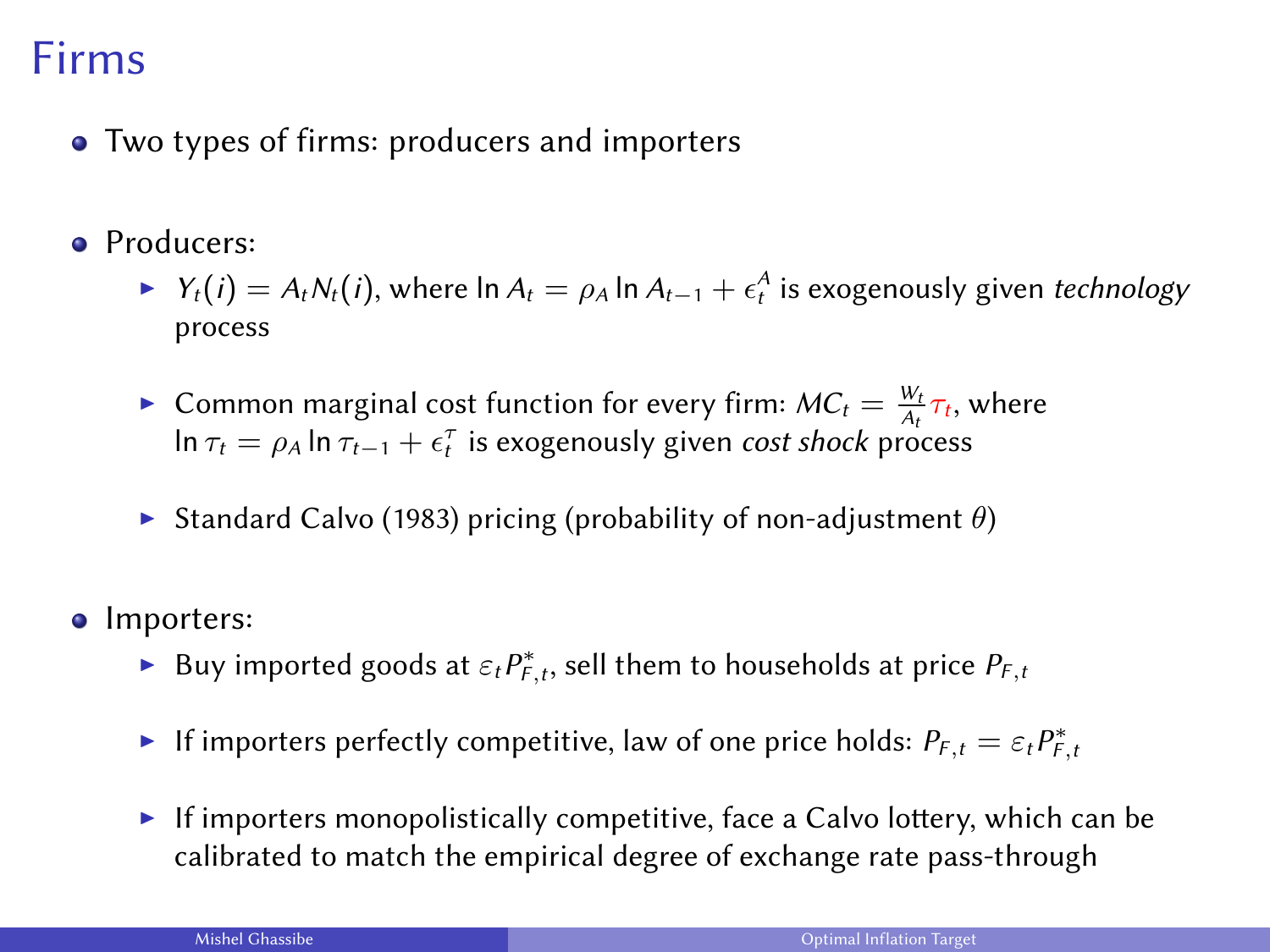• Interest rate rule:

$$
\tilde{i}_t = \rho_{i1}\tilde{i}_{t-1} + \rho_{i2}\tilde{i}_{t-2} + (1 - \rho_{i1} - \rho_{i2})(\tilde{i} + \phi_\pi(\pi_t - \overline{\pi}) + \phi_y(y_t - \overline{y})) + \epsilon_t^i
$$

where  $\epsilon^i_t$  is a monetary shock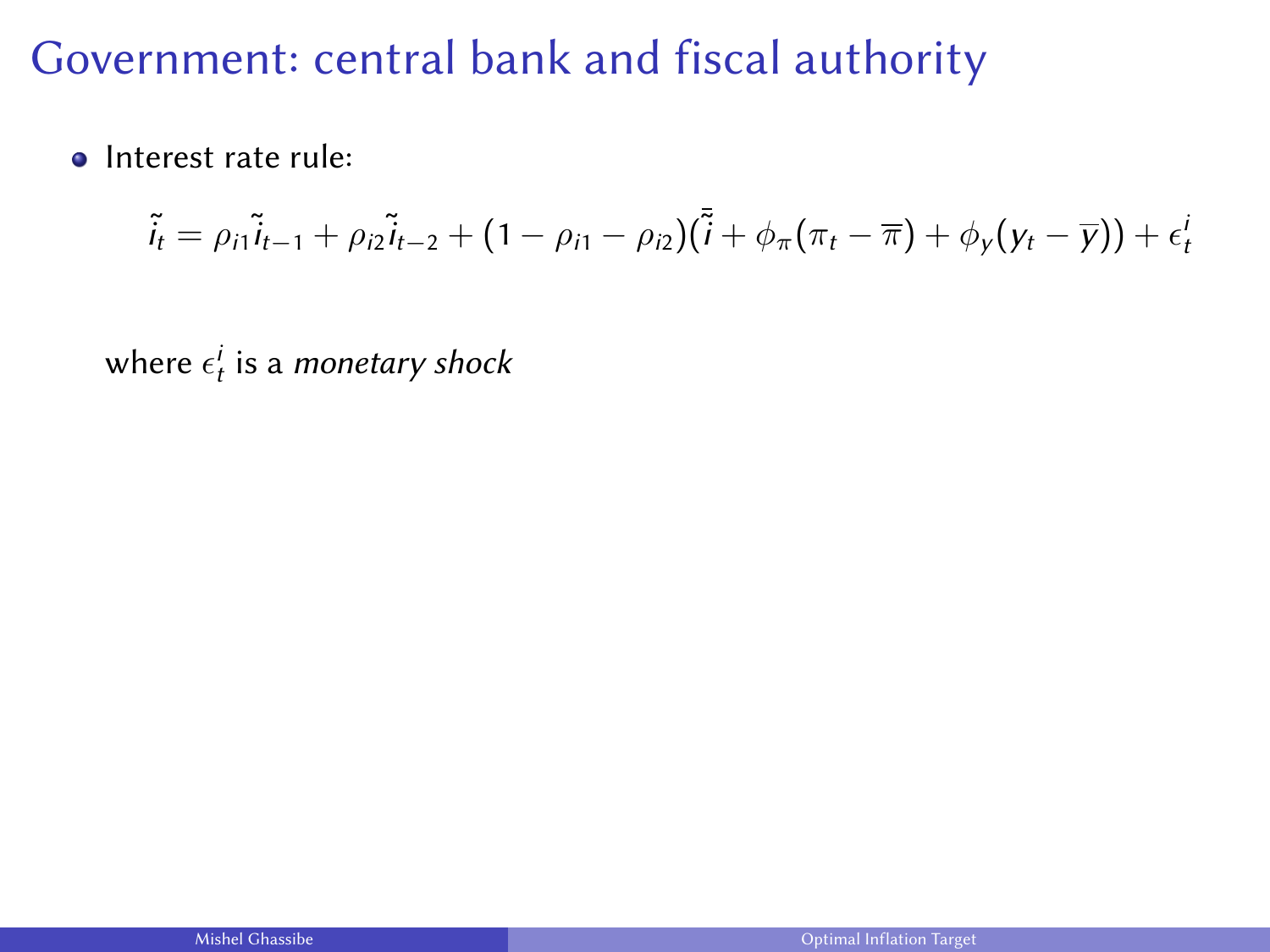• Interest rate rule:

$$
\tilde{i}_t = \rho_{i1}\tilde{i}_{t-1} + \rho_{i2}\tilde{i}_{t-2} + (1 - \rho_{i1} - \rho_{i2})(\tilde{i} + \phi_\pi(\pi_t - \overline{\pi}) + \phi_y(y_t - \overline{y})) + \epsilon_t^i
$$

where  $\epsilon^i_t$  is a monetary shock

• Effective lower bound:

$$
i_t = \max(i, \tilde{i}_t)
$$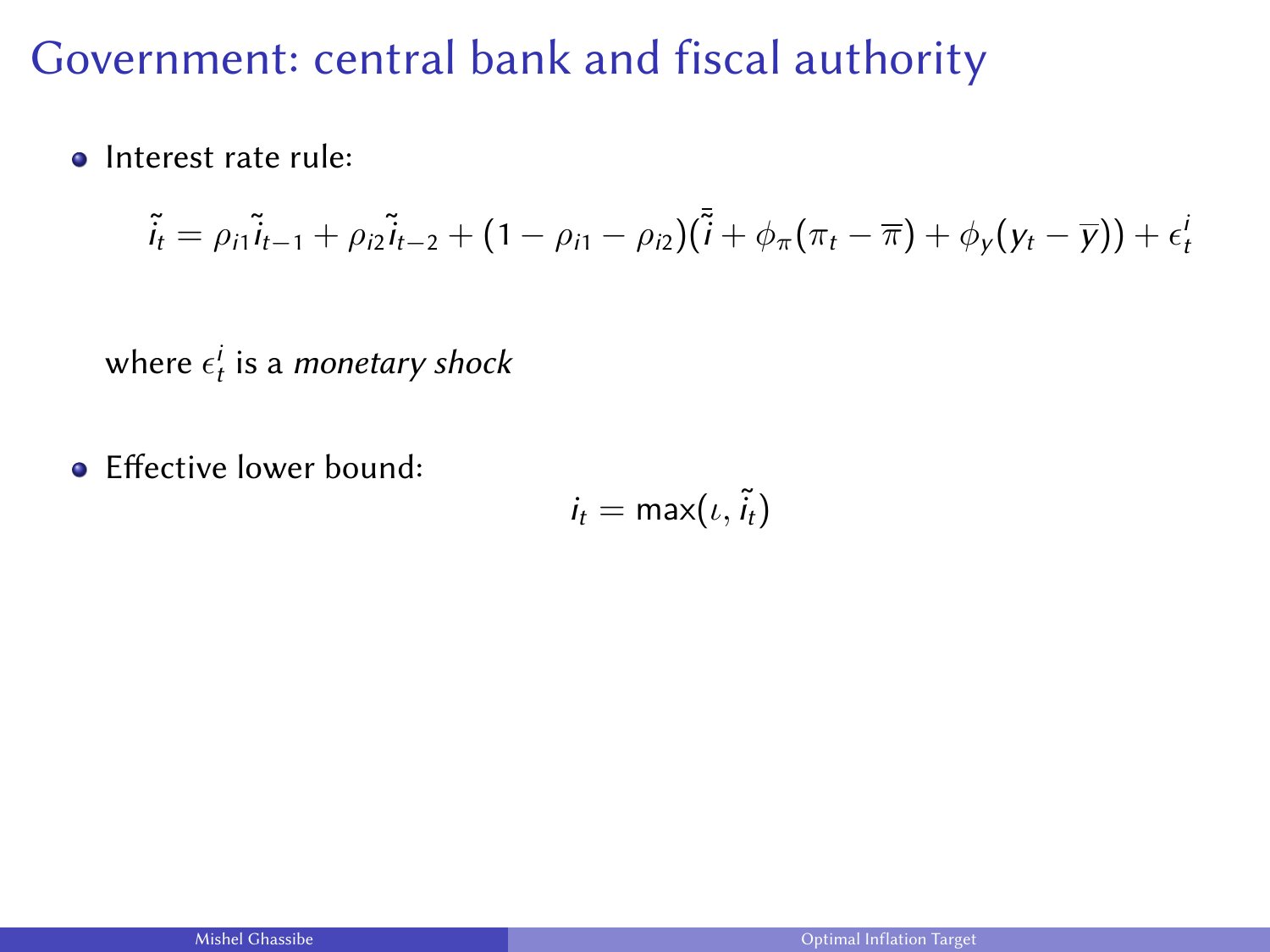**o** Interest rate rule:

$$
\tilde{i}_t = \rho_{i1}\tilde{i}_{t-1} + \rho_{i2}\tilde{i}_{t-2} + (1 - \rho_{i1} - \rho_{i2})(\tilde{i} + \phi_\pi(\pi_t - \overline{\pi}) + \phi_y(y_t - \overline{y})) + \epsilon_t^i
$$

where  $\epsilon^i_t$  is a monetary shock

**E** Effective lower bound:

$$
i_t = \max(i, \tilde{i}_t)
$$

The fiscal authority collects lump-sum taxes to finance its consumption  $G_t$ :

$$
C_t^H + C_t^{*,H} + G_t = Y_t
$$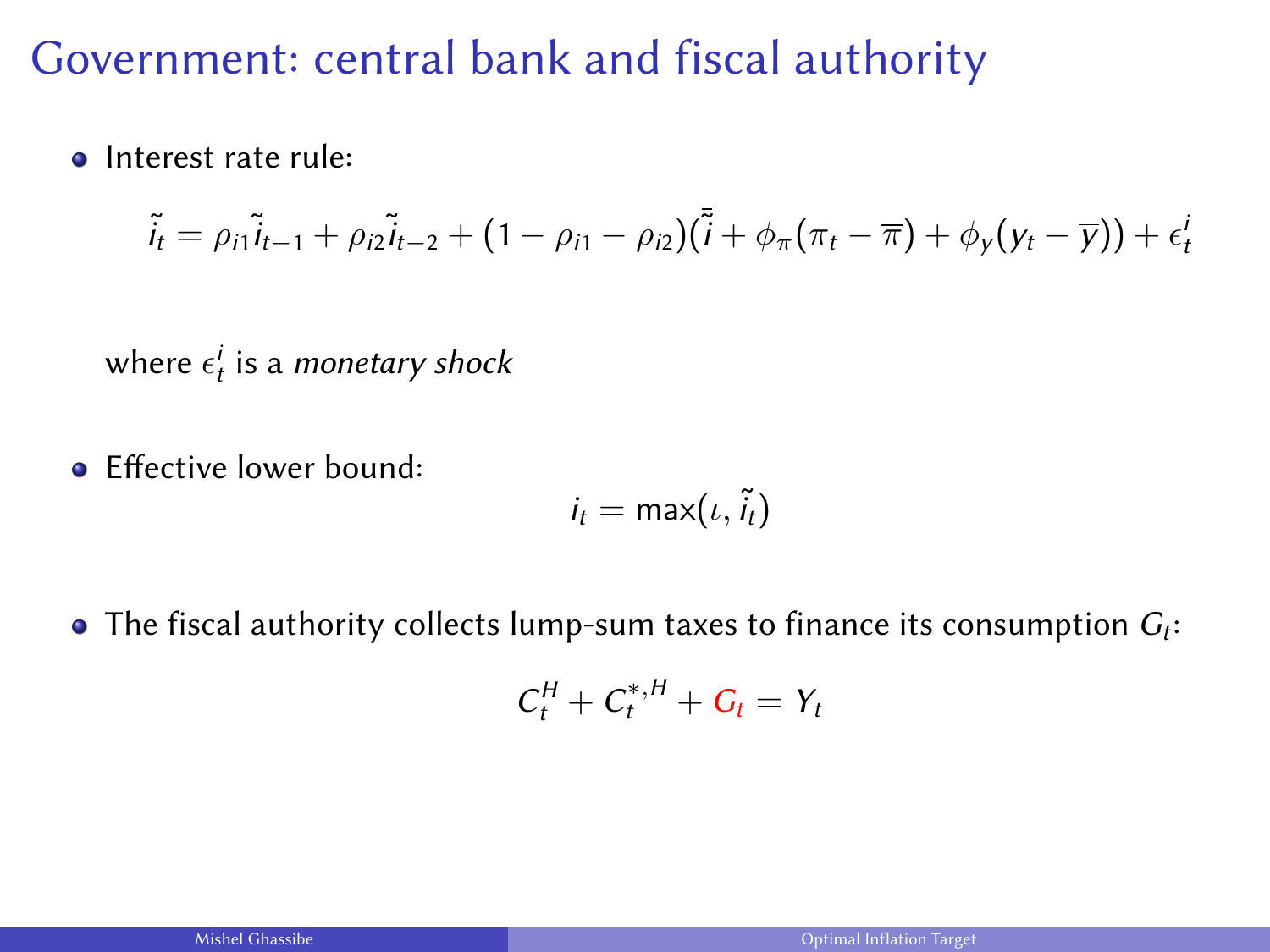**o** Interest rate rule:

$$
\tilde{i}_t = \rho_{i1}\tilde{i}_{t-1} + \rho_{i2}\tilde{i}_{t-2} + (1 - \rho_{i1} - \rho_{i2})(\tilde{i} + \phi_\pi(\pi_t - \overline{\pi}) + \phi_y(y_t - \overline{y})) + \epsilon_t^i
$$

where  $\epsilon^i_t$  is a monetary shock

**E** Effective lower bound:

$$
i_t = \max(i, \tilde{i}_t)
$$

The fiscal authority collects lump-sum taxes to finance its consumption  $G_t$ :

$$
C_t^H + C_t^{*,H} + G_t = Y_t
$$

where  $\ln G_t = \rho_G \ln G_{t-1} + \epsilon_t^G$  is exogenous *government consumption*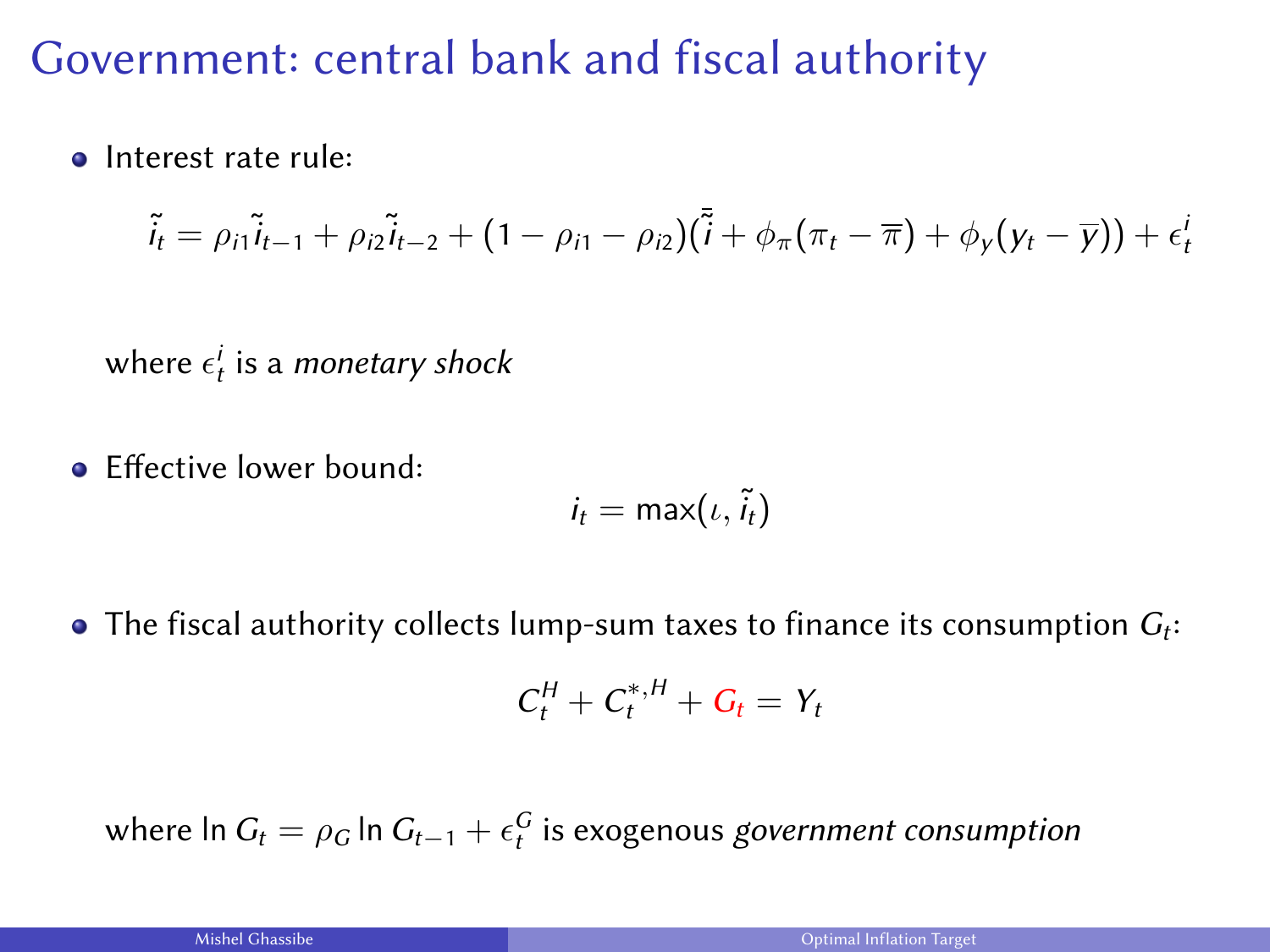### Calibration strategy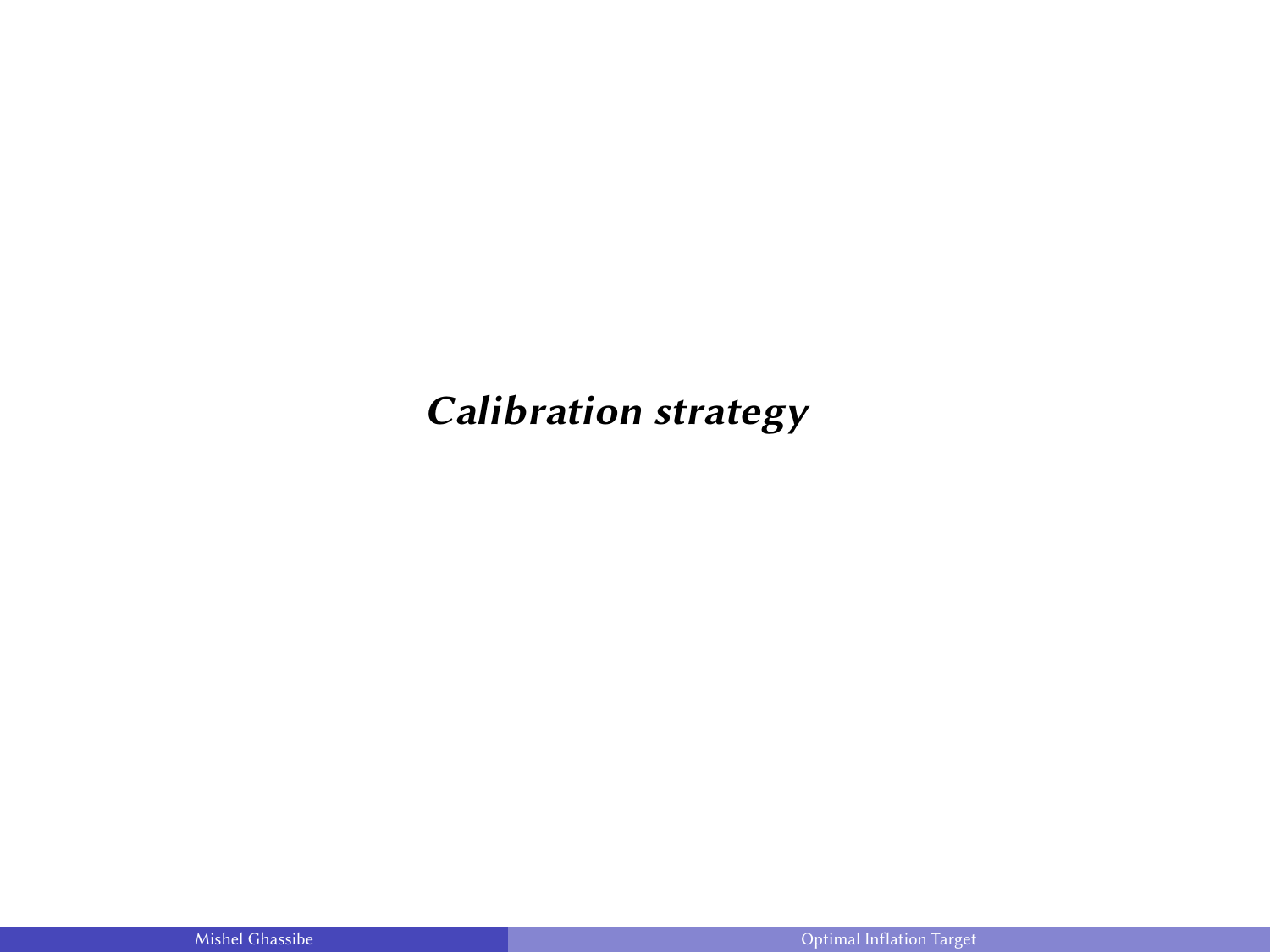A parameter not readily available (up to my knowledge) is the elasticity of substitution across home and foreign consumption goods  $(\eta)$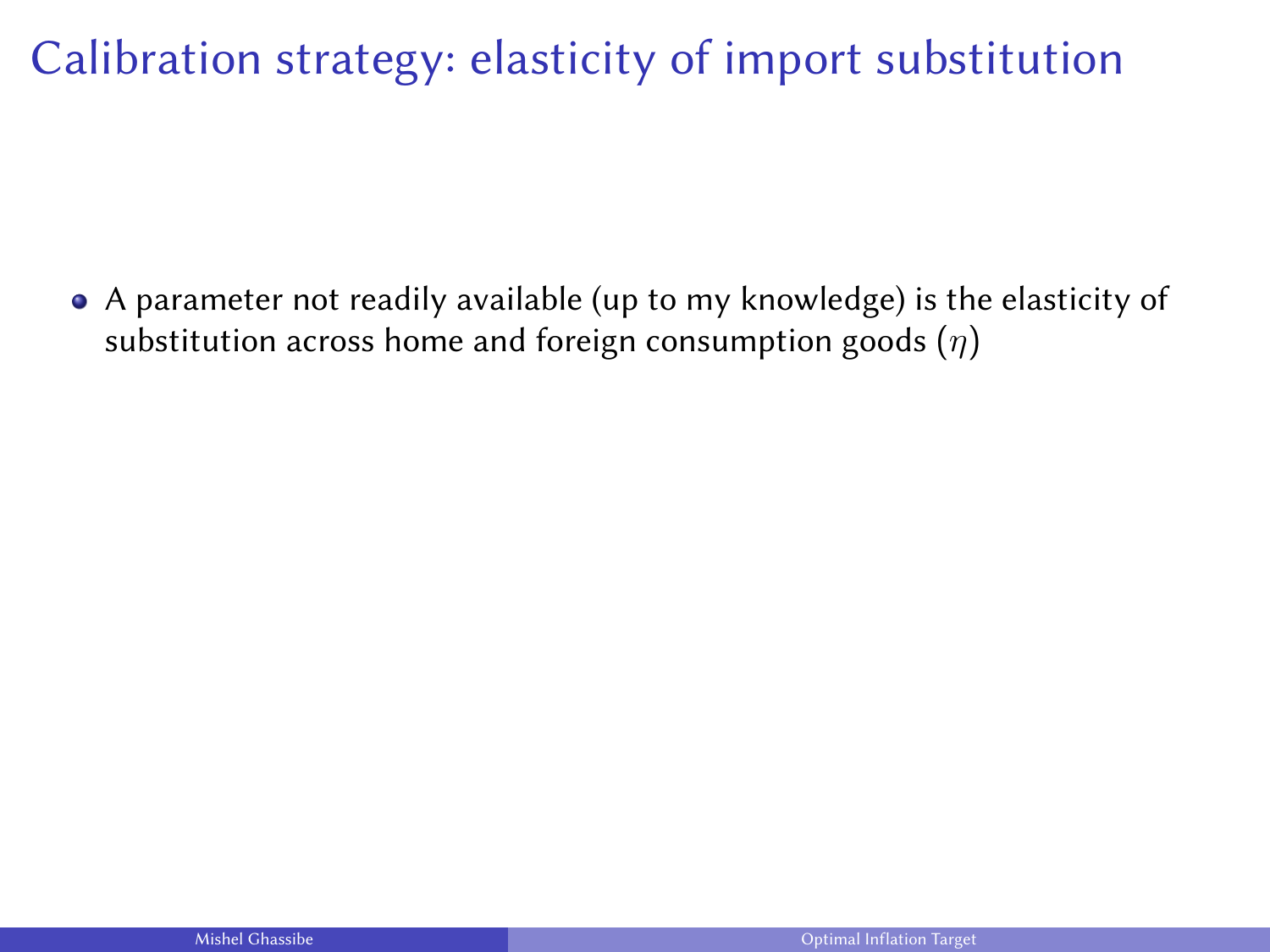- A parameter not readily available (up to my knowledge) is the elasticity of substitution across home and foreign consumption goods  $(\eta)$
- In order to estimate it, recall the following equilibrium relationship:

$$
C_{F,t} = \alpha \left(\frac{P_{F,t}}{P_t}\right)^{-\eta} C_t
$$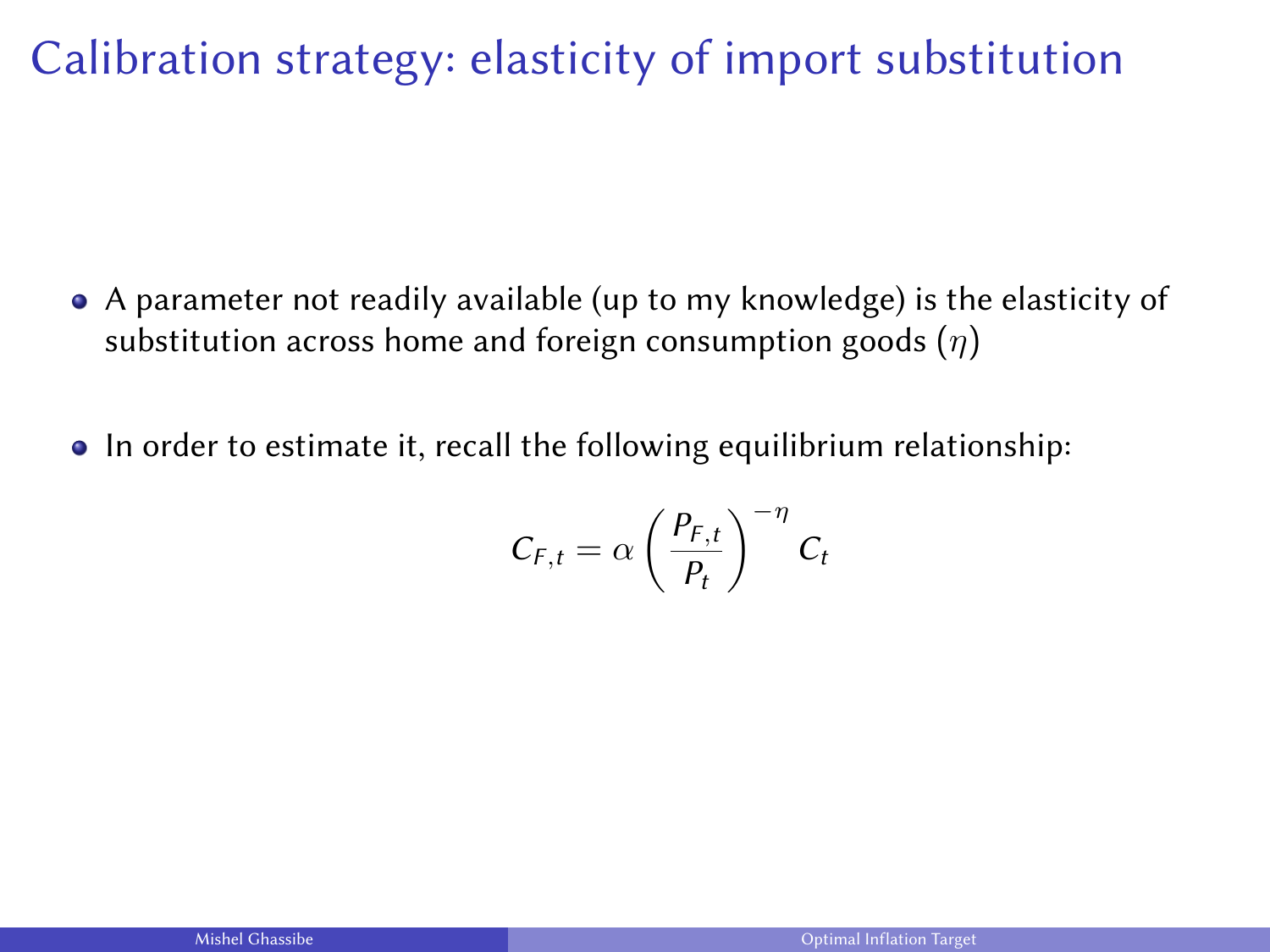- A parameter not readily available (up to my knowledge) is the elasticity of substitution across home and foreign consumption goods  $(\eta)$
- In order to estimate it, recall the following equilibrium relationship:

$$
\ln \frac{P_{F,t}C_{F,t}}{P_tC_t} = \ln \alpha + (1 - \eta) \ln \left( \frac{P_{F,t}}{P_t} \right)
$$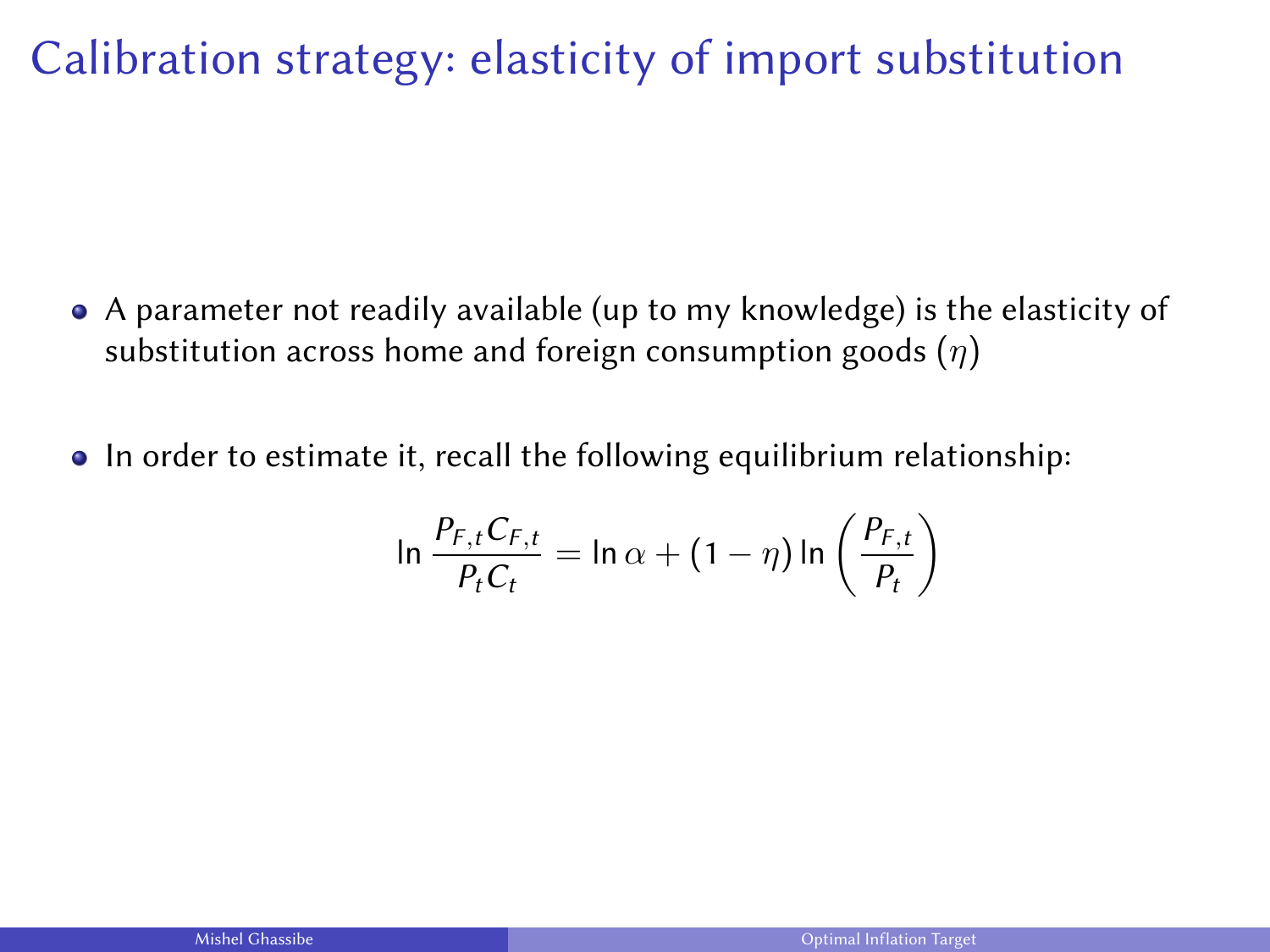- A parameter not readily available (up to my knowledge) is the elasticity of substitution across home and foreign consumption goods  $(\eta)$
- In order to estimate it, recall the following equilibrium relationship:

$$
\ln \frac{P_{F,t}C_{F,t}}{P_tC_t} = \ln \alpha + (1 - \eta) \ln \left( \frac{P_{F,t}}{P_t} \right)
$$

• Direct OLS estimation (can also use 2SLS):

$$
\ln \frac{P_{F,t}C_{F,t}}{P_{t}C_{t}} = -0.33^{***} + 0.50^{***} \times \ln \left(\frac{P_{F,t}}{P_{t}}\right)
$$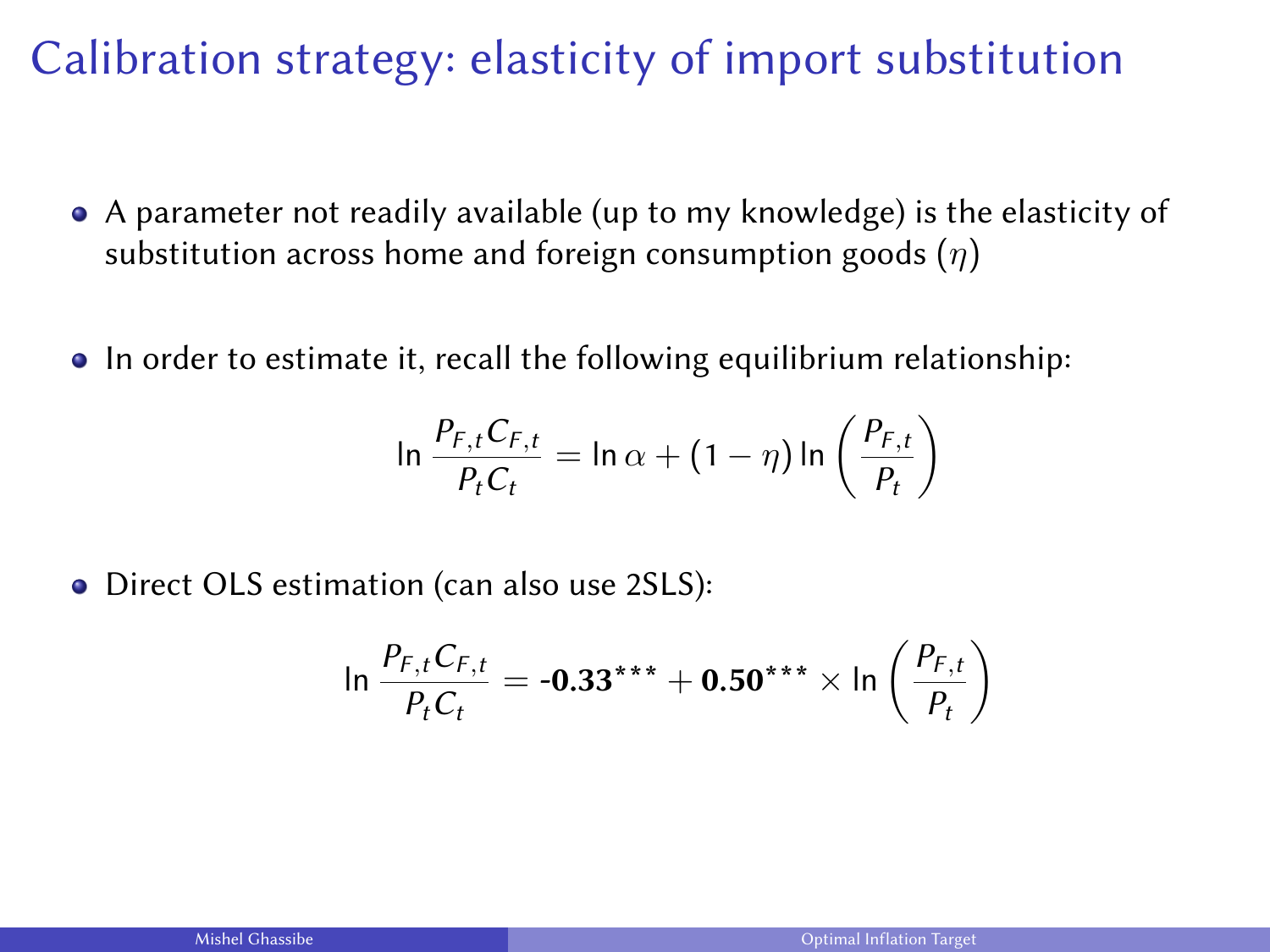- A parameter not readily available (up to my knowledge) is the elasticity of substitution across home and foreign consumption goods  $(\eta)$
- In order to estimate it, recall the following equilibrium relationship:

$$
\ln \frac{P_{F,t}C_{F,t}}{P_tC_t} = \ln \alpha + (1 - \eta) \ln \left( \frac{P_{F,t}}{P_t} \right)
$$

• Direct OLS estimation (can also use 2SLS):

$$
\ln \frac{P_{F,t}C_{F,t}}{P_{t}C_{t}} = -0.33*** + 0.50*** \times \ln \left(\frac{P_{F,t}}{P_{t}}\right)
$$

• Implies  $\eta = 0.50$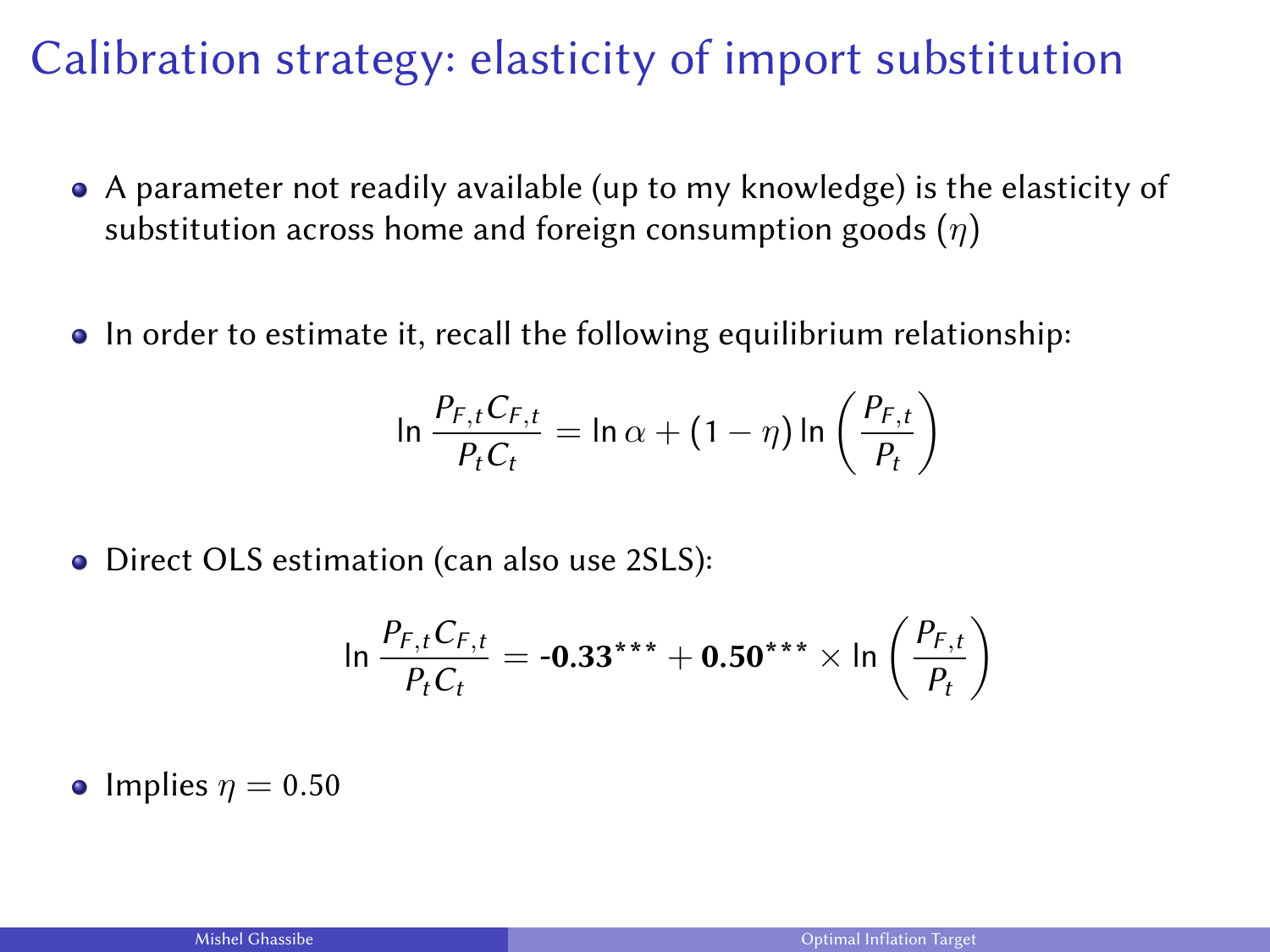Calibration strategy: foreign output and inflation

- Approximate Foreign country by the EU
- Use cyclical component of total EU GDP to estimate foreign output AR(1) process:

$$
\hat{Y}_t^* = 0.89^{***}\hat{Y}_t^*, \quad \sigma_{Y^*} = 0.003
$$

Similarly, estimate a process for foreign inflation:

$$
\hat{\pi}_t^* = \mathbf{0.51}^{***} \hat{\pi}_t^*, \quad \sigma_{\pi^*} = 0.007
$$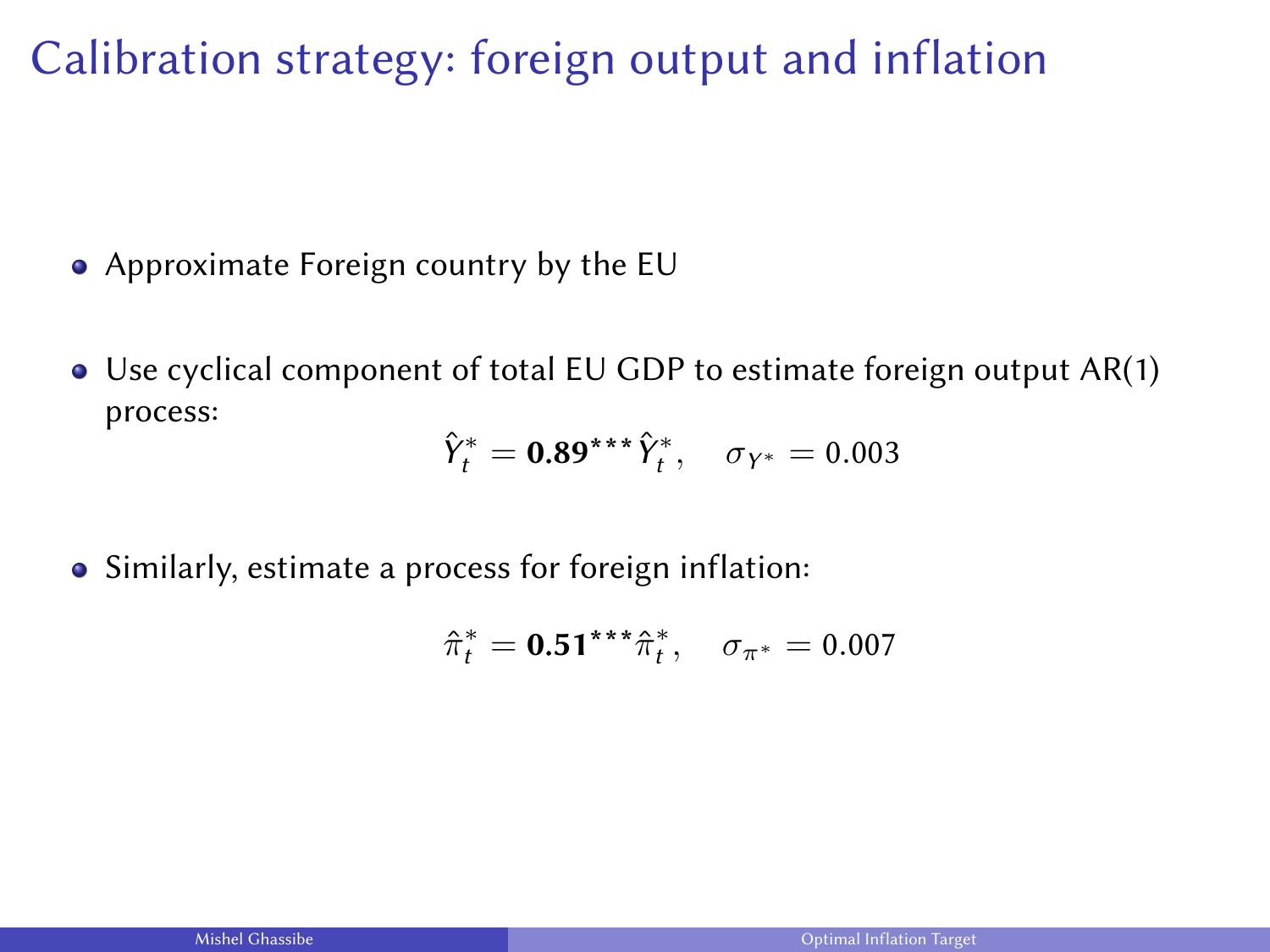### Calibration strategy: interest rate rule

Use Ukrainian quarterly macro data (2016Q1-2020Q4) to directly estimate the interest rate rule for Ukraine

$$
\tilde{i}_t=1.16\times\tilde{i}_{t-1}-0.32\times\tilde{i}_{t-2}+0.23\times(\pi_t-\overline{\pi}_t)+0.02\times(y_t-\overline{y})
$$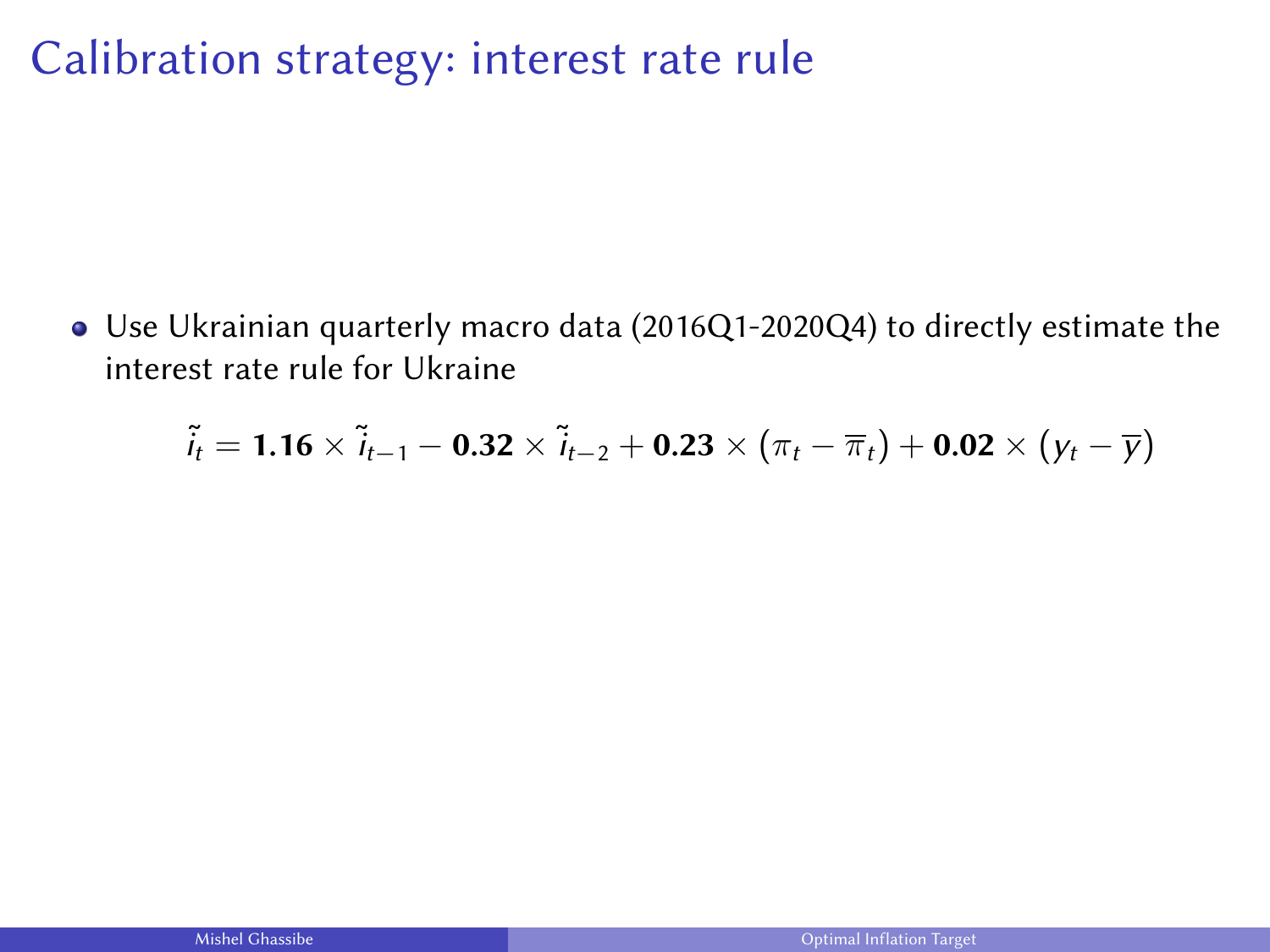### Calibration strategy: interest rate rule

Use Ukrainian quarterly macro data (2016Q1-2020Q4) to directly estimate the interest rate rule for Ukraine

$$
\tilde{i}_t=1.16\times\tilde{i}_{t-1}-0.32\times\tilde{i}_{t-2}+0.23\times(\pi_t-\overline{\pi}_t)+0.02\times(y_t-\overline{y})
$$

• Implies 
$$
\phi_{\pi} = 1.45
$$
,  $\phi_{\gamma} = 0.14$  and  $\sigma_{e'} = 0.002$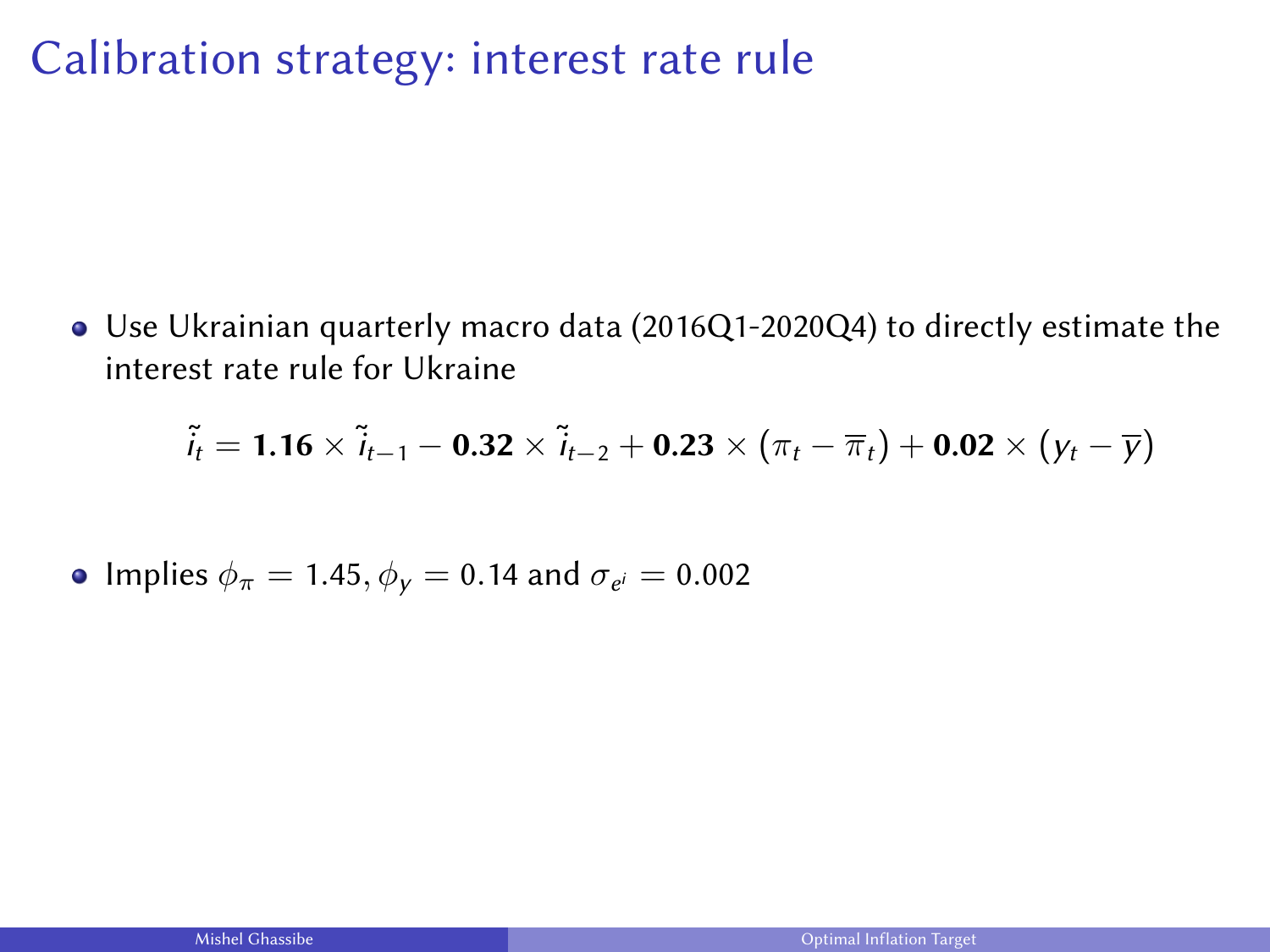Calibration strategy: exogenous processes

Use data on Ukrainian government consumption to directly estimate the spending process:

$$
\ln G_t = 0.37 \times \ln G_{t-1}, \quad \sigma_G = 0.052
$$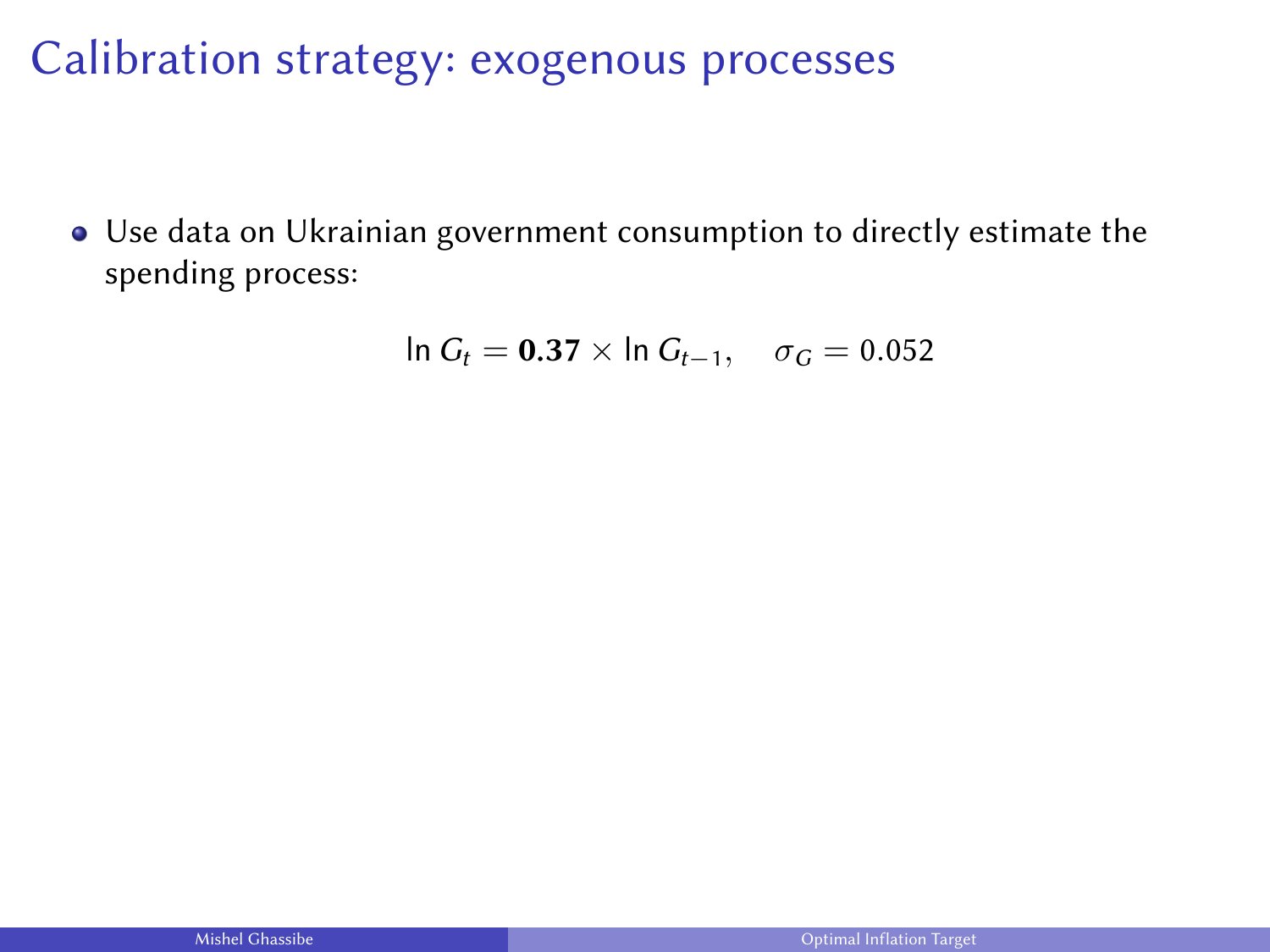Calibration strategy: exogenous processes

Use data on Ukrainian government consumption to directly estimate the spending process:

$$
\ln G_t = 0.37 \times \ln G_{t-1}, \quad \sigma_G = 0.052
$$

Use data on households' lending/deposit spreads to estimate the risk-premium process process:

$$
\ln q_t = \mathbf{0.82} \times \ln q_{t-1}, \quad \sigma_q = 0.007
$$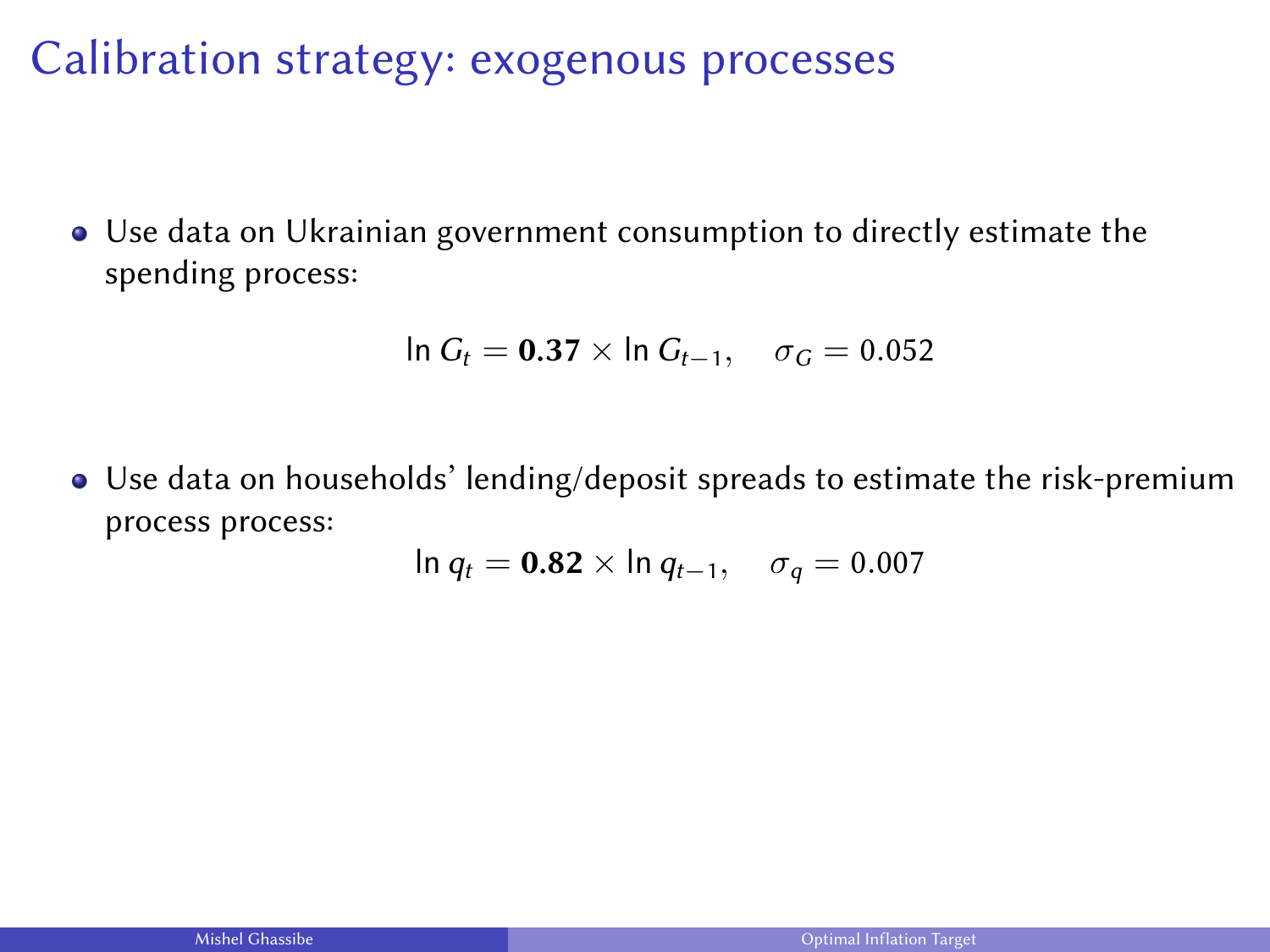Calibration strategy: exogenous processes

Use data on Ukrainian government consumption to directly estimate the spending process:

$$
\ln G_t = 0.37 \times \ln G_{t-1}, \quad \sigma_G = 0.052
$$

Use data on households' lending/deposit spreads to estimate the risk-premium process process:

$$
\ln q_t = \mathbf{0.82} \times \ln q_{t-1}, \quad \sigma_q = 0.007
$$

Technology and cost-push processes calibrated to match observed persistence and variances of output and inflation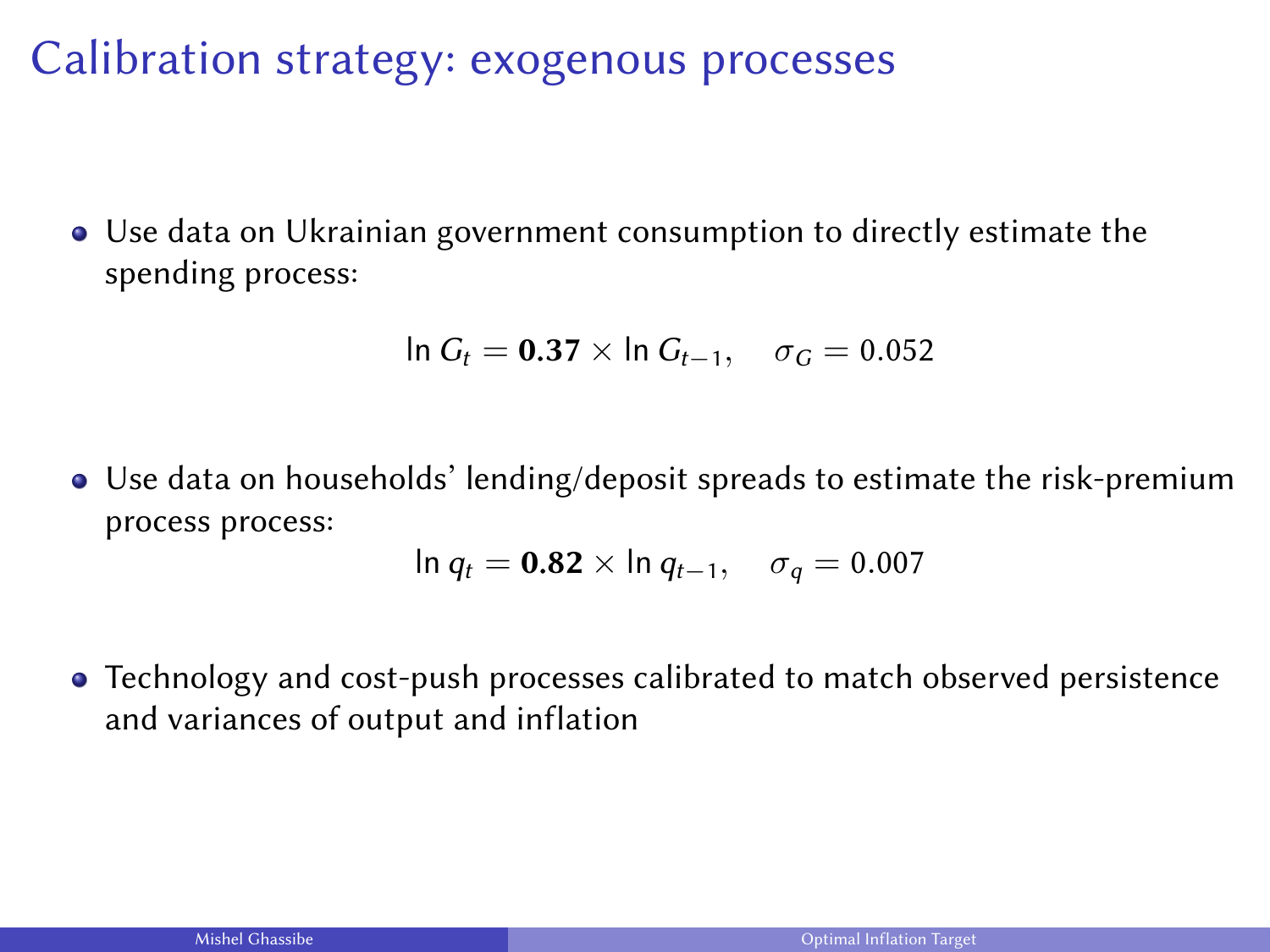# Calibration strategy: the rest

- Import share:  $\alpha = 0.35$  (NBU calculations)
- Frisch elasticity:  $\frac{1}{\varphi} = 1$
- Calvo parameter:  $\theta = 0.55$  (Coibion et al. 2012)
- Within-sector elasticity:  $\epsilon = 10$  (Coibion et al. 2012)
- **•** Discount factor:  $\beta = 0.995$  (steady-state real rate of 2%) (Grui, Lepushynskyi and Nikolaychuk, 2018)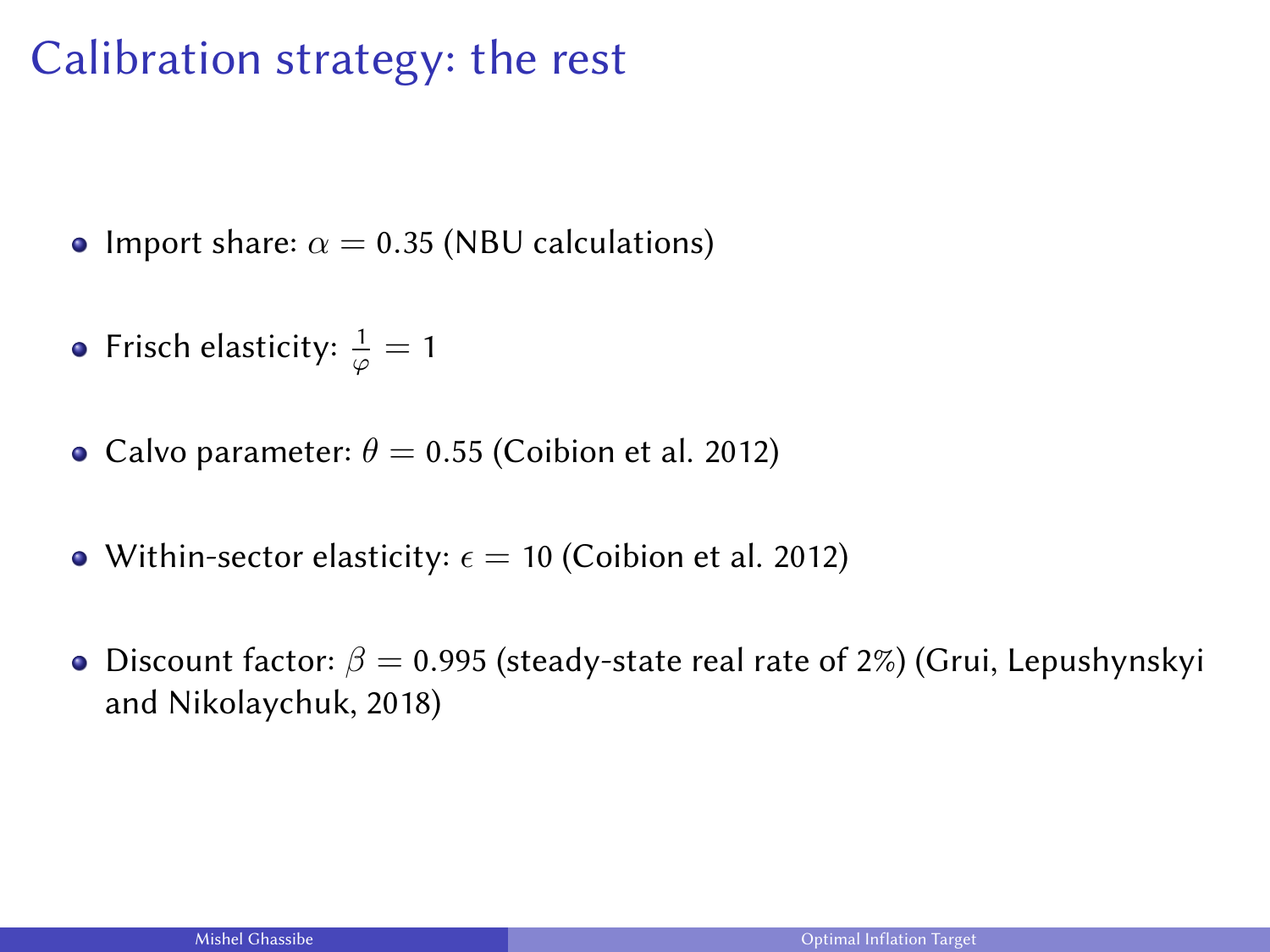#### Initial results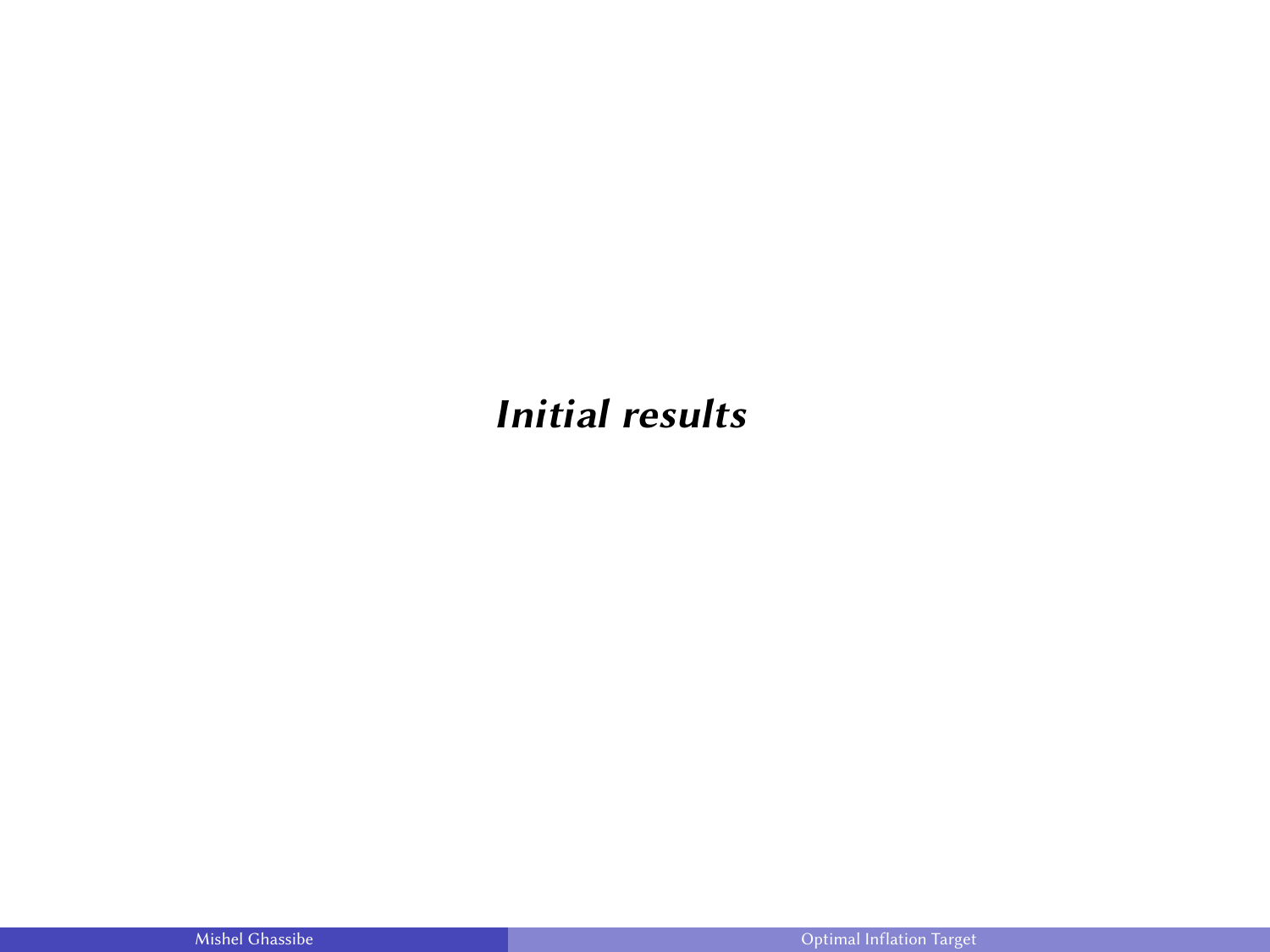# Optimal Inflation Target for Ukraine

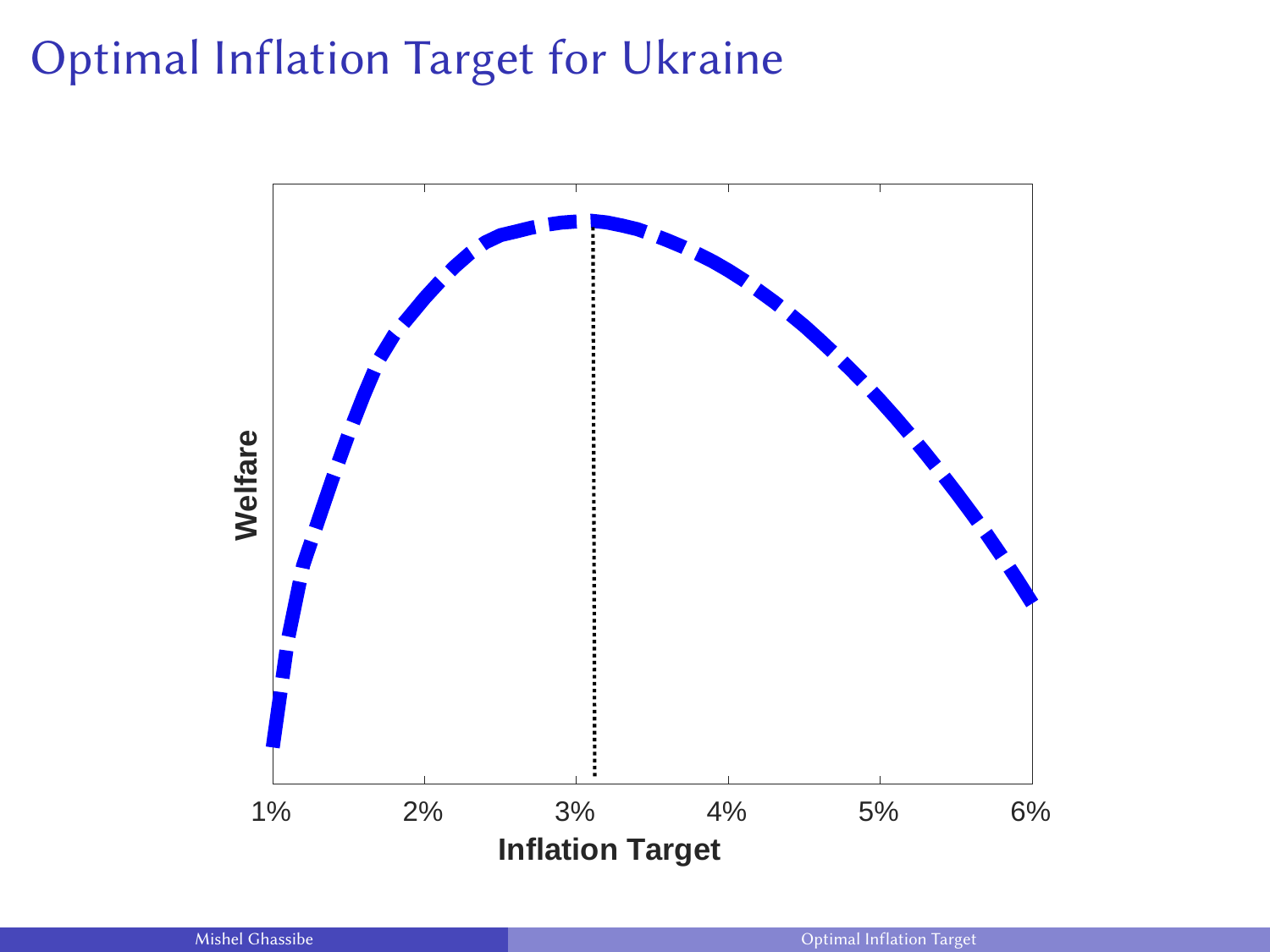# Optimal Inflation Target for Ukraine

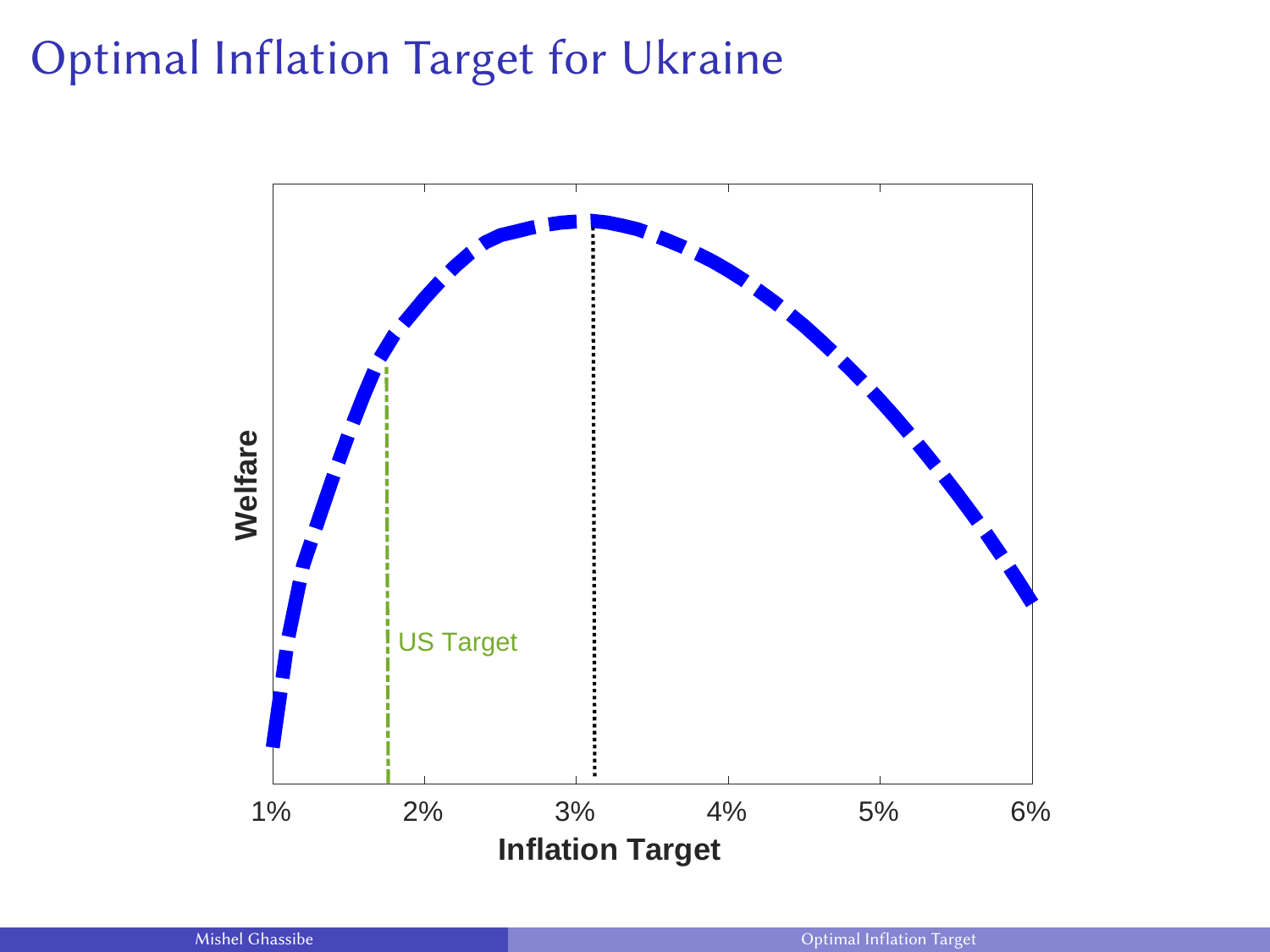Varying the frequency of price adjustment

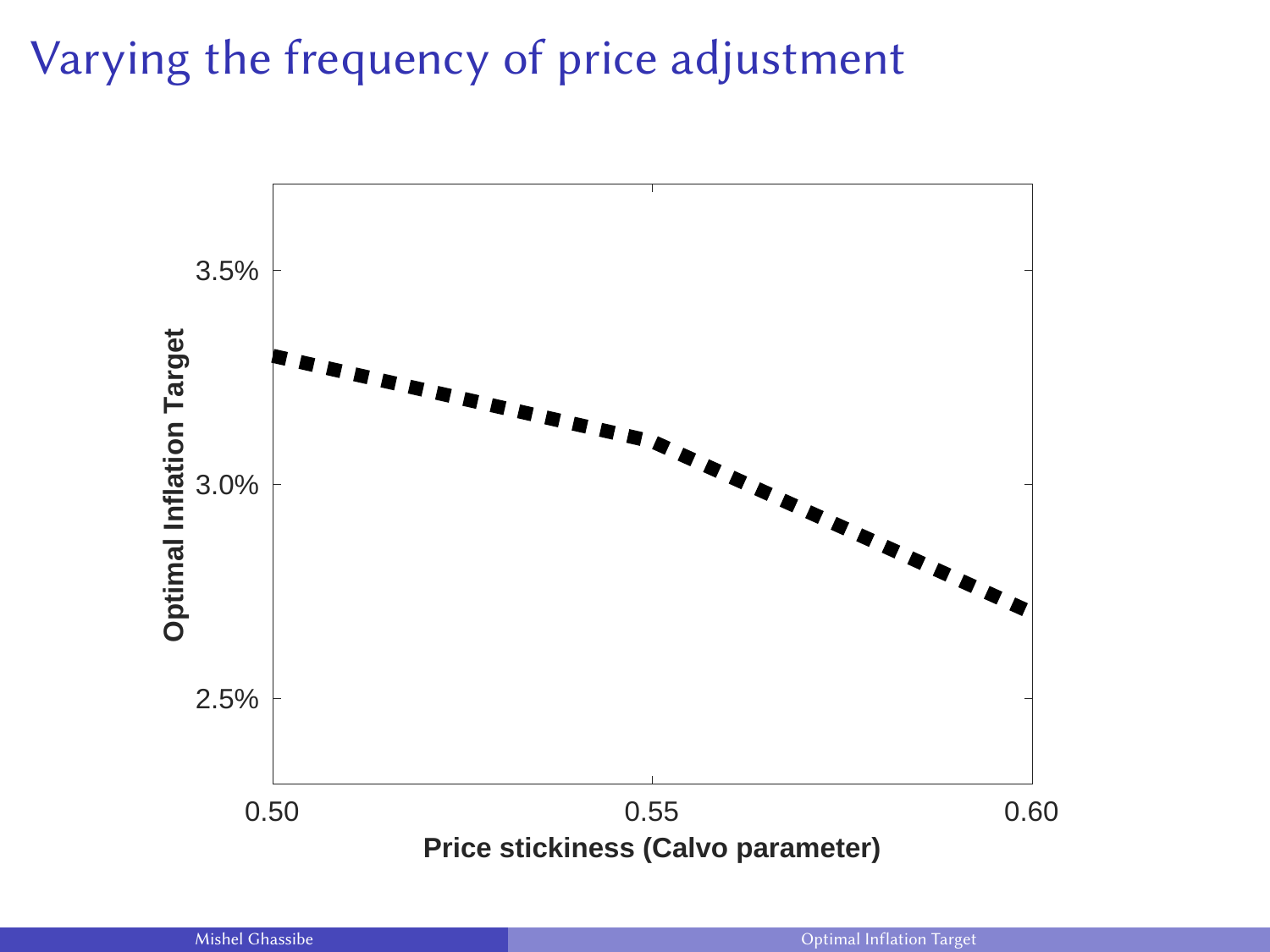# Varying the steady-state real rate

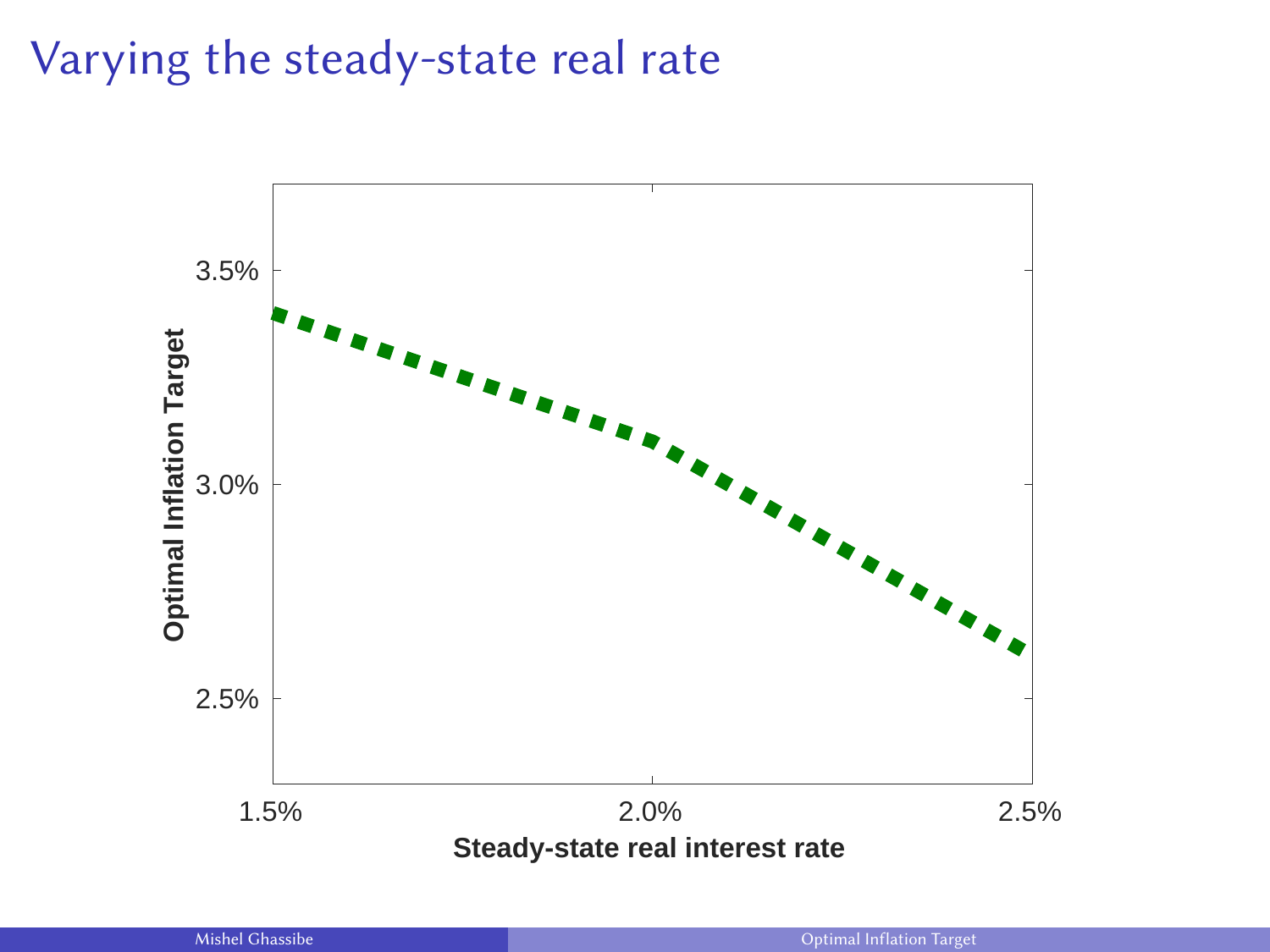Our results most probably give a "conservative" estimate of the optimal inflation target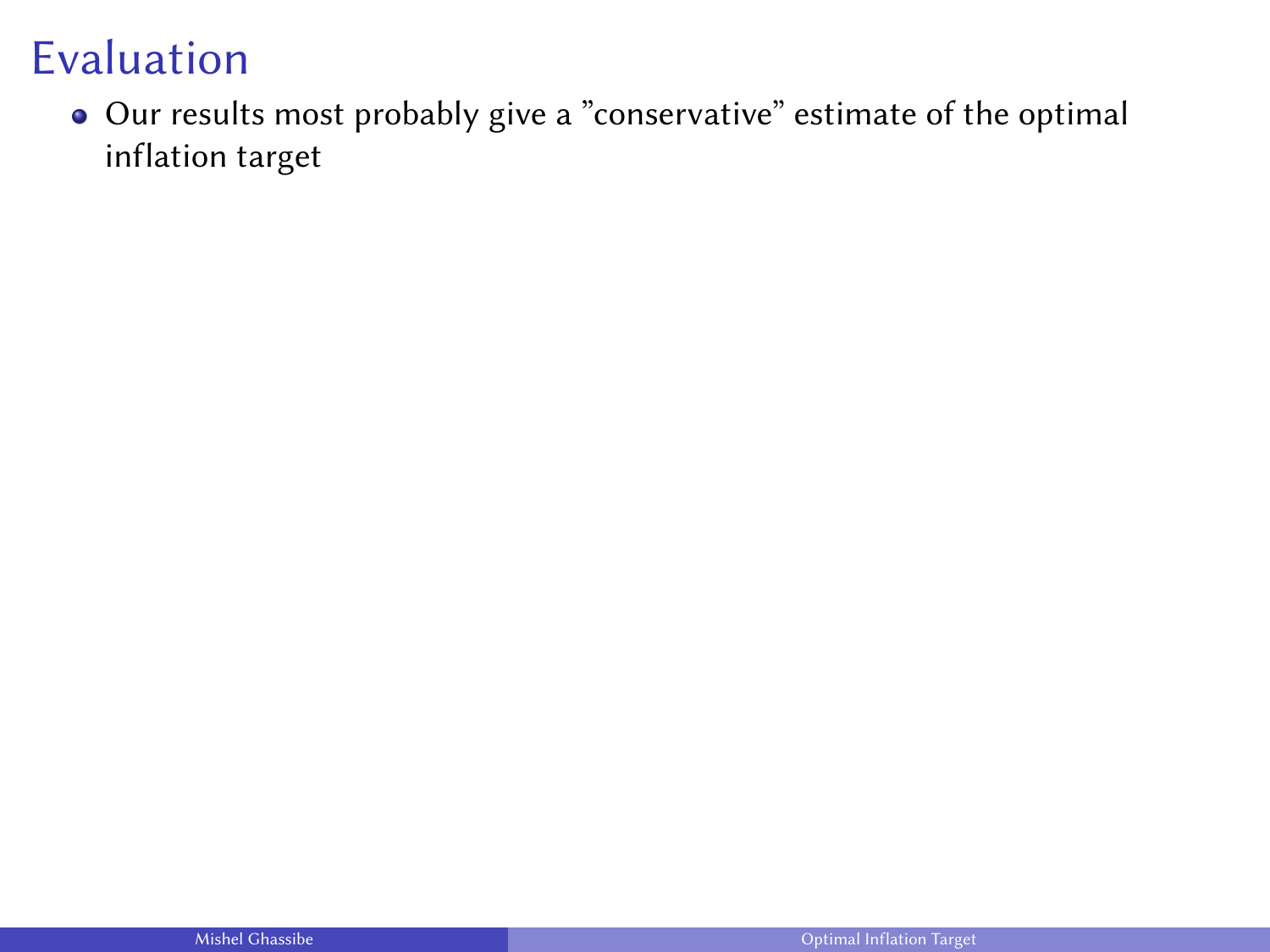- Our results most probably give a "conservative" estimate of the optimal inflation target
- 1 We assume time-dependent probabilities of price adjustment (Calvo)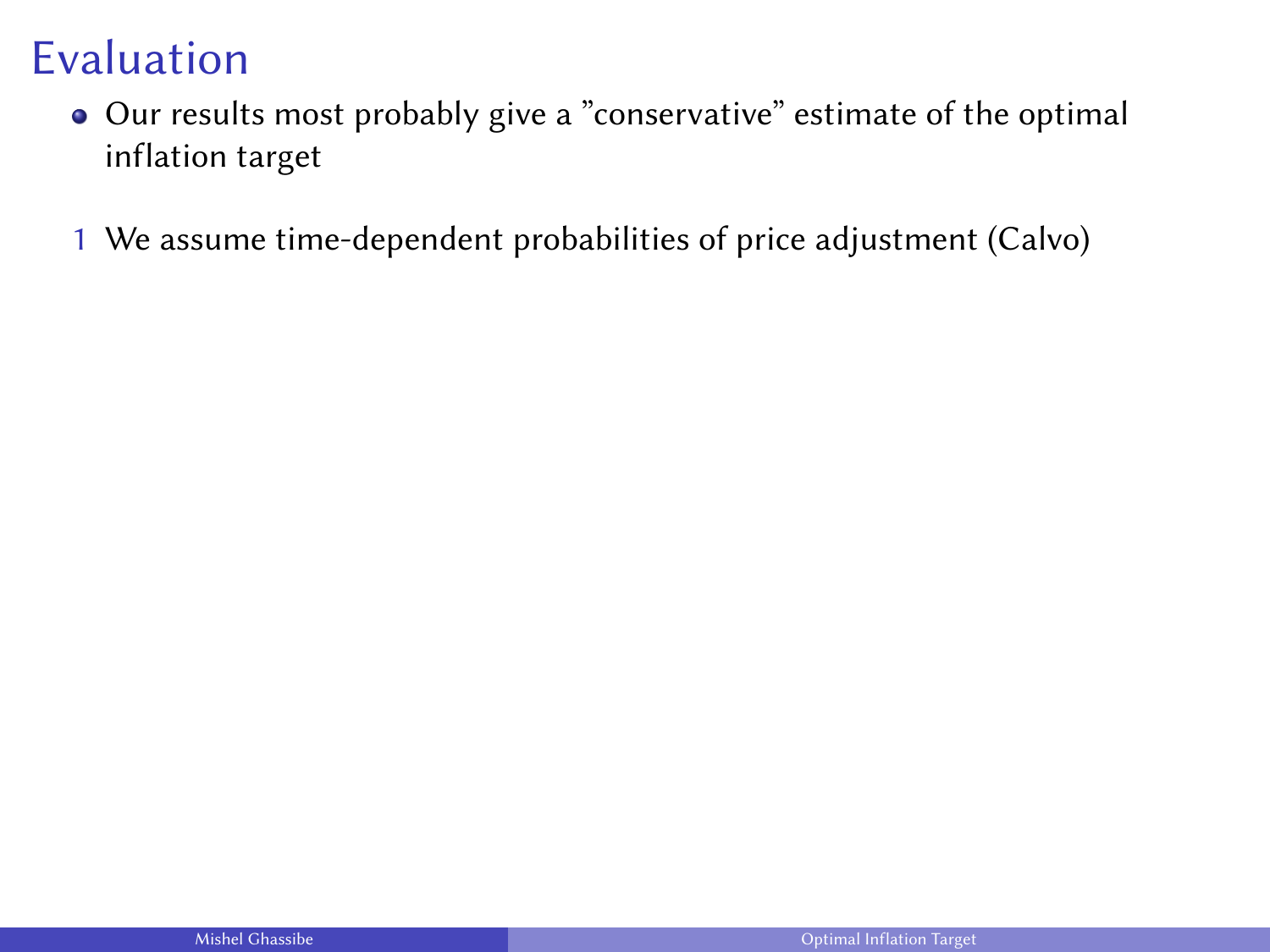- Our results most probably give a "conservative" estimate of the optimal inflation target
- 1 We assume time-dependent probabilities of price adjustment (Calvo)
	- $\triangleright$  Tends to be a good approximation under small shocks hitting the economy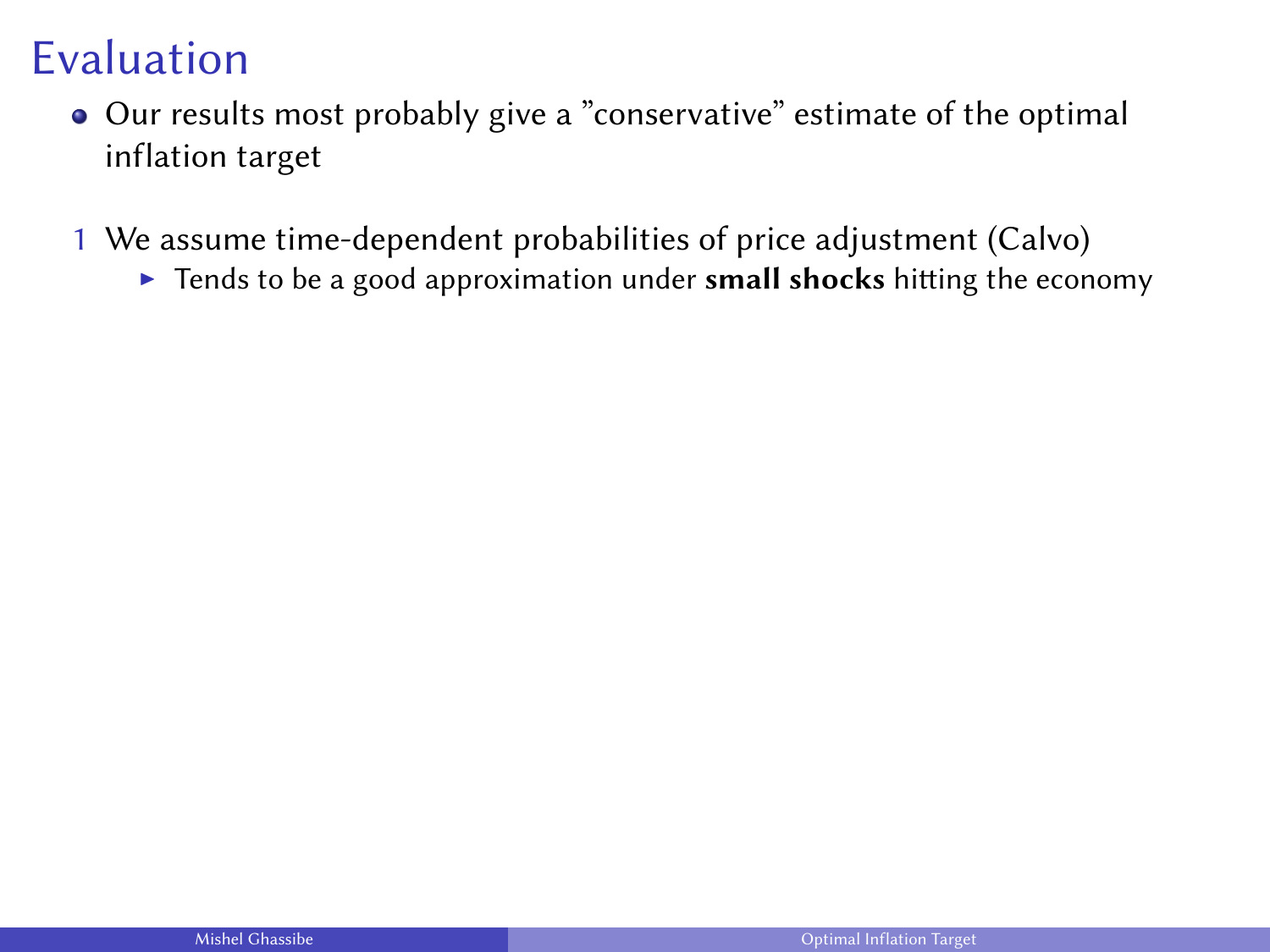- Our results most probably give a "conservative" estimate of the optimal inflation target
- 1 We assume time-dependent probabilities of price adjustment (Calvo)
	- $\triangleright$  Tends to be a good approximation under small shocks hitting the economy
	- $\triangleright$  Otherwise, menu cost models imply higher optimal targets: Blanco (2021) considers the problem of Coibion et al. (2012) under menu cost frictions, the optimal inflation target doubles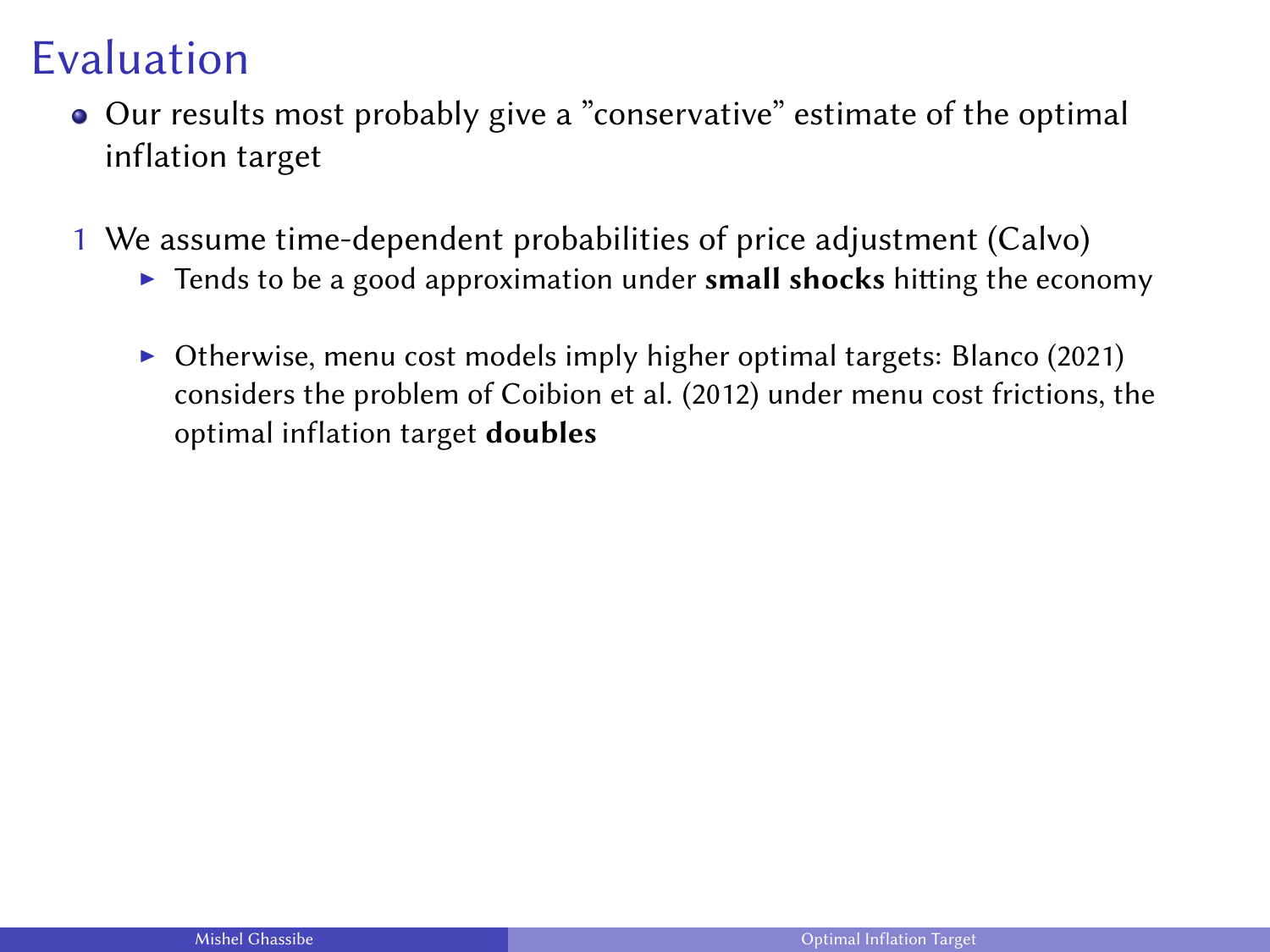- Our results most probably give a "conservative" estimate of the optimal inflation target
- 1 We assume time-dependent probabilities of price adjustment (Calvo)
	- $\triangleright$  Tends to be a good approximation under small shocks hitting the economy
	- $\triangleright$  Otherwise, menu cost models imply higher optimal targets: Blanco (2021) considers the problem of Coibion et al. (2012) under menu cost frictions, the optimal inflation target doubles
	- $\blacktriangleright$  Logic: price dispersion not sensitive to changes in inflation target when it is low; hence, can (almost) painlessly raise the target until (almost) never reach ZLB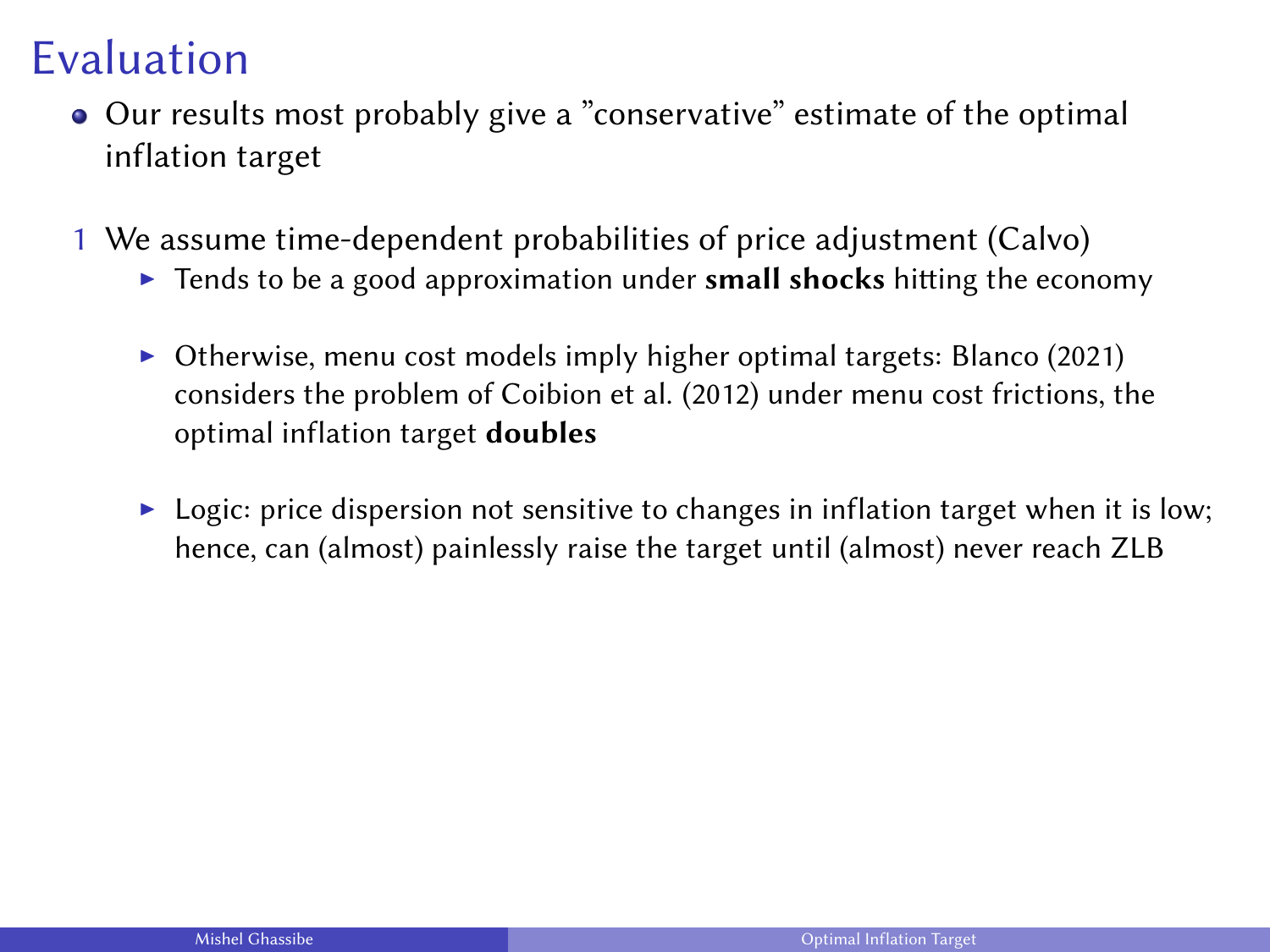- Our results most probably give a "conservative" estimate of the optimal inflation target
- 1 We assume time-dependent probabilities of price adjustment (Calvo)
	- $\triangleright$  Tends to be a good approximation under small shocks hitting the economy
	- $\triangleright$  Otherwise, menu cost models imply higher optimal targets: Blanco (2021) considers the problem of Coibion et al. (2012) under menu cost frictions, the optimal inflation target doubles
	- $\blacktriangleright$  Logic: price dispersion not sensitive to changes in inflation target when it is low; hence, can (almost) painlessly raise the target until (almost) never reach ZLB
	- $\triangleright$  Need better understanding of Ukrainian micro data to use such approach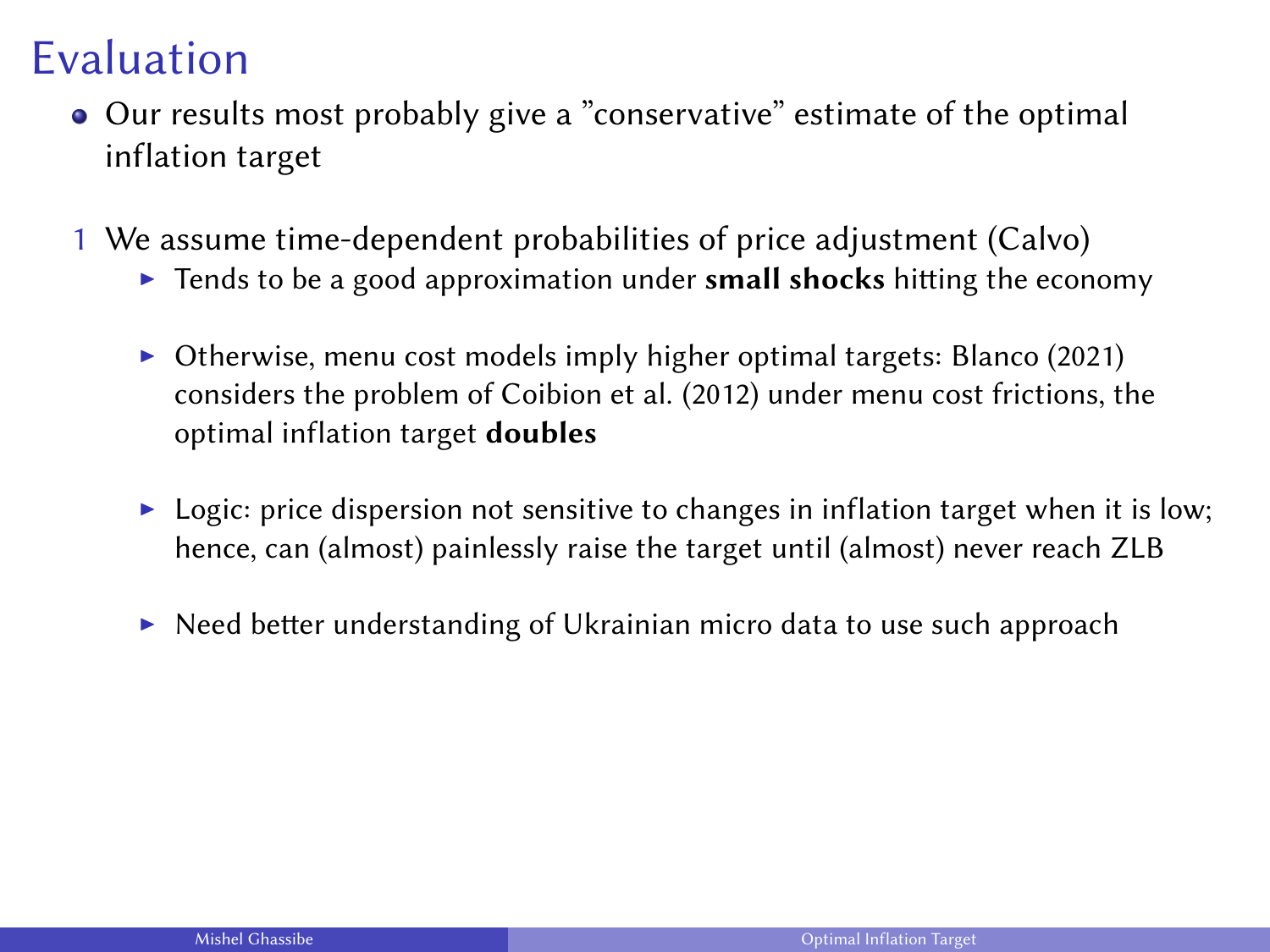- Our results most probably give a "conservative" estimate of the optimal inflation target
- 1 We assume time-dependent probabilities of price adjustment (Calvo)
	- $\triangleright$  Tends to be a good approximation under small shocks hitting the economy
	- $\triangleright$  Otherwise, menu cost models imply higher optimal targets: Blanco (2021) considers the problem of Coibion et al. (2012) under menu cost frictions, the optimal inflation target doubles
	- $\blacktriangleright$  Logic: price dispersion not sensitive to changes in inflation target when it is low; hence, can (almost) painlessly raise the target until (almost) never reach ZLB
	- $\triangleright$  Need better understanding of Ukrainian micro data to use such approach
- 2 We assume a homogeneous labor marker with no mobility frictions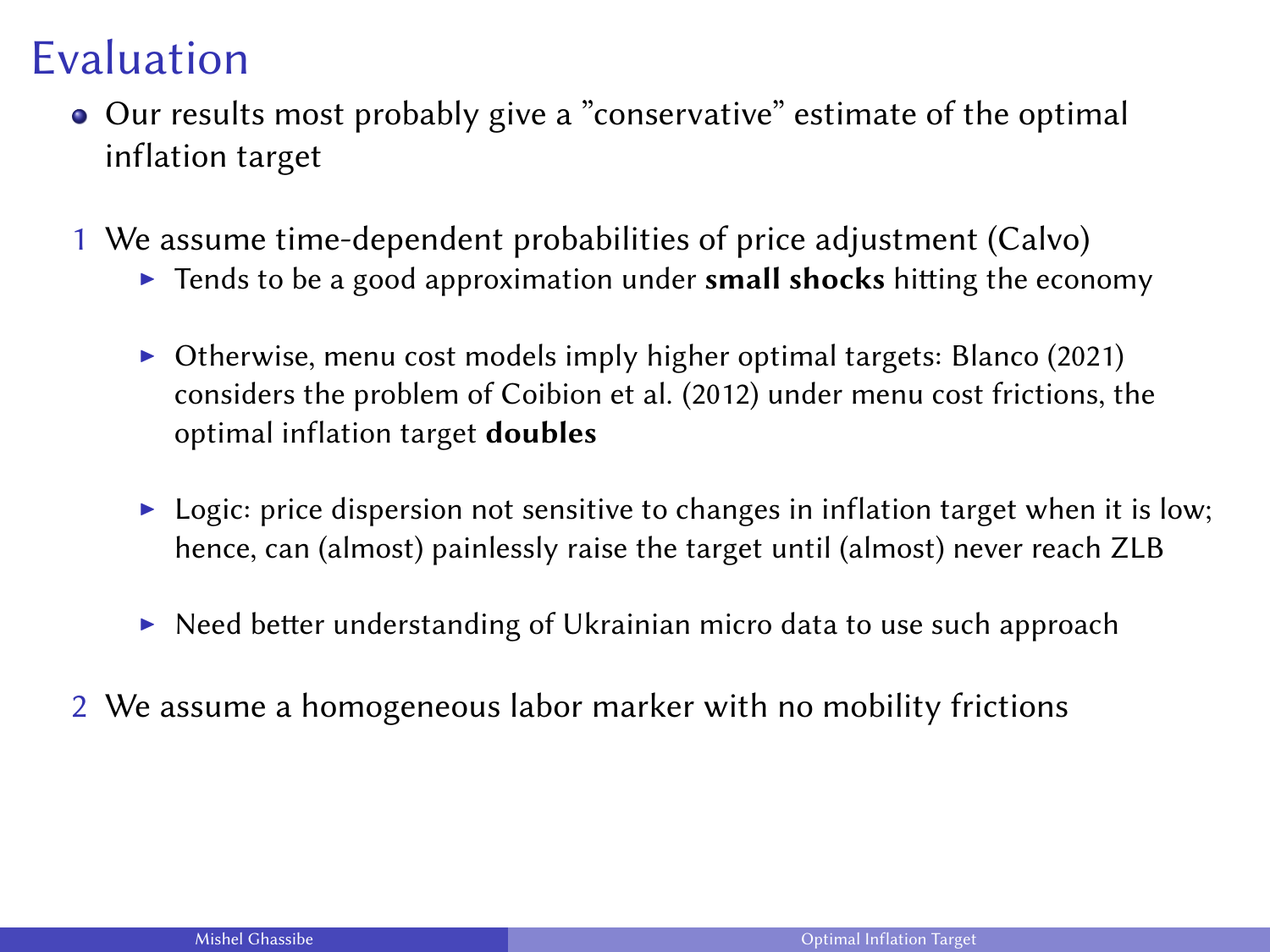- Our results most probably give a "conservative" estimate of the optimal inflation target
- 1 We assume time-dependent probabilities of price adjustment (Calvo)
	- $\triangleright$  Tends to be a good approximation under small shocks hitting the economy
	- $\triangleright$  Otherwise, menu cost models imply higher optimal targets: Blanco (2021) considers the problem of Coibion et al. (2012) under menu cost frictions, the optimal inflation target doubles
	- $\blacktriangleright$  Logic: price dispersion not sensitive to changes in inflation target when it is low; hence, can (almost) painlessly raise the target until (almost) never reach ZLB
	- $\triangleright$  Need better understanding of Ukrainian micro data to use such approach
- 2 We assume a homogeneous labor marker with no mobility frictions
	- $\blacktriangleright$  Tends to produce more price dispersion: firms do not internalize the effect of their pricing decisions on the wages they have to pay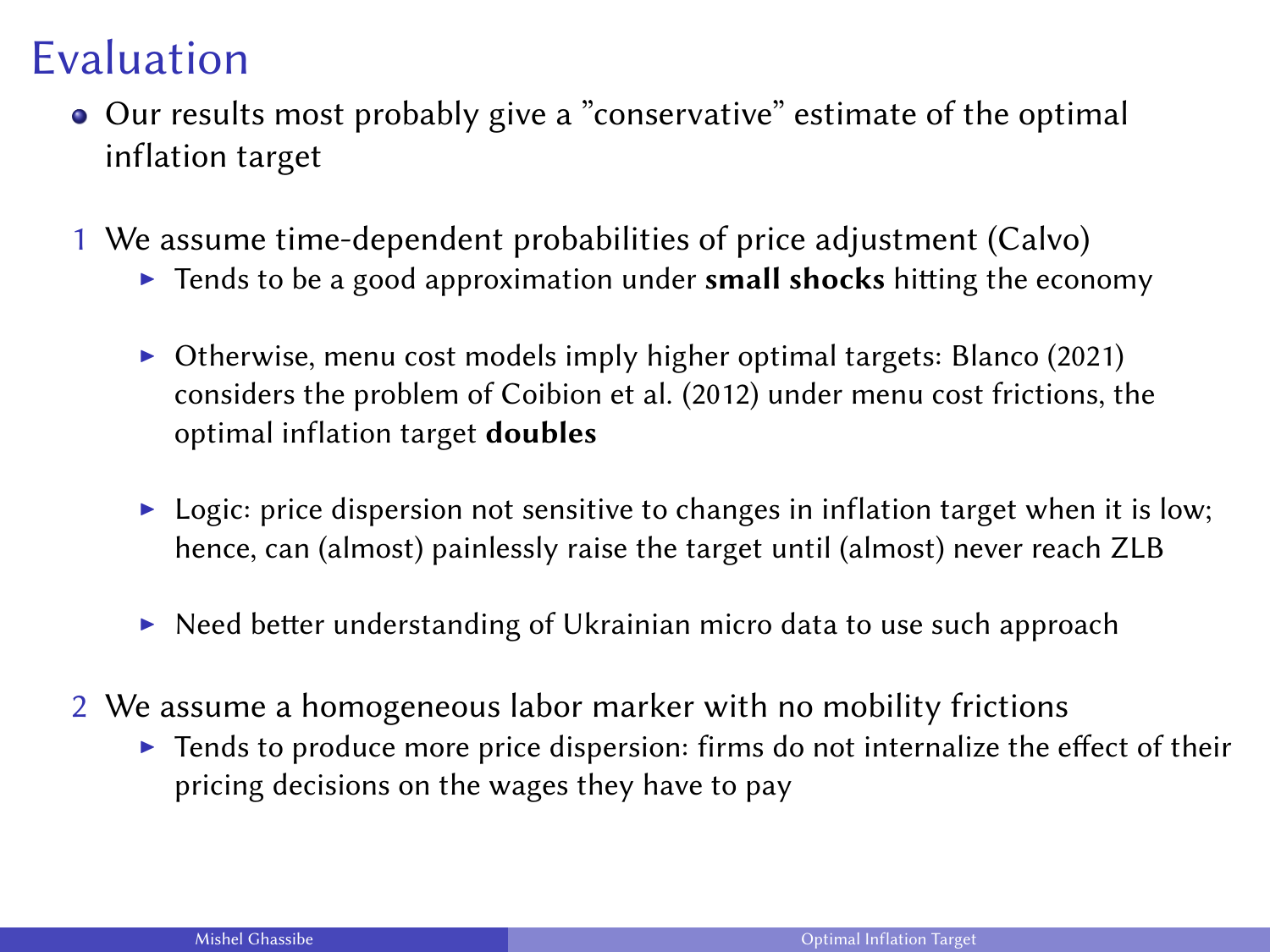- Our results most probably give a "conservative" estimate of the optimal inflation target
- 1 We assume time-dependent probabilities of price adjustment (Calvo)
	- $\triangleright$  Tends to be a good approximation under small shocks hitting the economy
	- $\triangleright$  Otherwise, menu cost models imply higher optimal targets: Blanco (2021) considers the problem of Coibion et al. (2012) under menu cost frictions, the optimal inflation target doubles
	- $\triangleright$  Logic: price dispersion not sensitive to changes in inflation target when it is low; hence, can (almost) painlessly raise the target until (almost) never reach ZLB
	- $\triangleright$  Need better understanding of Ukrainian micro data to use such approach
- 2 We assume a homogeneous labor marker with no mobility frictions
	- $\blacktriangleright$  Tends to produce more price dispersion: firms do not internalize the effect of their pricing decisions on the wages they have to pay
	- $\triangleright$  Need better micro understanding of Ukrainian labor market(s) and their mobility to make advanced